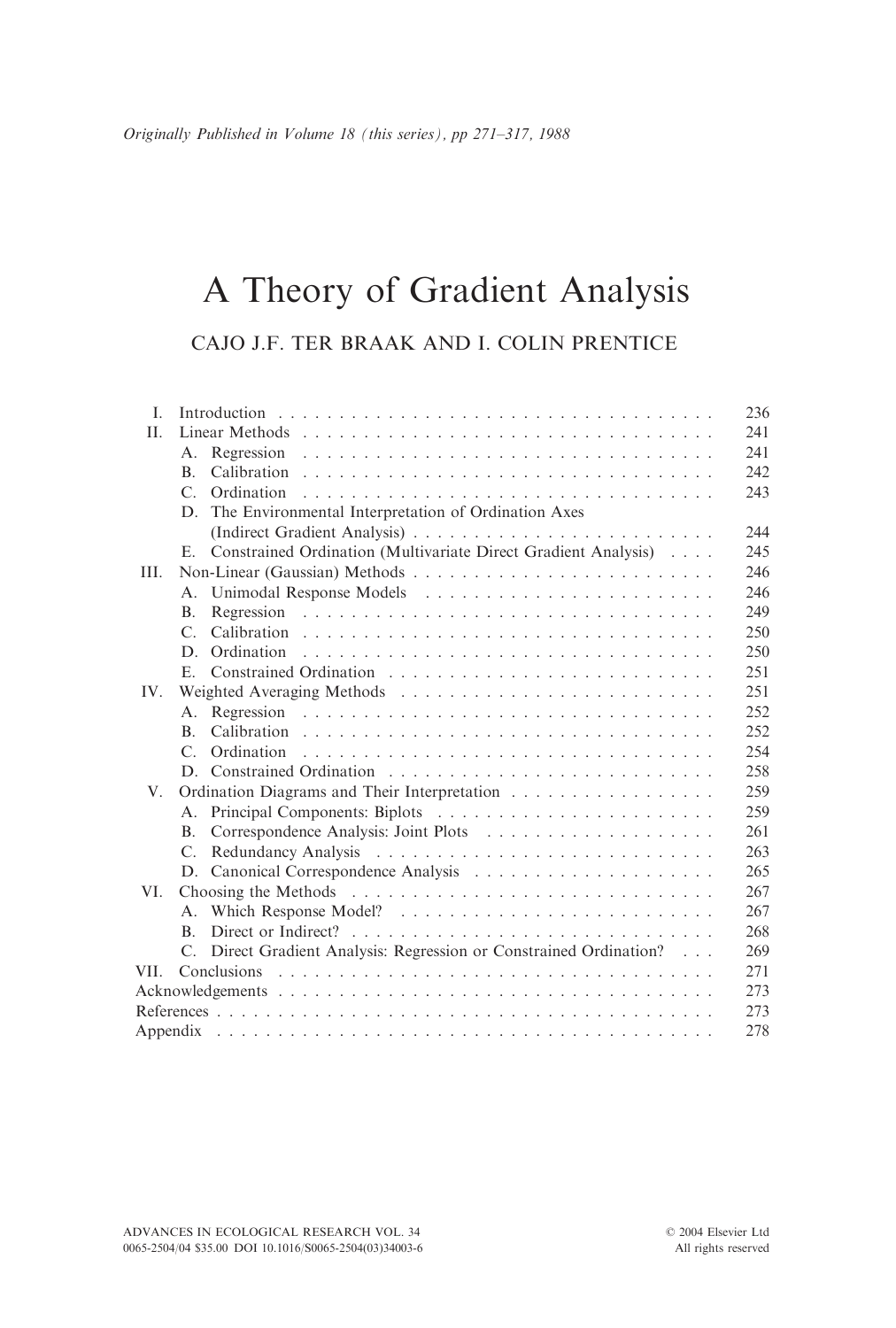# I. INTRODUCTION

All species occur in a characteristic, limited range of habitats; and within their range, they tend to be most abundant around their particular environmental optimum. The composition of biotic communities thus changes along environmental gradients. Successive species replacements occur as a function of variation in the environment, or (analogously) with successional time [\(Pickett, 1980;](#page-42-0) [Peet and Loucks, 1977](#page-42-0)). The concept of niche space partitioning also implies the separation of species along ''resource gradients'' [\(Tilman,](#page-43-0) [1982\)](#page-43-0). Gradients do not necessarily have physical reality as continua in either space or time, but are a useful abstraction for explaining the distributions of organisms in space and time ([Austin, 1985](#page-38-0)). Austin's review explores the interrelationships between niche theory and the concepts of ecological continua and gradients.

Our review concerns data analysis techniques that assist the interpretation of community composition in terms of species' responses to environmental gradients in the broadest sense. Gradient analysis sensu lato includes direct gradient analysis, in which each species' abundance (or probability of occurrence) is described as a function of measured environmental variables; the converse of direct gradient analysis, whereby environmental values are inferred from the species composition of the community; and indirect gradient analysis, sensu [Whittaker \(1967\)](#page-43-0), in which community samples are displayed along axes of variation in composition that can subsequently be interpreted in terms of environmental gradients. There are close relationships among these three types of analysis. Direct gradient analysis is a regression problem—fitting curves or surfaces to the relation between each species' abundance or probability of occurrence (the response variable) and one or more environmental variables (the predictor variable(s)) ([Austin, 1971\)](#page-38-0). Inferring environmental values from species composition when these relationships are known is a calibration problem. Indirect gradient analysis is an ordination problem, in which axes of variation are derived from the total community data. Ordination axes can be considered as latent variables, or hypothetical environmental variables, constructed in such a way as to optimize the fit of the species data to a particular (linear or unimodal) statistical model of how species abundance varies along gradients ([Ter Braak, 1985, 1987a\)](#page-42-0). These latent variables are constructed without reference to environmental measurements, but they can subsequently be compared with actual environmental data if available. To these three well-known types of gradient analysis we add a fourth, constrained ordination, which has its roots in the psychometric literature on multidimensional scaling ([Bloxom, 1978](#page-39-0); [De Leeuw and Heiser,](#page-39-0) [1980;](#page-39-0) [Heiser, 1981](#page-40-0)). Constrained ordination also constructs axes of variation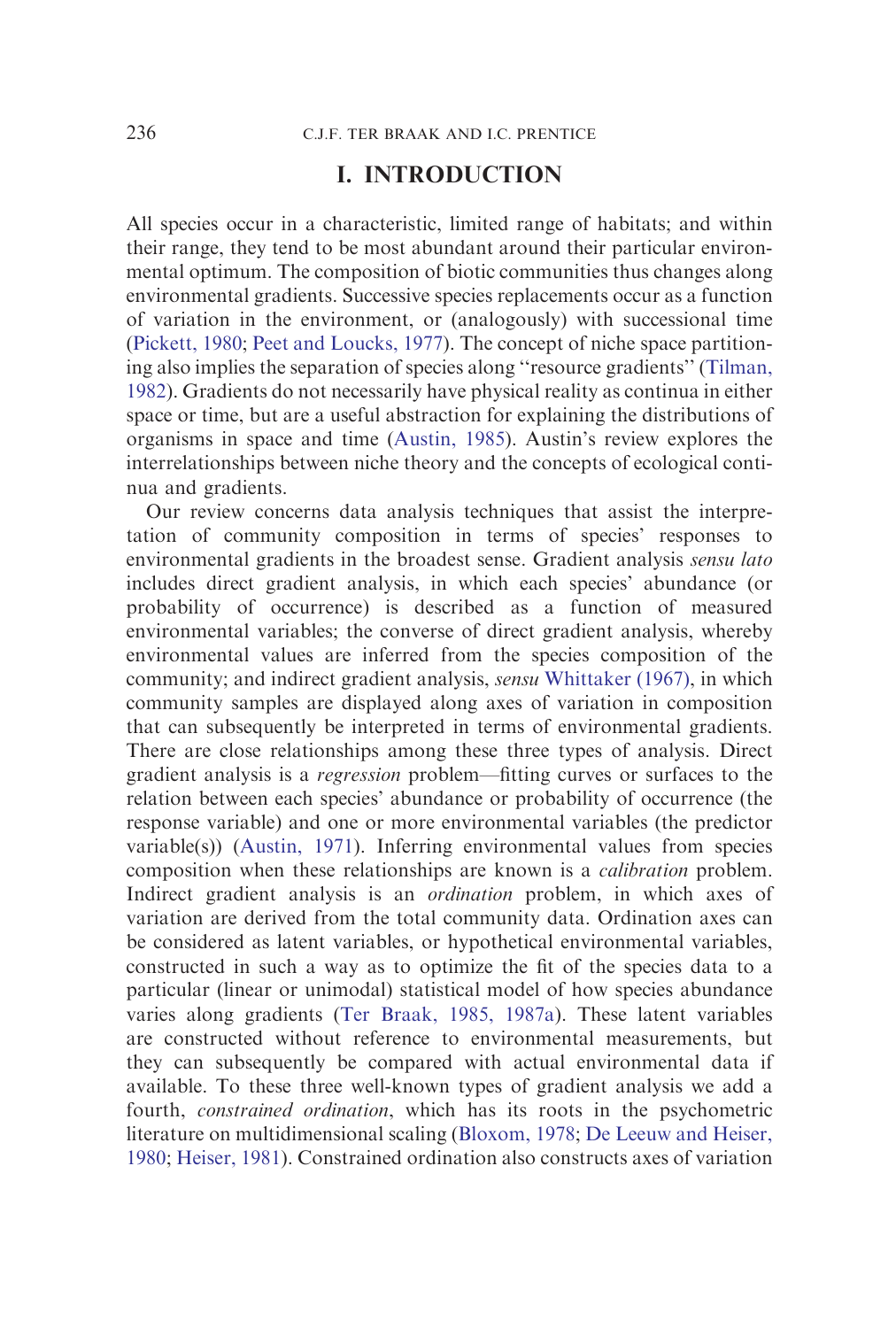in overall community composition, but does so in such a way as to explicitly optimize the fit to supplied environmental data ([Ter Braak, 1986](#page-42-0); [Jongman](#page-41-0) et al[., 1987\)](#page-41-0). Constrained ordination is thus a multivariate generalization of direct gradient analysis, combining aspects of regression, calibration and ordination. [Table 1](#page-3-0) gives an arbitrary selection of literature references, chosen simply to illustrate the wide range of ecological problems to which each of the four types of gradient analysis has been applied; the reader is also referred to [Gauch \(1982\)](#page-40-0), who includes an extensive bibliography, and to [Gittins \(1985\)](#page-40-0).

Standard statistical methods that assume linear relationships among variables exist for all four types of problems (regression, calibration, ordination and constrained ordination), but have found only limited application in ecology because of the generally non-linear, nonmonotone response of species to environmental variables. Ecologists have independently developed a variety of alternative techniques. Many of these techniques are essentially heuristic, and have a less secure theoretical basis. These heuristic techniques can nevertheless give useful results, and can be understood as approximate solutions to statistical problems similar to those solved by standard methods, but formulated in terms of a unimodal (Gaussian or similar) response model instead of a linear one. We present here a theory of gradient analysis, in which the heuristic techniques are integrated with regression, calibration, ordination and constrained ordination as distinct, well-defined statistical problems.

The various techniques used for each type of problem are classified into families according to their implicit response model and the method used to estimate parameters of the model. We consider three such families ([Table 2](#page-5-0)). First we treat the family of standard statistical techniques based on the linear response model, because these are conceptually the simplest and provide a basis for what follows, even though their ecological application is restricted. Second, we outline a family of somewhat more complex statistical techniques which are formal extensions of the standard linear techniques and incorporate unimodal (Gaussian-like) response models explicitly. Finally, we consider the family of heuristic techniques based on weighted averaging. These are not more complex than the standard linear techniques, but implicitly fit a simple unimodal response model rather than a linear one. Our treatment thus unites such apparently disparate data analysis techniques as linear regression, principal components analysis, redundancy analysis, Gaussian ordination, weighted averaging, reciprocal averaging, detrended correspondence analysis and canonical correspondence analysis in a single theoretical framework.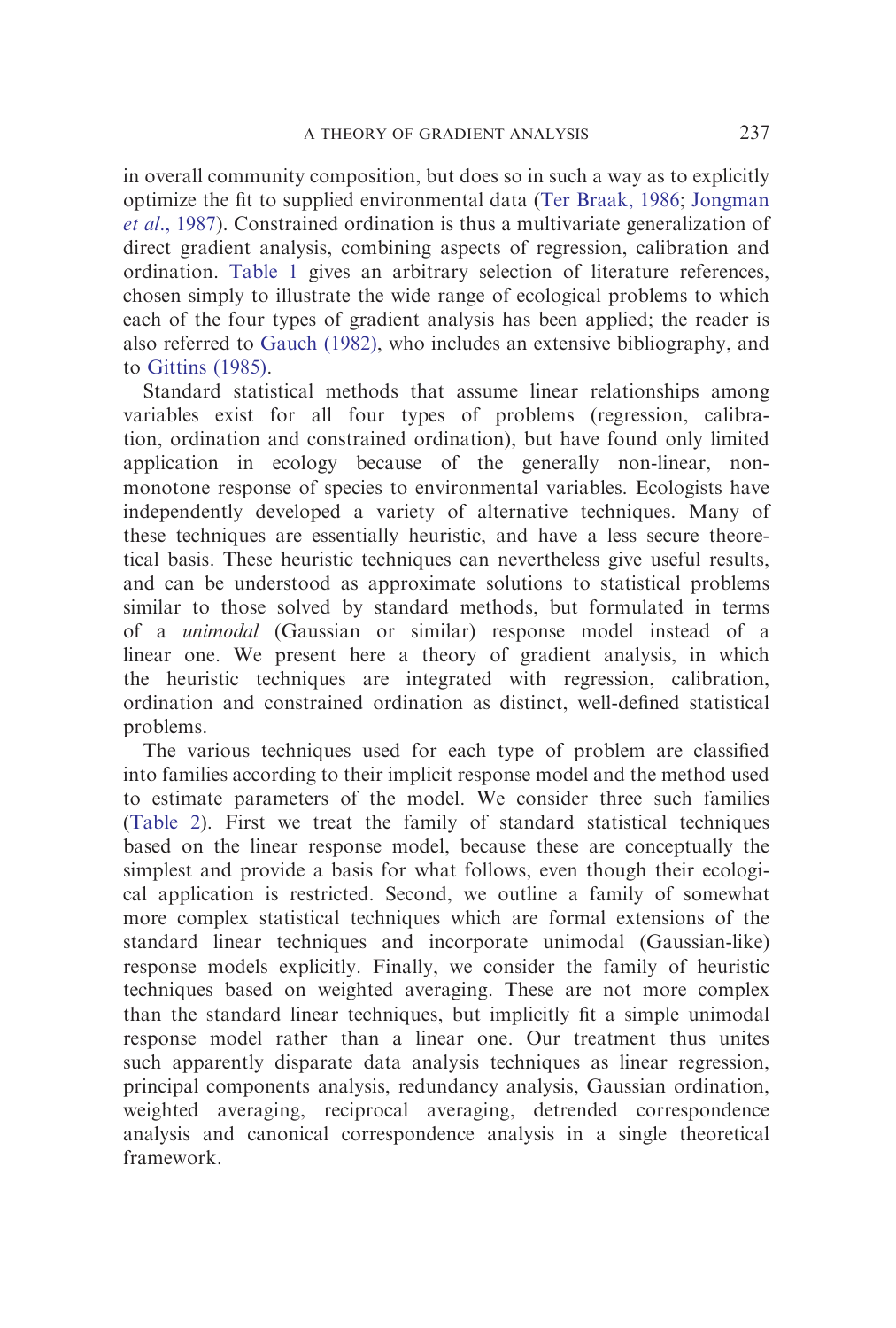| Type of problem             | Taxa                            | Environmental variables             | Purpose of study              |
|-----------------------------|---------------------------------|-------------------------------------|-------------------------------|
| Regression                  |                                 |                                     |                               |
| Alderdice (1972)            | Marine fish                     | Salinity, temperature               | Defining ranges               |
| Peet (1978)                 | Trees                           | Elevation, moisture, latitude       | Biogeography                  |
| Wiens and Rotenberry (1981) | <b>Birds</b>                    | Vegetation structure                | Niche characterization        |
| Austin <i>et al.</i> (1984) | <i>Eucalyptus</i> spp.          | Climatic indices                    | Habitat characterization      |
| Bartlein et al. (1986)      | Plant pollen types              | Temperature, precipitation          | Quaternary palaeoecology      |
| Calibration                 |                                 |                                     |                               |
| Chandler (1970)             | Benthic macro-<br>invertebrates | Water pollution                     | Water quality management      |
| Imbrie and Kipp (1971)      | Foraminifera                    | Sea surface temperature             | Palaeoclimatic reconstruction |
| Sládecek (1973)             | Freshwater algae                | Organic pollution                   | Ecological monitoring         |
| Balloch et al. (1976)       | Benthic macro-<br>invertebrates | Water pollution                     | Ecological monitoring         |
| Ellenberg (1979)            | Terrestrial plants              | Soil moisture, N, pH                | Bioassay from vegetation      |
| van Dam et al. (1981)       | Diatoms                         | pH                                  | Acid rain effects             |
| Böcker et al. (1983)        | Terrestrial plants              | Soil moisture, N, pH                | Bioassay from vegetation      |
| Bartlein et al. (1984)      | Plant pollen types              | Temperature, precipitation          | Palaeoclimatic reconstruction |
| Battarbee (1984)            | Diatoms                         | pH                                  | Acid rain effects             |
| <b>Charles</b> (1985)       | Diatoms                         | pH                                  | Acid rain effects             |
| Atkinson et al. (1986)      | <b>Beetles</b>                  | Summer temperature,<br>annual range | Palaeoclimatic reconstruction |

#### <span id="page-3-0"></span>Table 1 Selected applications of gradient analysis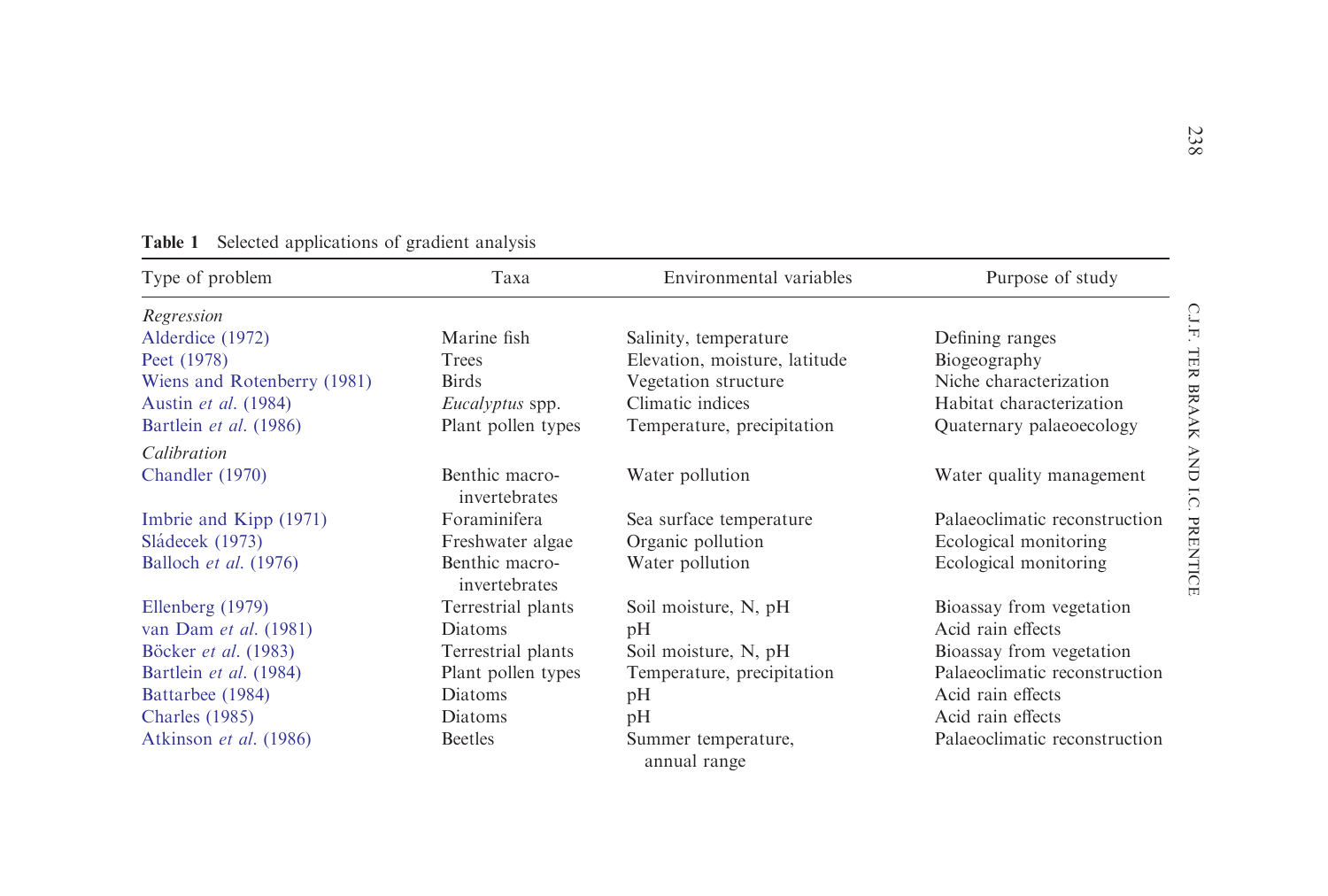| Ordination <sup>a</sup>       |                    |                                           |                               |
|-------------------------------|--------------------|-------------------------------------------|-------------------------------|
| van der Aart and              | <b>Spiders</b>     | Microenvironmental features               | Habitat characterization      |
| Smeenk-Enserink (1975)        |                    |                                           |                               |
| Kooijman and Hengeveld (1979) | <b>Beetles</b>     | Lutum content, elevation                  | Habitat characterization      |
| Wiens and Rotenberry (1981)   | <b>Birds</b>       | Vegetation structure                      | Niche characterization        |
| Prodon and Lebreton (1981)    | <b>Birds</b>       | Vegetation structure                      | Niche characterization        |
| Kalkhoven and Opdam (1984)    | <b>Birds</b>       | Habitat and ladscape features             | Habitat characterization      |
| Macdonald and Ritchie (1986)  | Plant pollen types | Vegetation regions                        | Quaternary palaeoecology      |
| Constrained ordination        |                    |                                           |                               |
| Webb and Bryson (1972)        | Plant pollen types | Climate variables, airmass<br>frequencies | Palaeoclimatic reconstruction |
| Gasse and Tekaia (1983)       | <b>Diatoms</b>     | pH classes                                | Palaeolimnology               |
| As (1985)                     | <b>Beetles</b>     | Vegetation types                          | Niche theory                  |
| Cramer and Hytteborn (1987)   | Terrestrial plants | Time, elevation                           | Land uplift effects           |
| <b>Purata</b> (1986)          | Tropical trees     | Successional boundary conditions          | Study of secondary succession |
| Fängström and Willén (1987)   | Phytoplankton      | Physical/chemical variables               | Environmental monitoring      |

 $a<sup>a</sup>$  Excluding vegetation studies, where ordination is used routinely: see Gauch [\(1982\)](#page-40-0) for a review.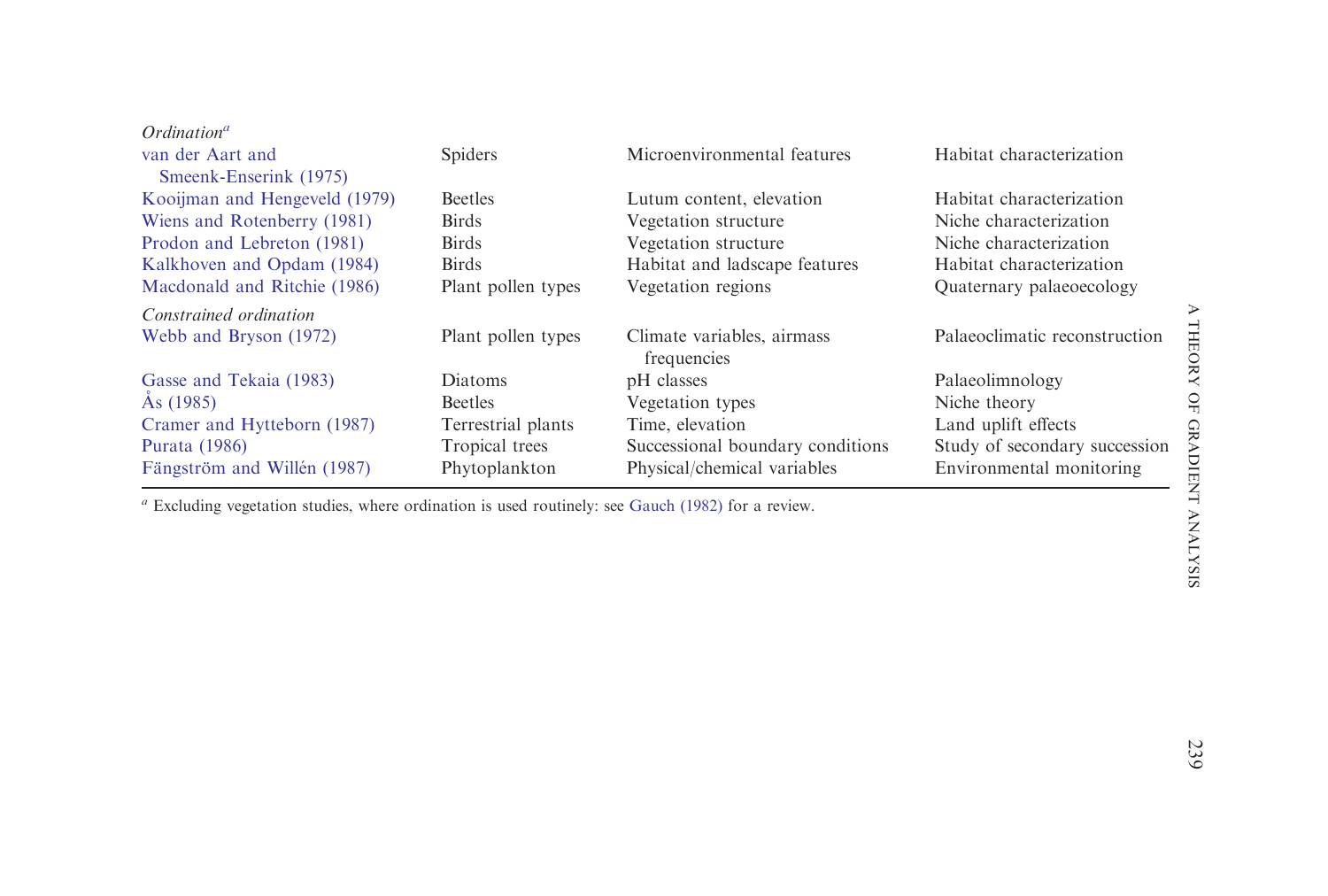| Type of problem                              | Linear response model                        | Unimodal response model                  |                                                                             |  |
|----------------------------------------------|----------------------------------------------|------------------------------------------|-----------------------------------------------------------------------------|--|
|                                              | Least-squares, estimation                    | Maximum likelihood estimation            | Weighted averaging estimation                                               |  |
| Regression                                   | Multiple regression                          | Gaussian regression                      | Weighted averaging of site.<br>scores (WA)                                  |  |
| Calibration                                  | Linear calibration; "inverse"<br>regression" | Gaussian calibration                     | Weighted averaging of species'<br>scores (WA)                               |  |
| Ordination                                   | Principal components<br>analysis (PCA)       | Gaussian ordination                      | Correspondence analysis (CA);<br>detrended correspondence<br>analysis (DCA) |  |
| Constrained ordination <sup>a</sup>          | Redundancy analysis $(RDA)^d$                | Gaussian canonical ordination            | Canonical correspondence analysis<br>(CCA); detrended CCA                   |  |
| Partial ordination <sup>b</sup>              | Partial components analysis                  | Partial Gaussian ordination              | Partial correspondence analysis;<br>partial DCA                             |  |
| Partial constrained<br>ordination $\epsilon$ | Partial redundancy analysis                  | Partial Gaussian canonical<br>ordination | Partial canonical correspondence<br>analysis; partial detrended CCA         |  |

<span id="page-5-0"></span>Table 2 Classification of gradient analysis techniques by type of problem, response model and method of estimation

a Constrained multivariate regression.<br><sup>b</sup> Ordination after regression on covariables.<br><sup>c</sup> Constrained ordination after regression on covariables = constrained partial multivariate regression.

<sup>d</sup> "Reduced-rank regression" = "PCA of y with respect to x".

C.J.F. TER BRAAK AND I.C. PRENTICE C.J.F. TER BRAAK AND I.C. PRENTICE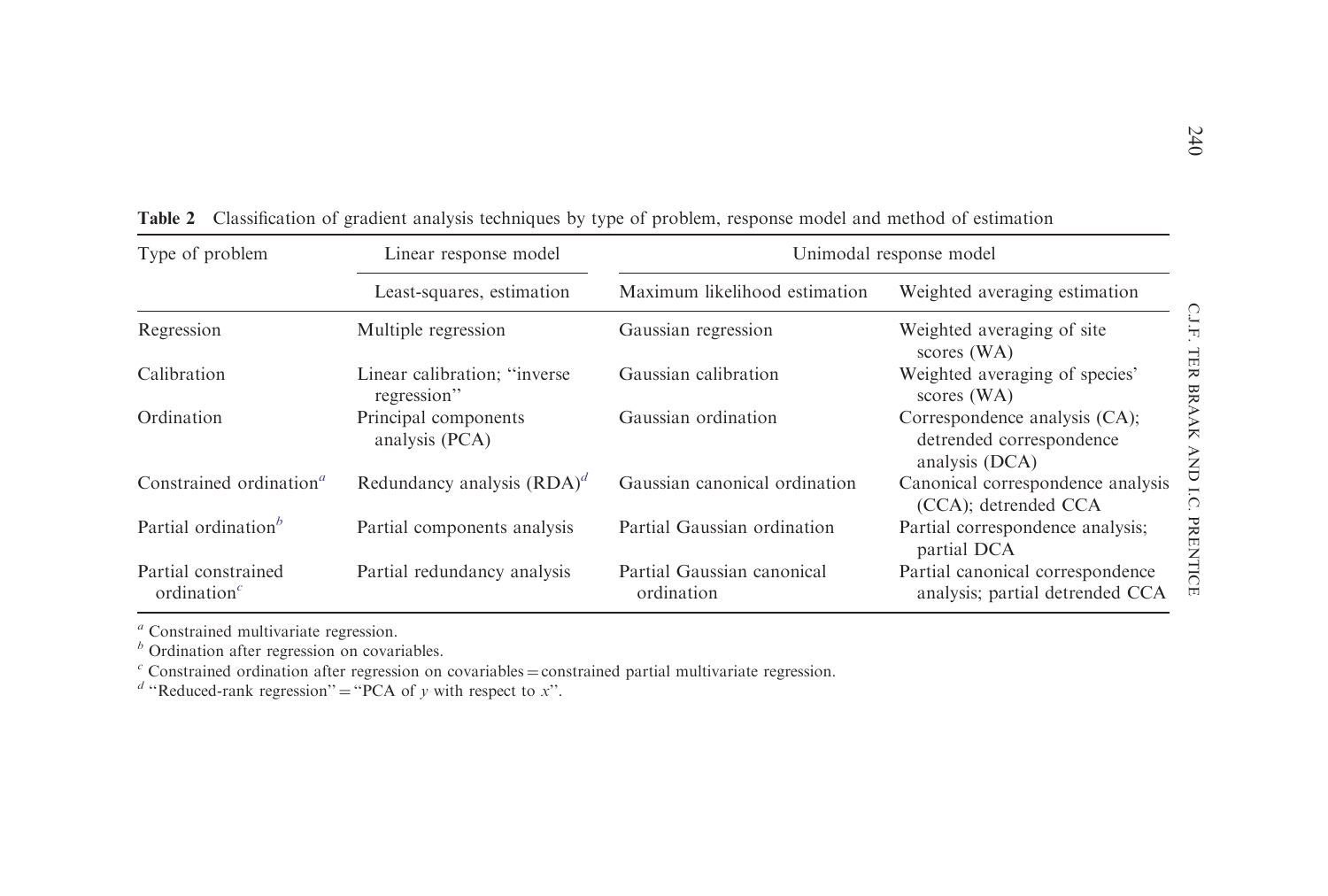# II. LINEAR METHODS

<span id="page-6-0"></span>Species abundances may seem to change linearly through short sections of environmental gradients, so a linear response model may be a reasonable basis for analysing quantitative abundance data spanning a narrow range of environmental variation.

#### A. Regression

If a plot of the abundance  $(y)$  of a species against an environmental variable  $(x)$  looks linear, or can easily be transformed to linearity, then it is appropriate to fit a straight line by linear regression. The formula  $y = a + bx$ describes the linear relation, with a the intercept of the line on the  $\nu$ -axis and  $b$  the slope of the line, or regression coefficient. Separate regressions can be, carried out for each of *m* species.

We are usually most interested in how the abundance of each species changes with a change in the environmental variable, i.e. in the slopes  $b_k$ (the index  $k$  refers to species  $k$ ). If we first centre the data—by subtracting the mean of each species' abundances from the species data and the mean of the environmental values from the environmental data—the intercept disappears. Then if  $y_{ki}$  denotes the centred abundance of species k in the *i*th out of *n* sites, and  $x_i$ , the centred environmental value for that site, the response model for fitting the straight lines becomes

$$
y_{ki} = b_k x_i + e_{ki}
$$
 (1)

where  $e_{ki}$  is an error component with zero mean and variance  $v_{ki}$ . The standard estimator for the slope in Eq. (1) is

$$
\tilde{b}_k = \sum_{i=1}^n y_{ki} x_i / s_x^2 \tag{2}
$$

where  $s_x^2 = \sum_{i=1}^n x_i^2$ . This is the least-squares estimator, which is the best linear unbiased estimator when errors are uncorrelated and homogeneous across sites  $(v_{ki} = v_k)$ . It is also the maximum likelihood (ML) estimator when the errors are normally distributed. The fitted lines can be used to predict the abundances of species in a site with a known value of the environmental variable simply by reading off the graph.

Species experience the effect of more than one environmental variable simultaneously, so more than one variable may be required to account for variation in species abundances. The joint effect of two or more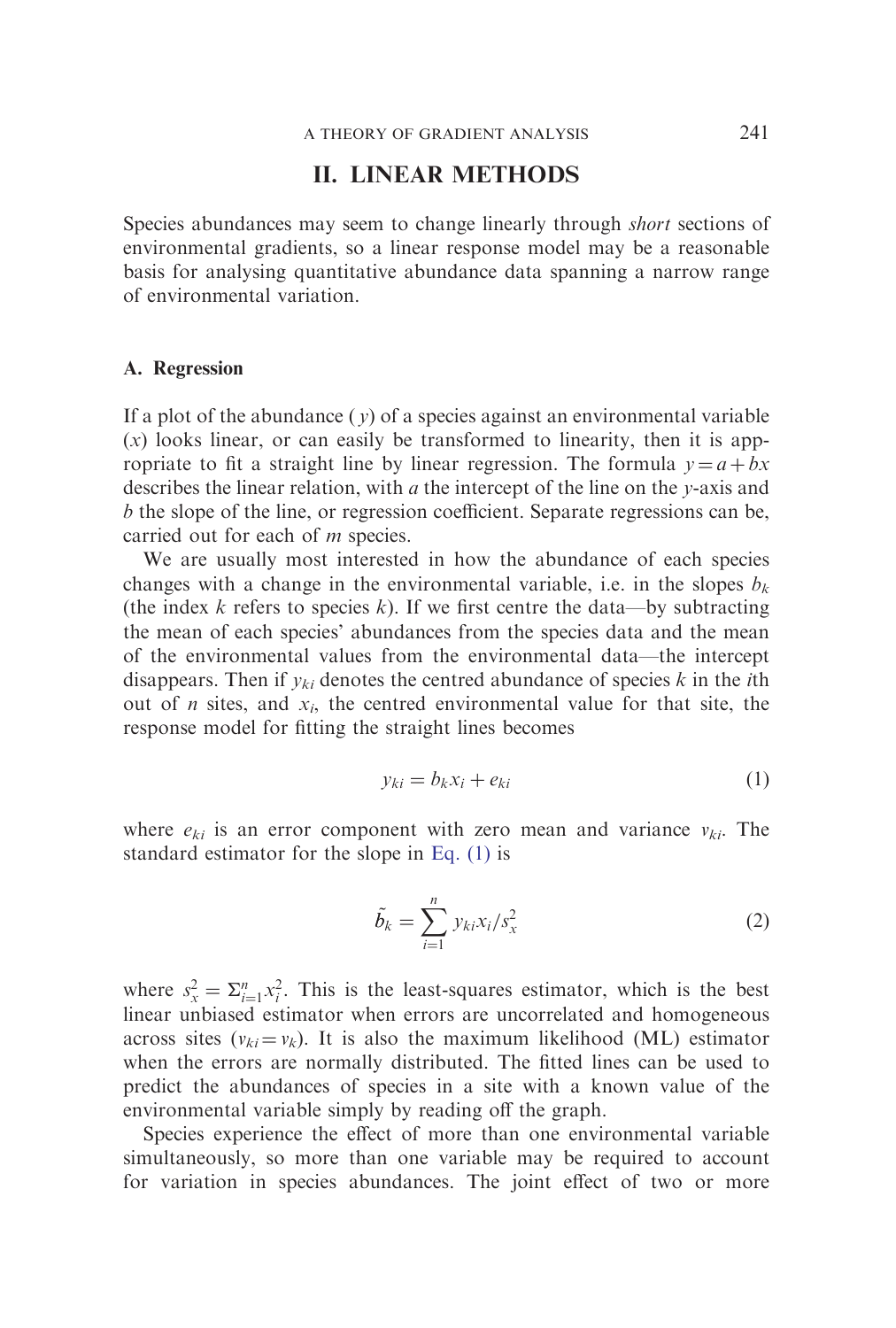environmental variables on a species can be analysed by multiple regression (see e.g. [Montgomery and Peck, 1982\)](#page-41-0). Standard computer packages are available to obtain least-squares (ML) estimates for the regression coefficients. Only when the environmental variables are uncorrelated will the partial regression coefficients be identical to the coefficients estimated by separate regressions using [Eq. \(1\)](#page-6-0).

#### B. Calibration

We now turn to the inverse problem, calibration. When the relationship between the abundances of species and the environmental variable we are interested in is known, we can infer values of that environmental variable for new sites from the observed species abundances. If we took into account the abundance of only a single species, we could simply read off the graph, starting from a value on the vertical axis. However, another species may well give a different estimate. We therefore need a good and unambiguous estimator that combines the information from all m species. In terms of [Eq. \(1\),](#page-6-0) the  $b_k$  are now assumed to be known and  $x_i$  is unknown. The role of the  $b_k$  and  $x_i$  have been interchanged. By interchanging their roles in [Eq. \(2\)](#page-6-0) as well, we obtain

$$
\tilde{x}_i = \sum_{k=1}^m y_{ki} b_k / s_b^2 \tag{3}
$$

where  $s_b^2 = \sum_{k=1}^m b_k^2$ . This is the least-squares estimator (and the MLestimator) when the errors follow a normal distribution and are independent and homogeneous across species  $(v_{ki} = v_i)$ .

A problem with Eq. (3) is that these conditions are likely to be unrealistic, because effects of other environmental variables can cause correlation between the abundances of different species even after the effects of the environmental variable of interest have been removed. Further, the residual variance  $v_{ki}$  may be different for different species. If this occurs, we also need to take the residual correlations and variances into account. In practice, the residual correlations and variances are estimated from the residuals of the regressions used for estimating the  $b_k$ 's. Searching for the maximum of the likelihood with respect to  $x_i$  then leads to a general weighted leastsquares problem [\(Brown, 1979;](#page-39-0) [Brown, 1982](#page-39-0)) that can be solved by using standard algorithms.

Inferring values of more than one environmental variable simultaneously has been given surprisingly little attention in the literature. However, [Williams \(1959\)](#page-43-0) and [Brown \(1982\)](#page-39-0) derived the necessary formulae from the ML-principle ([Cox and Hinkley, 1974](#page-39-0)).

<span id="page-7-0"></span>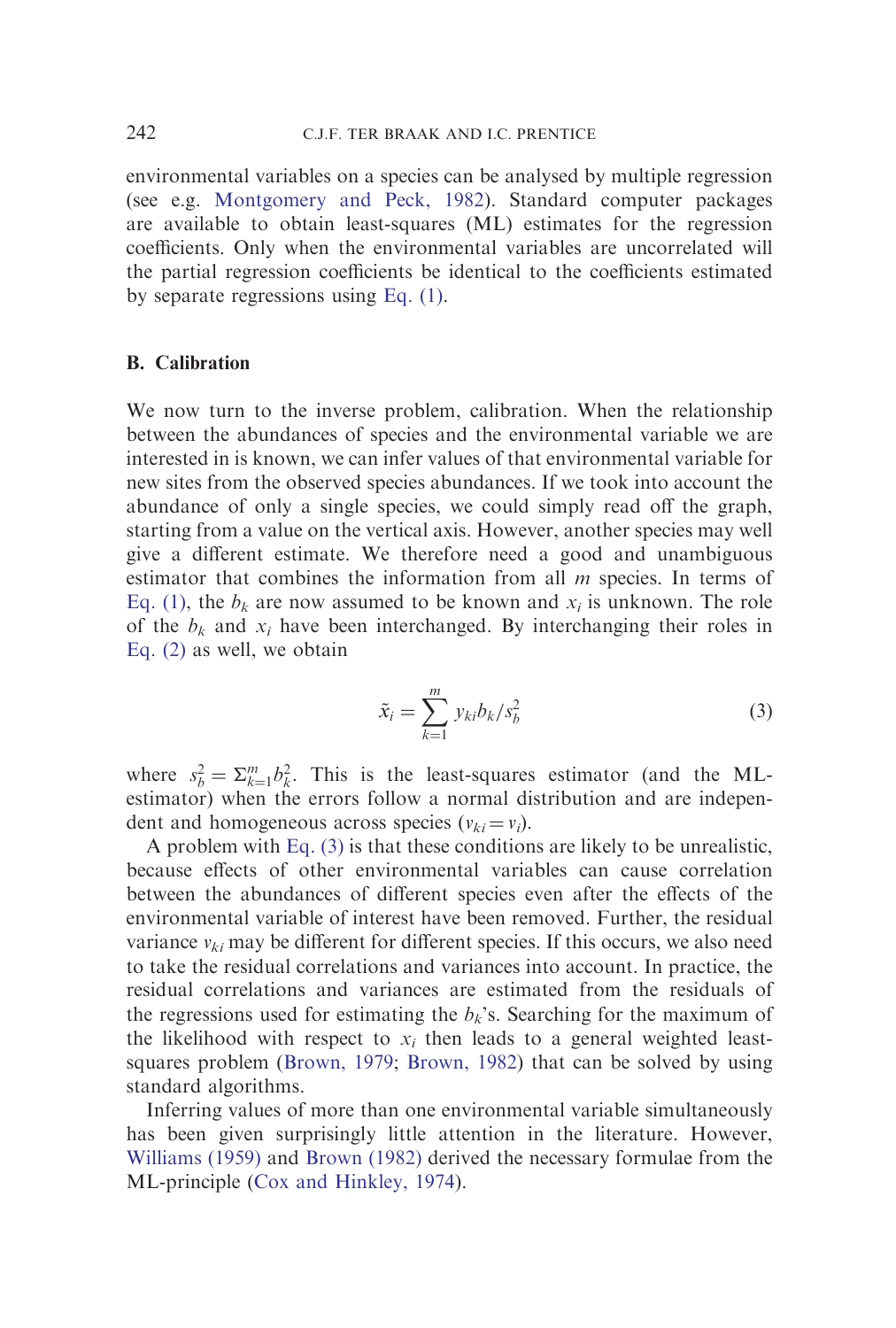#### <span id="page-8-0"></span>C. Ordination

After having fitted a particular environmental variable to the species data by regression, we might ask whether another environmental variable would provide a better fit. For some species one variable may fit better, and for other species another variable. To get an overall impression we might judge the goodness-of-fit (explanatory power) of an environmental variable by the total regression sum of squares [\(Jongman](#page-41-0) et al., 1987). The question then arises: what is the best possible fit that is theoretically obtainable with the straight line model of [Eq. \(1\)?](#page-6-0)

This question defines an ordination problem, i.e. to construct the single ''hypothetical environmental variable'' that gives the best fit to the species data according to [Eq. \(1\).](#page-6-0) This hypothetical environmental variable is termed the latent variable, or simply the (first) ordination axis. Principal components analysis (PCA) provides the solution to this ordination problem. In [Eq. \(1\),](#page-6-0)  $x_i$  is then the score of site i on the latent variable,  $b_k$  is the slope for species  $k$  with respect to the latent variable (also called the species loading or species score) and the eigenvalue of the first PCA axis is equal to the goodness-of-fit, i.e. the total sum of squares of the regressions of the species abundances on the latent variable. PCA provides the leastsquares estimates of the site and species scores: these estimates are also ML estimates if the errors are independently and normally distributed with constant variance  $(v_{ki} = v)$ .

PCA is usually performed using a standard computer package, but several different algorithms can be used to do the same job. The following algorithm, known as the power method [\(Gourlay and Watson, 1973](#page-40-0)), makes the relationship between PCA and regression and calibration clear in a way that the usual textbook treatment, in terms of singular value decomposition of inner product matrices, does not; it also facilitates comparison with correspondence analysis, which we discuss later. The power method shows that PCA can be obtained by an alternating sequence of linear regressions and calibrations:

- Step 1 Start with some (arbitrary) initial site scores  $\{x_i\}$  with zero mean.
- Step 2 Calculate new species scores  ${b_k}$  by linear regression [\(Eq. \(2\)](#page-6-0)).
- Step 3 Calculate new site scores  $\{x_i\}$  by linear calibration ([Eq. \(3\)](#page-7-0)).
- Step 4 Remove the arbitrariness in scale by standardizing the site scores as follows: new  $x_i = old \frac{x_i}{n} / s_x$ , with  $s_x$  as defined beneath [Eq. \(2\).](#page-6-0)
- Step 5 Stop on convergence, i.e. when the newly obtained site scores are close to the site scores of the previous cycle of iteration, else go to Step 2.

The final scores do not depend on the initial scores.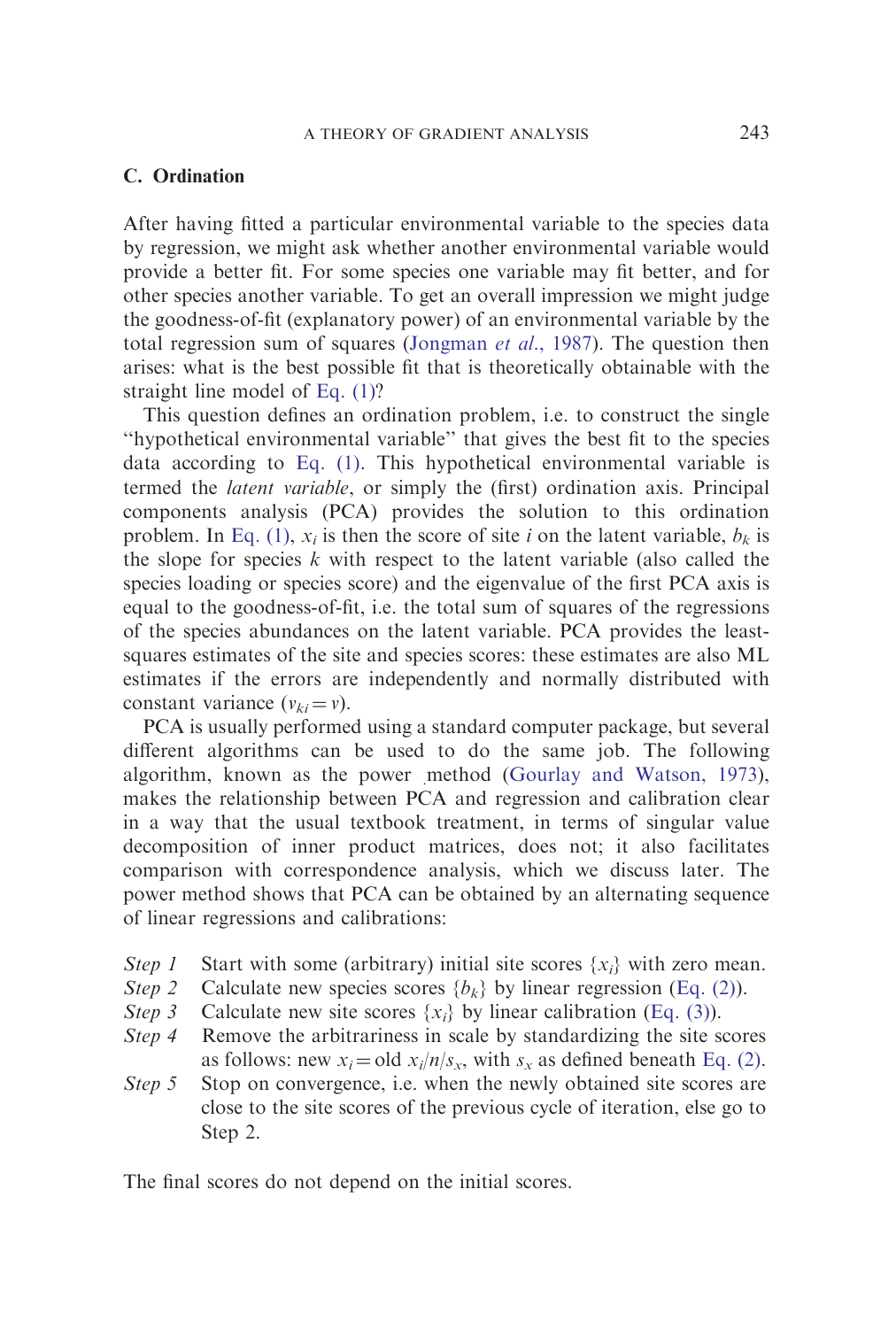The ordination problem for a two-dimensional linear model turns out to be relatively simple, compared with the regression and calibration problems. The solution does not need an alternating sequence of *multiple* regressions and calibrations, because the latent variables can always be chosen in such a way that they are uncorrelated; and if the latent variables are uncorrelated, then the multiple regressions and calibrations reduce to a series of separate linear regressions and calibrations. PCA provides the solution to the linear ordination problem in any number of dimensions; one latent variable is derived first, as in the one-dimensional case of [Eq. \(1\)](#page-6-0), and the second latent variable can be obtained next by applying the same algorithm again but with one extra step—after Step 3, the trial scores are made uncorrelated with the first latent variable. On denoting the scores of the first axis by  $x_{i1}$ , this orthogonalization is computed by

Step 3b Calculate 
$$
f = \sum_i x_i x_{i1}/n
$$
,  
Calculate new  $x_i = \text{old } x_i - fx_{i1}$ .

Further latent variables (ordination axes) may be derived analogously. As in the one-dimensional case, PCA provides the ML-solution to the multidimensional linear ordination problem if the errors are independently and normally distributed with constant variance across species and sites. [Jolliffe](#page-41-0) [\(1986\)](#page-41-0) reviews the theory and applications of PCA.

### D. The Environmental Interpretation of Ordination Axes (Indirect Gradient Analysis)

In indirect gradient analysis the species data are first subjected to ordination, e.g. using PCA, to find a few major axes of variation (latent variables) with a good fit to the species data. These axes are then interpreted in terms of known variation in the environment, often by using graphical methods [\(Gauch, 1982](#page-40-0)). A more formal method for the latter step would be to calculate correlation coefficients between environmental variables and each of the ordination axes. This analysis is similar to performing a multiple regression of each separate environmental variable on the axes [\(Dargie,](#page-39-0) [1984\)](#page-39-0), because the axes are uncorrelated. A joint analysis of all environmental variables can be carried out by multiple regression of each ordination axis on the environmental variables:

$$
x_i = c_0 + \sum_{j=1}^{q} c_j z_{ji}
$$
 (4)

<span id="page-9-0"></span>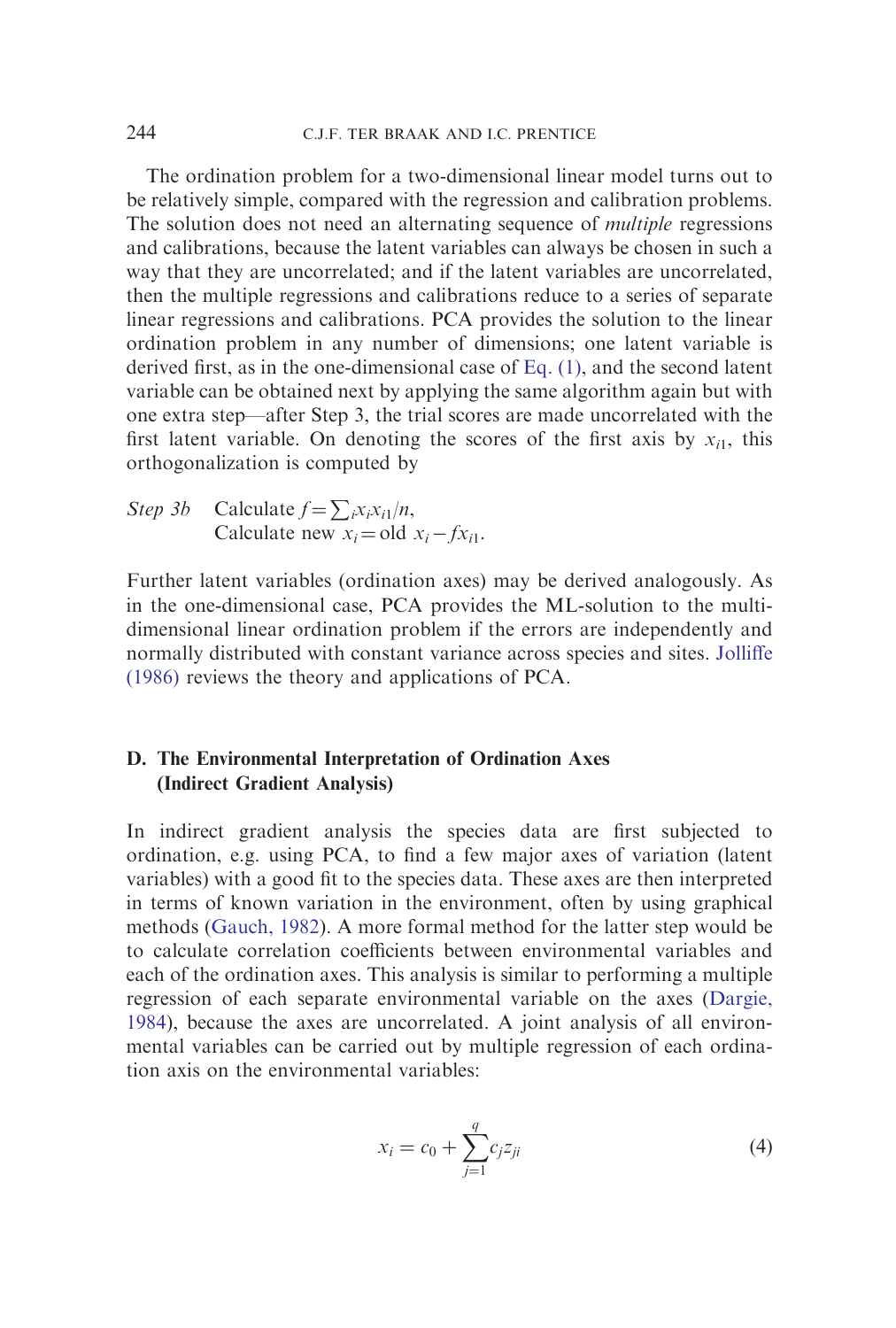<span id="page-10-0"></span>in which  $x_i$  is the score of site i on that one ordination axis,  $z_{ii}$  denotes the value at site i of the jth out of q actual environmental variables, and  $c_i$ is the corresponding regression coefficient. For later reference, the error term in Eq.  $(4)$  is not shown. The multiple correlation coefficient R measures how well the environmental variables explain the ordination axis.

#### E. Constrained Ordination (Multivariate Direct Gradient Analysis)

Indirect gradient analysis, as outlined above, is a two-step approach to relate species data to environmental variables. A few ordination axes that summarize the overall community variation are extracted in the first step; then in the second step one may calculate weighted sums of the environmental variables that most closely fit each of these ordination axes. However, the environmental variables that have been studied may turn out to be poorly related to the first few ordination axes, yet may be strongly related to other, ''residual'' directions of variation in species composition. Unless the first few ordination axes explain a very high proportion of the variation, this residual variation can be substantial, and strong relationships between species and environment can potentially be missed.

In constrained ordination this approach is made more powerful by combining the two steps into one. The idea of constrained ordination is to search for a few weighted sums of environmental variables that fit the data of all species best, i.e. that give the maximum total regression sum of squares. The resulting technique, redundancy analysis ([Rao, 1964; van den](#page-42-0) [Wollenberg, 1977](#page-42-0)), is an ordination of the species data in which the axes are constrained to be linear combinations of the environmental variables. These axes can be found by extending the algorithm of PCA described above with one extra step, to be performed directly after Step 3 ([Jongman](#page-41-0) et al., 1987):

Step 3a Calculate a multiple regression of the site scores  $\{x_i\}$  on the environmental variables [\(Eq. \(4\)\)](#page-9-0), and take as new site scores the fitted values of this regression.

The regression is thus carried out within the iteration algorithm, instead of afterwards. On convergence, the coefficients  ${c_i}$  are termed canonical coefficients and the multiple correlation coefficient in Step 3a can be called the species-environment correlation.

Redundancy analysis is also known as reduced-rank regression [\(Davies](#page-39-0) [and Tso, 1982\)](#page-39-0), PCA of y with respect to x ([Robert and Escoufier, 1976](#page-42-0)) and two-block mode C partial least-squares [\(Wold, 1982\)](#page-43-0). It is intermediate between PCA and separate multiple regressions for each of the species: it is a constrained ordination, but it is also a constrained form of (multivariate)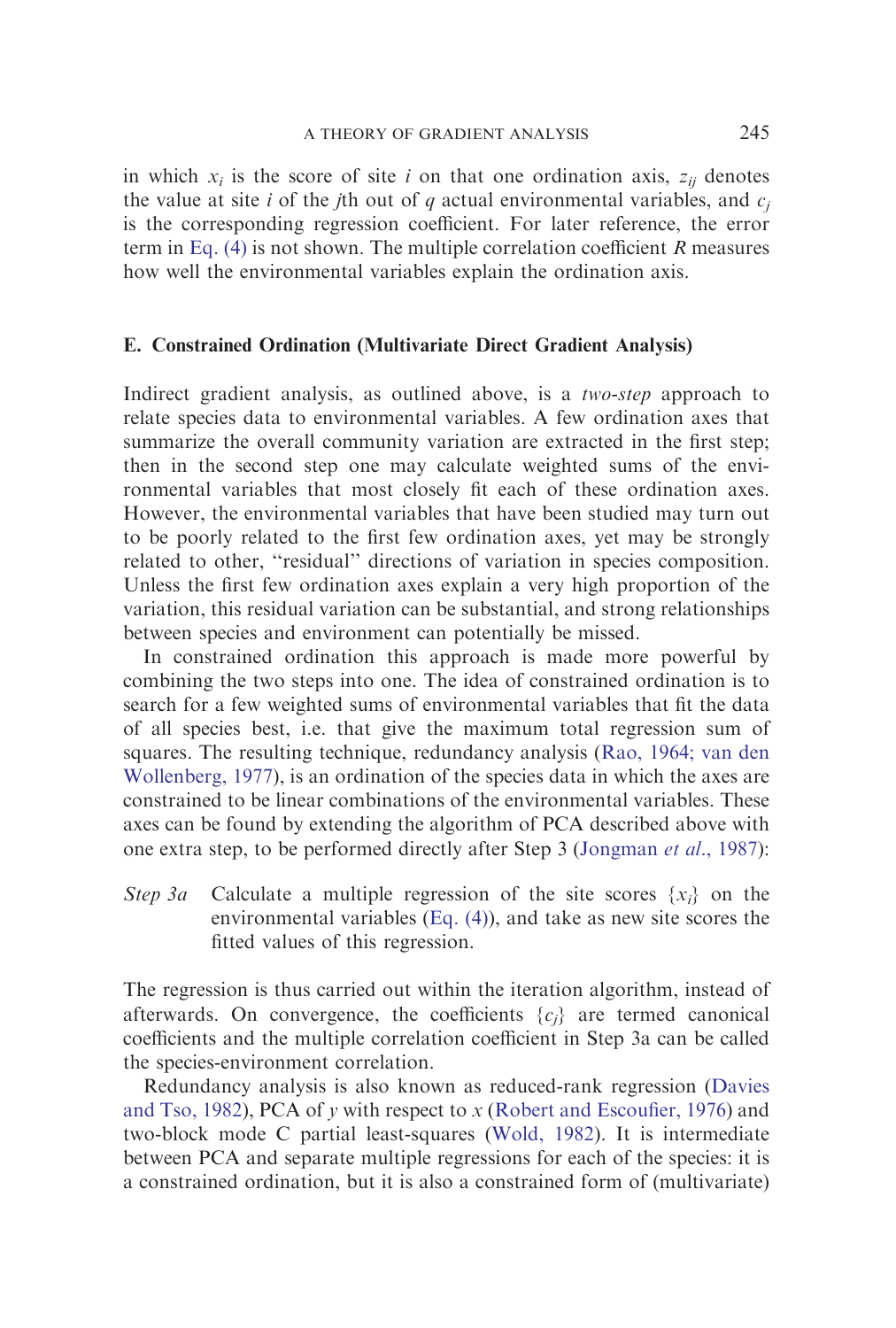multiple regression [\(Davies and Tso, 1982](#page-39-0); Israëls, 1984). By inserting [Eq. \(4\)](#page-9-0) into [Eq. \(1\)](#page-6-0), it can be shown that the ''regression'' coefficient of species  $k$  with respect to environmental variable  $i$  takes the simple form  $b_kc_i$ . With two ordination axes this form would be, in obvious notation,  $b_{k1}c_{i1} + b_{k2}c_{i2}$ . With two ordination axes, redundancy analysis thus uses  $2(q+m) + m$  parameters to describe the species data, whereas the multiple regressions use  $m(q+1)$  parameters. One of the attractive features of redundancy analysis is that it leads to an ordination diagram that simultaneously displays (i) the main pattern of community variation as far as this variation can be explained by the environmental variables, and (ii) the main pattern in the correlation coefficients between the species and each of the environmental variables. We give an example of such a diagram later on.

Redundancy analysis is much less well known than canonical correlation analysis [\(Gittins, 1985](#page-40-0); [Tso, 1981\)](#page-43-0), which is the standard linear multivariate technique for relating two sets of variables (in our case, the set of species and the set of environmental variables). Canonical correlation analysis is very similar to redundancy analysis, but differs from it in the assumptions about the error component: uncorrelated errors with equal variance in redundancy analysis and correlated normal errors in canonical correlation analysis ([Tso, 1981;](#page-43-0) [Jongman](#page-41-0) et al., 1987). The most important practical difference is that redundancy analysis can analyse any number of species whereas in canonical correlation analysis the number of species  $(m)$ must be less than  $n - q$  (Griffins, 1985: 24); this restriction is often a nuisance.

Canonical variates analysis, or multiple discriminant analysis, is simply the special case of canonical correlation analysis in which the ''environmental'' variables are a series of dummy variables reflecting a single-factor classification of the samples. A similar restriction on the number of species thus also applies to canonical variates analysis. Redundancy analysis with dummy variables provides an alternative to canonical variates analysis, evading this restriction.

### III. NON-LINEAR (GAUSSIAN) METHODS

#### A. Unimodal Response Models

Linear methods are appropriate to community analysis only when the species data are quantitative abundances (with few zeroes) and the range of environmental variation in the sample set is narrow. Alternative analytical methods can be derived from unimodal models.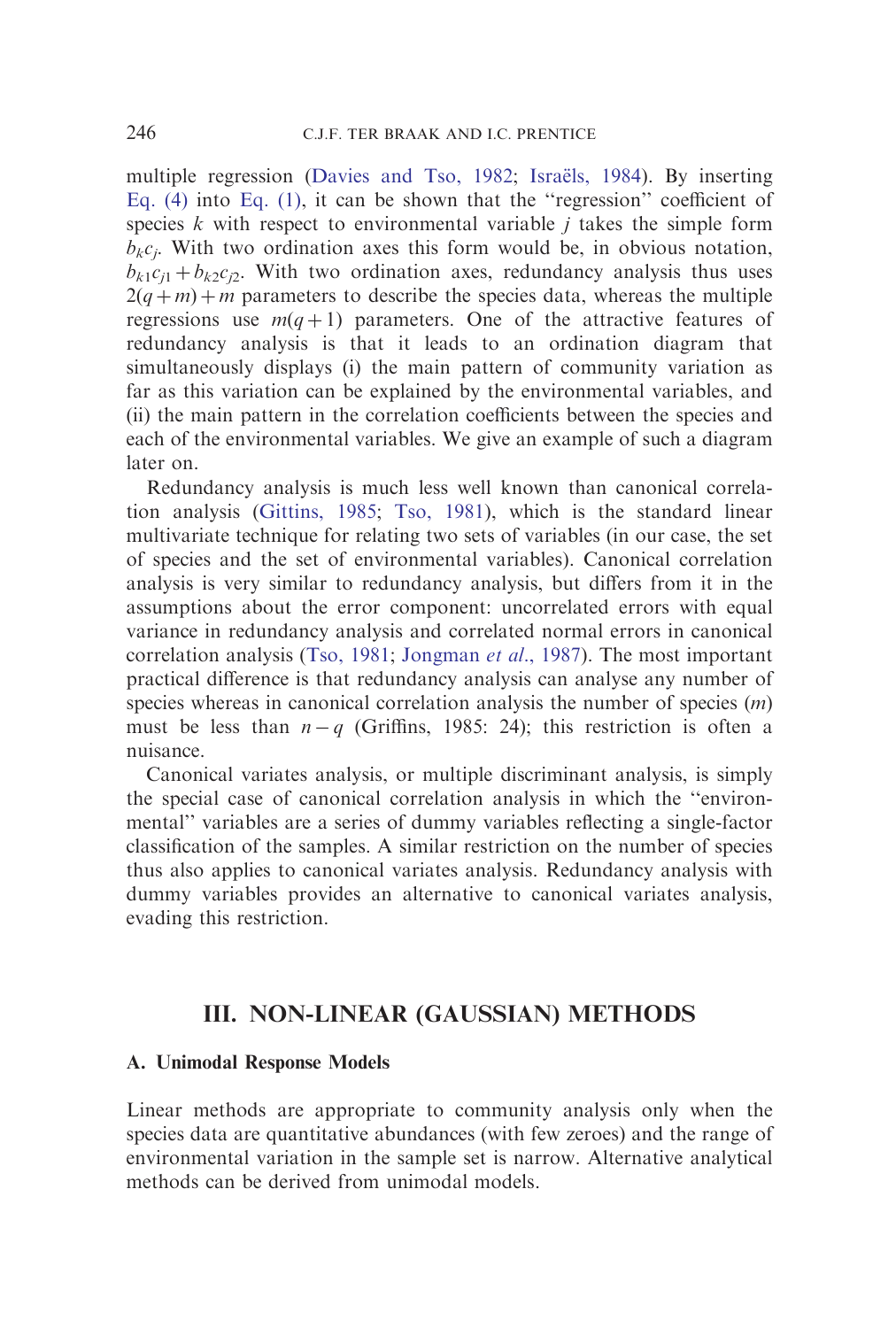<span id="page-12-0"></span>A unimodal response model for one environmental variable can be obtained by adding a quadratic term  $(x_i^2)$  to the linear model, changing the response curve from a straight line into a parabola. But this quadratic model can. predict large negative values, whereas species abundances are always zero or positive. A simple remedy for the problem of negative values is provided by the Gaussian response curve ([Gauch and Whittaker, 1972](#page-40-0)) in which the *logarithm* of species abundance is a quadratic in the environmental variable:

$$
\log y = b_0 + b_1 x + b_2 x^2
$$
  
=  $a - \frac{1}{2} (x - u)^2 / t^2$  (5a)

where  $b_2 < 0$  (otherwise the curve would have a minimum instead of a mode). The coefficients  $b_0$ ,  $b_1$ , and  $b_2$  are most easily interpreted by transformation to  $u$ ,  $t$  and  $a$  (Figure 1),  $u$  being the species' optimum (the value of x at the peak),  $t$  being its tolerance (a measure of response breadth or ecological amplitude), and a being a coefficient related to the height of the peak ([Ter Braak and Looman, 1986](#page-43-0)).

A closely related model can describe species data in presence–absence form. In analysing presence–absence data, we want to relate probability of *occurrence*  $(p)$  to environment. Probabilities are never greater than 1, so rather than using Eq. (5a) we use the Gaussian logit model,

$$
\log\left(\frac{p}{1-p}\right) = b_0 + b_1 x + b_2 x^2 \tag{5b}
$$



Figure 1 A Gaussian curve displays a unimodal relation between the abundance value ( $v$ ) of a species and an environmental variable (x). ( $u =$ optimum or mode;  $t =$  tolerance;  $c =$  maximum = exp (a)).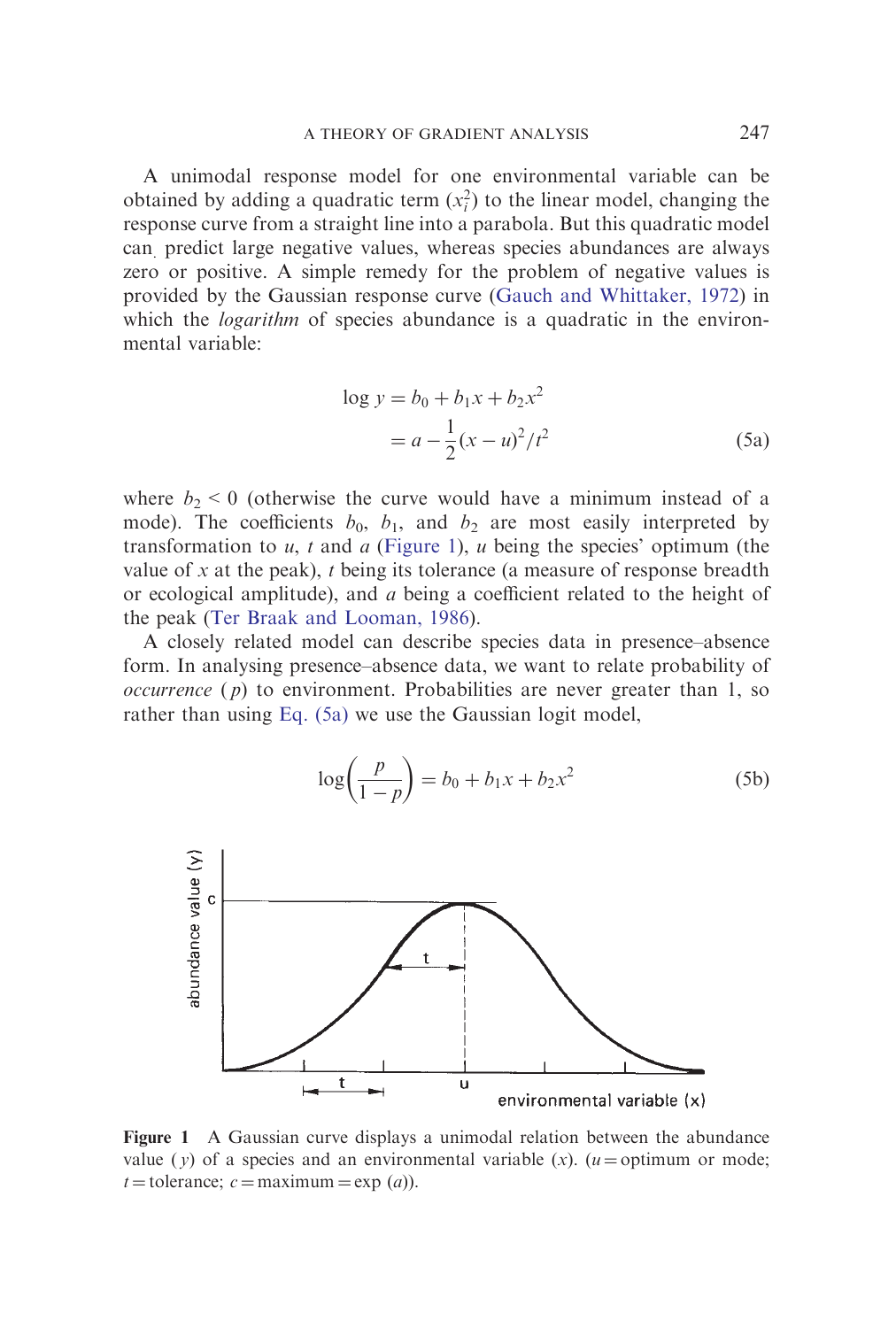which is very similar to the Gaussian model unless the peak probability is high ( $> 0.5$ ); then [Eq. \(5b\)](#page-12-0) gives a curve that is somewhat flatter on top. The coefficients  $b_0$ ,  $b_1$ , and  $b_2$  can be transformed as before into coefficients representing the species' optimum, tolerance and maximum probability value.

Although real ecological response curves are still more complex than implied by the Gaussian and Gaussian logit models, these models are nevertheless useful in developing statistical descriptive techniques for data showing mostly unimodal responses, just as linear models are useful in statistical analysis of data that are only approximately linear.

With two environmental variables, [Eqs. \(5a\) and \(5b\)](#page-12-0) become full quadratic forms with both square and product terms [\(Alderdice, 1972](#page-38-0)). For example, the Gaussian model becomes

$$
\log y = b_0 + b_1 x_1 + b_2 x_1^2 + b_3 x_2 + b_4 x_2^2 + b_5 x_1 x_2 \tag{6}
$$

If  $b_2 + b_4 < 0$ , and  $4b_2b_4 - b_5^2 > 0$  then Eq. (6) describes a unimodal surface with ellipsoidal contours (Figure 2). If one of these conditions is not satisfied then Eq. (6) describes a surface with a minimum, or with a saddle point (e.g. [Davison, 1983\)](#page-39-0). Provided the surface is unimodal, its optimum  $(u_1, u_2)$ can be calculated from the coefficients in Eq. (6) by

$$
u_1 = (b_5b_3 - 2b_1b_4)/d
$$
  
\n
$$
u_2 = (b_5b_1 - 2b_3b_2)/d
$$
\n(7)



Figure 2 A Gaussian surface displays a unimodal relation between the abundance value (*y*) of a species and two environmental variables  $(x_1$  and  $x_2$ ).

<span id="page-13-0"></span>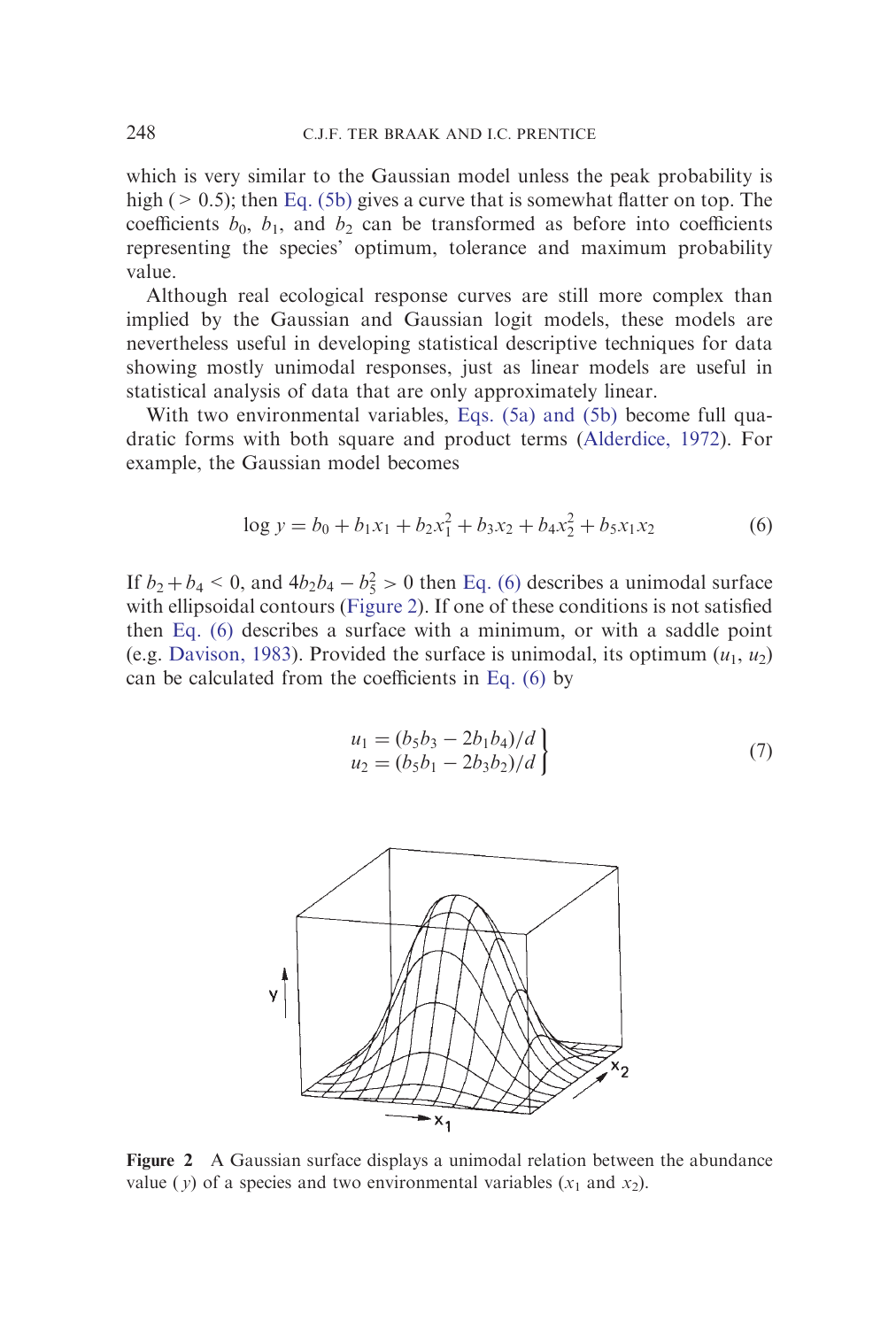where  $d = 4b_2b_4 - b_5^2$ . When  $b_5 \neq 0$ , the optimum with respect to  $x_1$ , depends on the value of  $x_2$ ; the environmental variables are then said to show interaction in their effect on the species. In contrast, when  $b_5 = 0$  the optimum with respect to  $x_1$ , does not depend on the value of  $x_2$  (no interaction) and [Eq. \(7\)](#page-13-0) simplifies considerably ([Ter Braak and Looman,](#page-43-0) [1986](#page-43-0)).

The unknown parameters of non-linear response models in the context of regression, calibration or ordination can (at least in theory) be estimated by the maximum likelihood principle, however difficult this may be in a particular situation. Usually iterative methods are required, and initial parameter values must be specified. The likelihood function may have local maxima, so that different sets of initial parameter values may result in different final estimates. It cannot be guaranteed that the global maximum has been found. Furthermore, all kinds of numerical problems may occur. However, the special cases of Gaussian and Gaussian logit response models do allow reasonably practical solutions, which we consider now.

#### B. Regression

The regression problems of fitting Gaussian or Gaussian logit curves or surfaces are relatively straightforward, since these models can be fitted by Generalized Linear Modelling (GLM: [McCullagh and Nelder, 1983;](#page-41-0) [Dobson, 1983\)](#page-39-0). An elementary introduction to GLM directed at ecologists is provided by [Jongman](#page-41-0) et al. (1987). GLM is more flexible than ordinary multiple regression because one can specify ''link functions'' and error distributions other than the normal distribution. For example, the Gaussian models of [Eqs. \(5a\) and \(6\)](#page-12-0) can be fitted with GLM to abundance data (which may include zeroes) by specifying the link function to be logarithmic and the error distribution to be Poissonian. The corresponding Gaussian logit models can be fitted with GLM to presence–absence data by specifying the link function to be logistic and the error distribution to be binomialwith-total-1. Alternatively, any statistical package that will do logit  $($  = logistic) regression can be used to fit the Gaussian logic model. No initial estimates are needed and local maxima do not arise, so these techniques are quite practical for direct gradient analysis. For examples of the use of GLM in ecology see [Austin and Cunningham \(1981\)](#page-38-0) and [Austin](#page-38-0) et al. (1984).

The most common complications arise when the optimum for a species is estimated well outside the sampled range of environments, or if the fitted curve shows a minimum rather than a peak. These conditions suggest that the regression is ill-determined and that it might be better to fit a monotone curve by setting  $b_2 = 0$  in [Eq. \(5\)](#page-12-0); a statistical test can be used to determine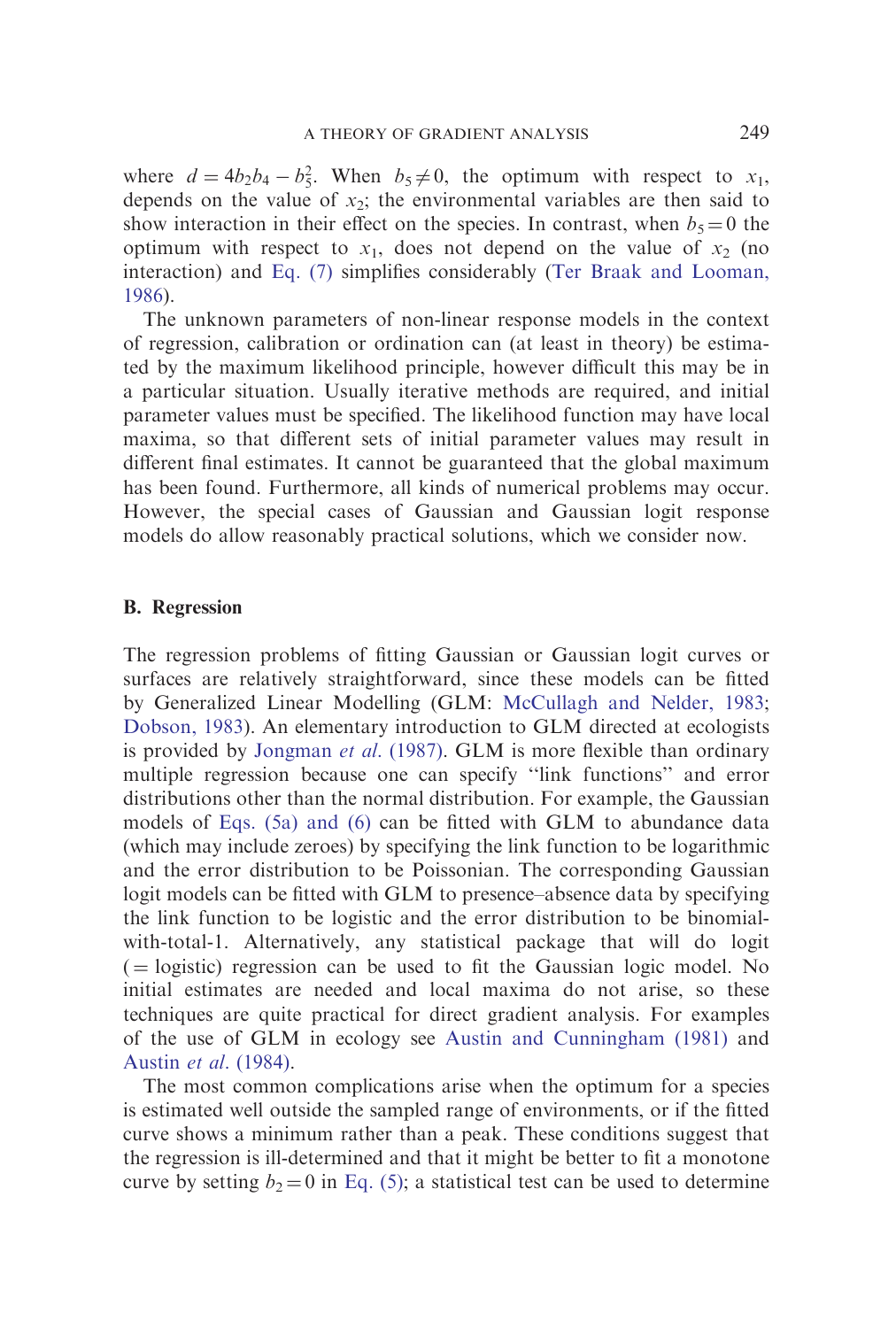whether this simplification is acceptable [\(Jongman](#page-41-0) *et al.*, 1987). Such cases are bound to arise in practice because any given set of samples will include some species that are near the edge of their range.

#### C. Calibration

The calibration problem of inferring environmental values at sites from species data and known Gaussian (logit) curves by ML is feasible by numerical optimization, but no computer programs are available at present that are easy to use [\(Jongman](#page-41-0) et al., 1987). Local maxima may occur in the likelihood, when the tolerances of the species are unequal, and one needs to specify an initial estimate. The assumption of independence of species responses is required, but might not be tenable in practice; it remains to be studied how important this assumption is. Dependency among species could most obviously be caused by the effects of additional, unconsidered environmental variables, in which case the best remedy would be to identify these variables and include them in the analysis. Inferring the values of more than one environmental variable simultaneously on the basis of several Gaussian (logit) response surfaces is also possible in principle, but has not been done as far as we know.

#### D. Ordination

Ordination based on Gaussian (logit) curves aims to construct a latent variable such that these curves optimally fit the species data. This problem involves the ML estimation of site scores  $\{x_k\}$  and the species' optima  $\{u_k\}$ , tolerances  $\{t_k\}$  and maxima  $\{a_k\}$ , usually by an alternating sequence of Gaussian (logit) regressions and calibrations. This kind of ordination has been investigated by [Gauch](#page-40-0) et al. (1974), [Kooijman \(1977\),](#page-41-0) [Kooijman and](#page-41-0) [Hengeveld \(1979\)](#page-41-0), [Goodall and Johnson \(1982\)](#page-40-0) and [Ihm and Van](#page-41-0) [Groenewoud \(1975, 1984\).](#page-41-0) The numerical methods required are computationally demanding, and in the general case, when the tolerances of the species are allowed to differ, the likelihood function typically contains many local maxima.

[Kooijman \(1977\)](#page-41-0) and [Goodall and Johnson \(1982\)](#page-40-0) reported numerical problems in their attempts to perform ML ordination using twodimensional Gaussian-like models. A simple model with circular contours  $(b_2 = b_4$  and  $b_5 = 0$ ) may be amenable in practice, especially if  $b_2$  is not allowed to vary among species ([Kooijman, 1977](#page-41-0)). This model is equivalent to the ''unfolding model'' used by psychologists to analyse preference data [\(Coombs, 1964;](#page-39-0) [Heiser, 1981](#page-40-0); [Davison, 1983;](#page-39-0) [DeSarbo and Rao, 1984\)](#page-39-0).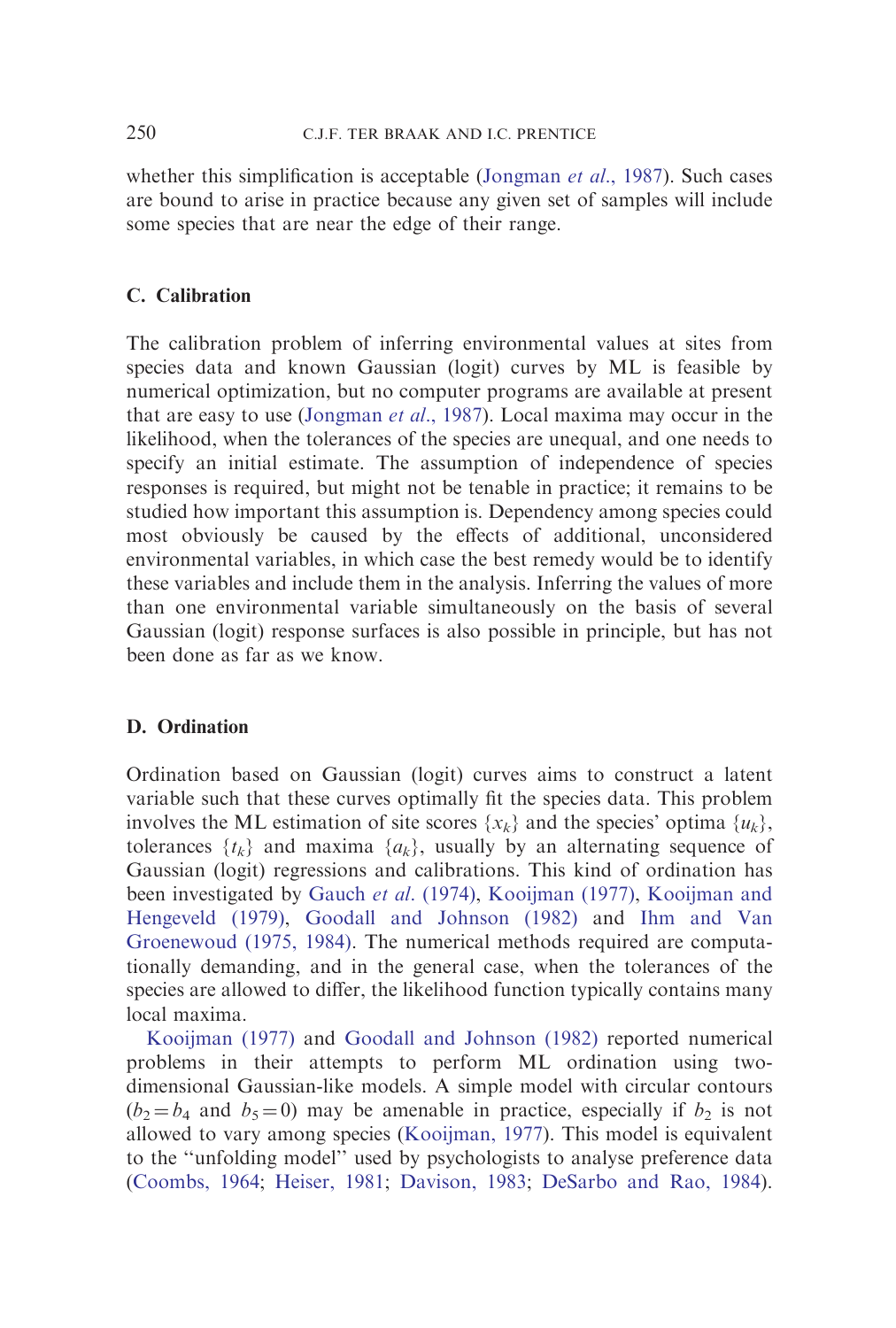But with more than two latent variables the Gaussian (logit) model with a second-degree polynomial as linear predictor contains so many parameters that it is likely to be difficult to get reliable estimates of them, even if all the interaction terms are dropped.

#### E. Constrained Ordination

The constrained ordination problem for Gaussian-like response models is to construct ordination axes that are also linear combinations of the environmental variables, such that Gaussian (logit) surfaces with respect to these axes optimally fit the data. As in redundancy analysis [\(Section II.E\)](#page-10-0), the joint effects of the environmental variables on the species are ''channelled'' through a few ordination axes which can be considered as composite environmental gradients influencing species composition. [Ter Braak \(1986\)](#page-42-0) refers to this approach as Gaussian canonical ordination, the word canonical being chosen by analogy with canonical correlation analysis. The estimation problem is actually simpler than in unconstrained Gaussian ordination, and is more easily soluble in practice because the number of parameters to be estimated is smaller: instead of  $n$  site scores one has to estimate q canonical coefficients. [Meulman and Heiser \(1984\)](#page-41-0) have applied similar ideas in the context of non-metric multidimensional scaling. Gaussian canonical ordination can also be viewed as multivariate Gaussian regression with constraints on the coefficients of the polynomial [\(Ter Braak,](#page-42-0) [1988](#page-42-0)). In multivariate Gaussian regression each species has its own optimum in the  $q$ -dimensional space formed by the environmental variables; the constraints imposed in Gaussian canonical ordination amount to a requirement that these optima lie in a low-dimensional subspace. If the optima lie close to a plane then the most important species–environment relationships can be depicted graphically in an ordination diagram.

# IV. WEIGHTED AVERAGING METHODS

Ecologists have developed alternative, heuristic methods that are simpler but have essentially the same aims as the methods of the previous section based on Gaussian-type models. Each method in the Gaussian family has a counterpart in the family of heuristic methods based on weighted averaging (WA). These methods have been used extensively, and even re-invented in different branches of ecology.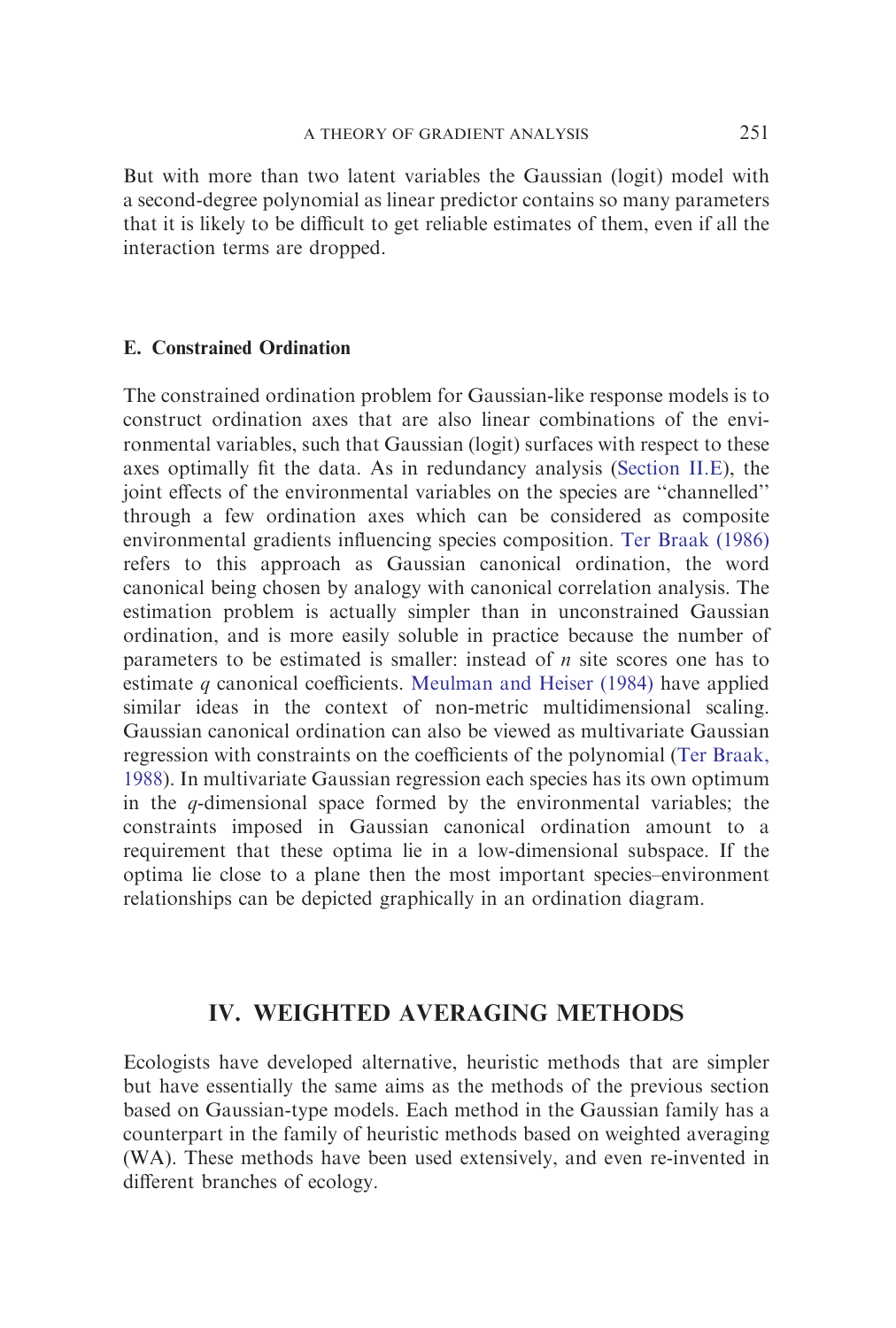#### <span id="page-17-0"></span>A. Regression

WA can be used to estimate species' optima with respect to known environmental variables. When a species shows a unimodal relationship with environmental variables, the species' presences will be concentrated around the peak of this function. One intuitively reasonable estimate of the optimum is the average of the values of the environmental variable over those sites in which the species is present. With abundance data, WA applies weights proportional to species abundance; absences still carry zero weight. The estimate of the optimum for species  $k$  is thus

$$
\tilde{u}_k = \sum_{i=1}^n y_{ki} x_i / y_{k+}
$$
\n(8)

where  $y_{ki}$  is from now onwards the abundance (*not* centred) or presence/ absence (1/0) of species k at site i,  $y_{k+}$  is the species total ( $y_{k+} = \sum_j y_{ki}$ ) and  $x_i$  is the value of the environmental variable at site *i*. As a follow-up to an investigation of the theoretical properties of this estimator [\(Ter Braak](#page-43-0) [and Barendregt, 1986\)](#page-43-0), [Ter Braak and Looman \(1986\)](#page-43-0) showed by simulation of presence–absence data that WA estimates the optimum of a Gaussian iogit curve as efficiently as the ML technique of Gaussian logic regression provided:

Condition  $1a$  The site scores  $\{x_i\}$  are equally spaced over the whole range of occurrence of the species along the environmental variable.

WA also proved to be only a little less efficient whenever the distribution of the environmental variable among the sites was reasonably homogeneous (rather than strictly equally spaced) over the whole range of species occurrences, or more generally for species with narrow ecological amplitudes. But the estimate of the optimum of a rare species may be imprecise, because the standard error of the estimate is inversely proportional to the square root of the number of occurrences. So for efficiency, we also need

*Condition 1b* The site scores  $\{x_i\}$  are closely spaced in comparison with the species' tolerance.

#### B. Calibration

WA is also used in calibration, to estimate environmental values at sites from species' optima—which in this context are often called indicator values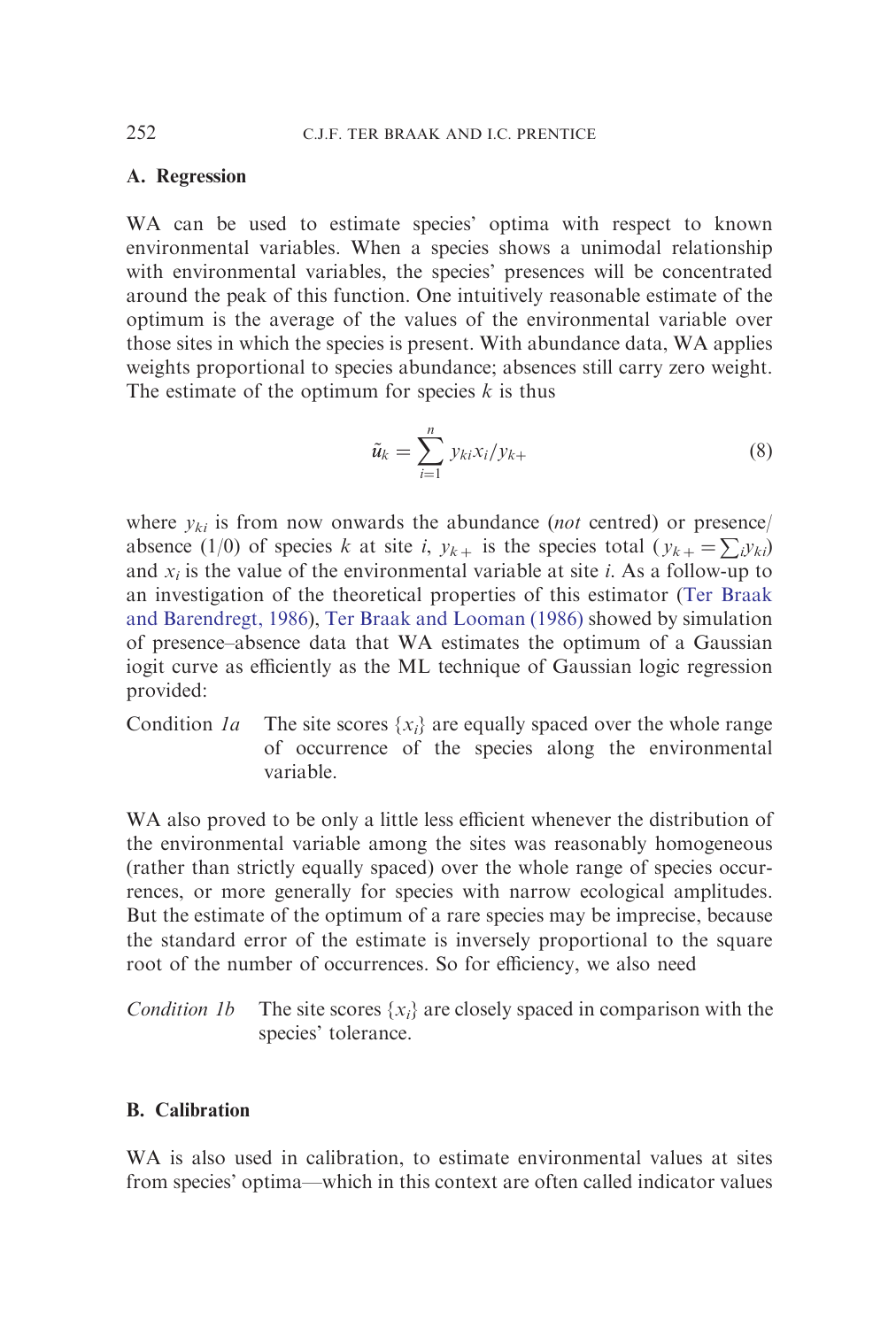<span id="page-18-0"></span>(''Zeigerwerte'', [Ellenberg, 1979\)](#page-39-0) or scores ([Whittaker, 1956\)](#page-43-0). When species replace one another along the environmental variable of interest, i.e. have unimodal response functions with optima spread out along that variable, then species with optima close to the environmental value of a site will naturally tend to be represented at that site. Intuitively, to estimate the environmental value at a site, one can average the optima of the species that are present. With abundance data, the corresponding intuitive estimate is the weighted average,

$$
\tilde{x}_i = \sum_{k=1}^m y_{ki} u_k / y_{+i} \tag{9}
$$

where  $y_{+i}$  is the site total  $(y_{+i} = \sum_{k} y_{ki})$ .

[Ter Braak and Barendregt \(1986\)](#page-43-0) showed that WA estimates the value  $x_i$  of a site as well as the corresponding ML techniques if the species show Gaussian curves and Poisson-distributed abundance values (or, for presence–absence data, show Gaussian logit curves), and provided:

|                    | <i>Condition 2a</i> The species' optima are equally spaced along the environ- |
|--------------------|-------------------------------------------------------------------------------|
|                    | mental variable over an interval that extends for a sufficient                |
|                    | distance in both directions from the true value $x_i$ .                       |
| Condition 3        | The species have equal tolerances;                                            |
| <i>Condition 4</i> | The species have equal maximum values.                                        |

These conditions amount to a ''species packing model'' wherein the species have equal response breadth and equal spacing ([Whittaker](#page-43-0) *et al.*, 1973). The conditions may be relaxed somewhat ([Ter Braak and Barendregt, 1986\)](#page-43-0) without seriously affecting the efficiency of the WA-estimate. When the optima are uniformly distributed instead of being equally spaced, the efficiency is still high if the maximum probabilities of occurrence are small  $( $0.5$ ). The species' maximum values may differ, but they must not show a$ trend along the environmental variable (for instance, leading to species-rich samples at one end of the gradient and species-poor samples at the other end). The efficiency of WA is less good if the tolerances substantially differ among species; a tolerance weighted version of WA, as suggested by [Zelinka](#page-43-0) [and Marvan \(1961\)](#page-43-0) and [Goff and Cottam \(1967\)](#page-40-0), would be more efficient since it would give greater weight to species of narrower tolerance, which are more informative about the environment.

Under Conditions 2a–4 above, the standard error of the estimate of  $\tilde{x}_i$  is Einder Conditions  $2a \rightarrow a$  above, the standard error of the estimate of  $x_i$  is approximately  $t/\sqrt{y_{+i}}$ , where t is the (common) species tolerance. For the weighted average to be practically useful, the number of species encountered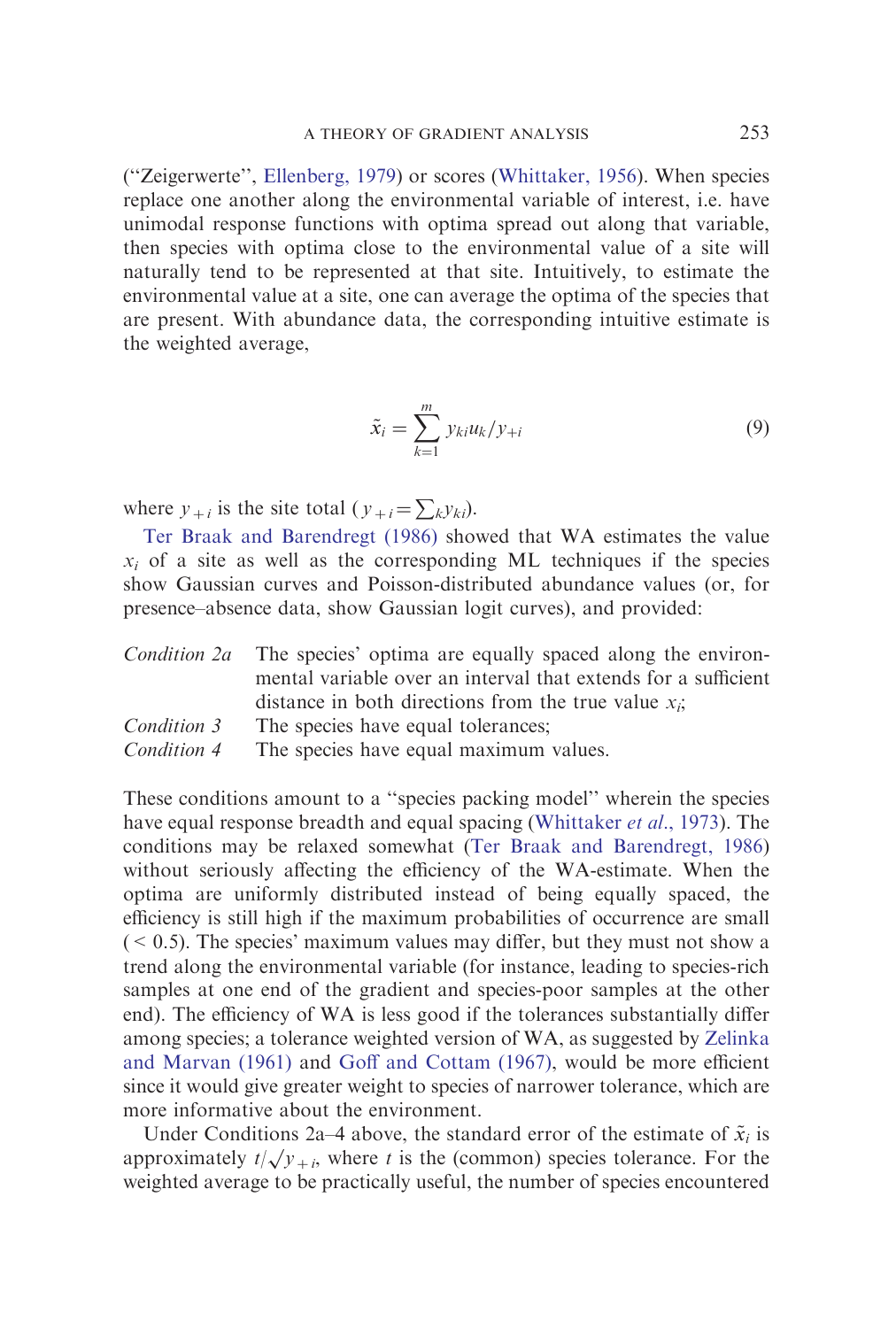<span id="page-19-0"></span>in a site should therefore not be too small (not less than five). We therefore need the extra condition (cf. Section 5 in [Ter Braak and Barendregt, 1986\)](#page-43-0):

Condition 2b The species' optima must be closely spaced in comparison with their tolerances.

An alternative heuristic method of calibration is by ''inverse regression''. This is simply multiple linear regression of the environmental variable on the species abundances ([Brown, 1982\)](#page-39-0): the environmental variable is treated as if it were the response variable and the species abundances, possibly transformed, as predictor variables. The regression coefficients can be estimated from the training set of species abundances and environmental data, the resulting equations being applied directly to infer environmental values from further species abundance data. When applied to data on percentage composition, e.g. pollen spectra or diatom assemblages ([Bartlein](#page-39-0) et al[., 1984;](#page-39-0) [Charles, 1985](#page-39-0)), the method differs from WA calibration only in the way in which the species optima are estimated, since the linear combination of percentage values used to estimate the environmental value is by definition a weighted average of the regression coefficients.

#### C. Ordination

[Hill \(1973\)](#page-40-0) turned weighted averaging into an ordination technique by applying alternating WA regressions and calibrations to a species-by-site data table. The algorithm of this technique of ''reciprocal averaging'' is similar to that given earlier for PCA:

- Step 1 Start with arbitrary, but unequal, initial site scores  $\{x_i\}$ .<br>Step 2 Calculate new species scores  $\{u_k\}$  by WA (Eq. (8)).
- Calculate new species scores  $\{u_k\}$  by WA [\(Eq. \(8\)](#page-17-0)).
- Step 3 Calculate new site scores  $\{x_i\}$  by WA [\(Eq. \(9\)](#page-18-0)).
- Step 4 Remove the arbitrariness in scale by standardizing the site scores by new  $x_i = \{\text{old } x_i - z\} / s \text{ where } z = \sum_i y_{+i} x_i / \sum_i y_{+i}$  and

$$
s^{2} = \sum_{i} y_{+i}(x_{i} - z)^{2} / \sum_{i} y_{+i}
$$
 (10)

Step 5 Stop on convergence, else go to Step 2.

As in PCA, the resulting site and species scores do not depend on the initial scores. The final scores produced by this reciprocal averaging algorithm form the first eigenvector or ordination axis of correspondence analysis (CA), an eigenvector technique that is widely used especially in the Frenchlanguage literature (Laurec et al[., 1979;](#page-41-0) [Hill, 1974](#page-40-0)). As with the power algorithm for PCA, the reciprocal averaging algorithm makes clear the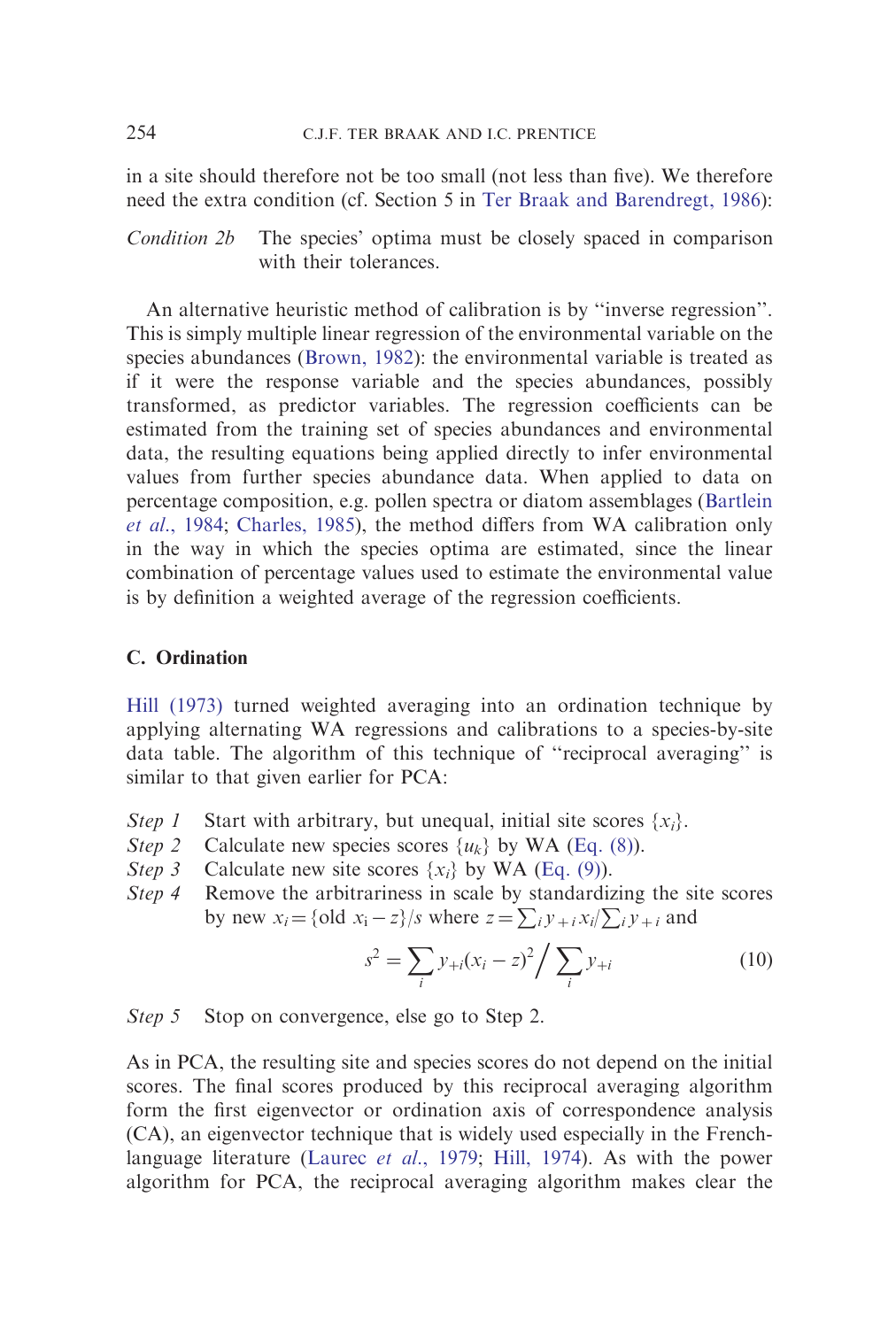relationship between CA and regression and calibration—this time, with WA regression and calibration. The method of standardization chosen in Step 4 is arbitrary, but chosen for later reference. On convergence, s in Step 4 is equal to the eigenvalue of the first axis, and lies between 0 and 1.

Correspondence analysis has many applications outside ecology. [Nishisato \(1980\),](#page-42-0) [Greenacre \(1984\)](#page-40-0) and [Gifi \(1981\)](#page-40-0) provide a variety of different rationales for correspondence analysis, each adapted to a particular type of application. [Heiser \(1987\)](#page-40-0) and [Ter Braak \(1985, 1987a\)](#page-42-0) develop rationales for correspondence analysis that are particularly relevant to ecological applications.

[Ter Braak \(1985\)](#page-42-0) showed that CA approximates ML Gaussian (logit) ordination under Conditions 1–4 listed above, i.e. under just these conditions for which WA is as good as ML-regression and ML-calibration. In practice CA can never be exactly equivalent to ML ordination, because Condition 1a implies that the range of site scores is broad enough to include the ranges of all of the species, whereas Condition 2a implies that there must be species with their optima situated beyond the edge of the range of site scores. These conditions cannot both be satisfied if the range of site scores is finite. As a result, CA shows an edge effect: the site scores near the ends of the axes become compressed relative to those in the middle ([Gauch, 1982](#page-40-0)). This effect becomes less strong, however, as the range of site scores becomes wider and the spacing of the site scores and species scores becomes closer relative to the average species' tolerance.

Conditions 1–4 also disallow ''deviant'' sites and rare species. CA is sensitive to both [\(Hill, 1974](#page-40-0); [Feoli and Feoli Chiapella, 1980;](#page-39-0) [Oksanen,](#page-42-0) [1983](#page-42-0)). This sensitivity may be useful in some applications, but is a nuisance if the aim is to detect major gradients. Deviant sites (and, possibly, the rarest species) should therefore ideally be removed from the data before analysis by CA.

As in PCA, further ordination axes can be extracted in CA by adding an extra step after Step 3, making the trial scores on the second axis uncorrelated with the (final) scores on the first axis. (In the calculation of  $f$ in Step 3b (see [Section II.C\)](#page-8-0) the sites are weighted proportional to the site total  $y_{+i}$ . This weighting is implicitly applied from now on.) However, there is a problem with the second and higher axes in CA. The problem is the wellknown but hitherto not well-understood ''arch effect'' [\(Hill, 1974\)](#page-40-0). If the species data come from an underlying one-dimensional Gaussian model the scores on the second ordination axis show a parabolic (''arch'') relation with those of the first axis; if the species data come from a two-dimensional Gaussian model in which the true site and species scores are located homogeneously in a rectangular region in two-dimensional space (the extension to two dimensions of Conditions 1a and 2a), the scores of the second ordination axis lie not in a rectangle but in an arched band [\(Hill and](#page-40-0)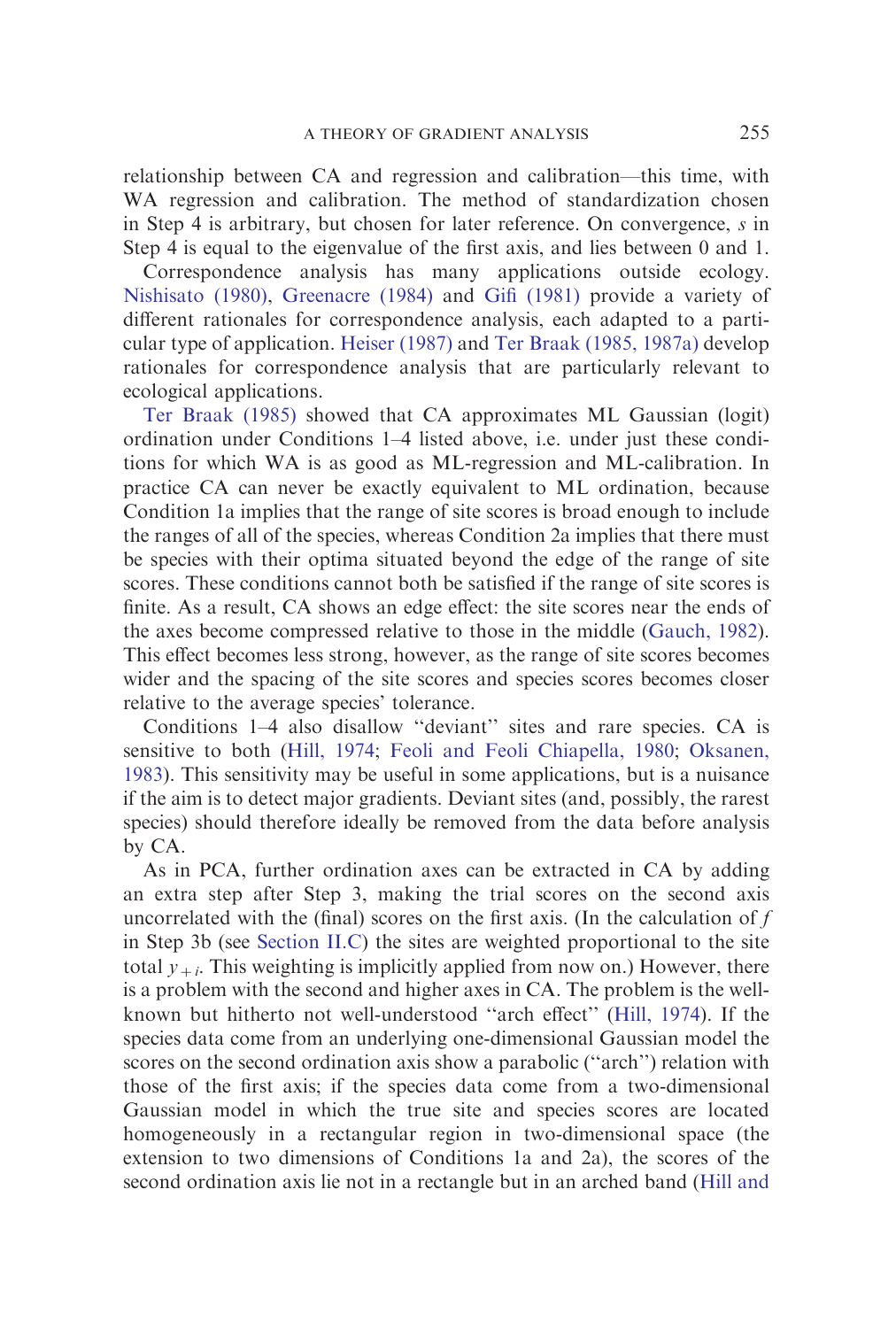[Gauch, 1980](#page-40-0)). The arch effect arises because the axes are extracted sequentially in order of decreasing ''variance''. Suppose CA has succeeded in constructing a first axis, such that species appear one after the other along that axis as in a species packing model. Then a possible second axis is obtained by folding the first axis in the middle and bringing the ends together. This axis is a superposition of two species packing models, each with half the gradient length of the first axis. It is a candidate for becoming the second axis, because it has *no linear correlation* with the first CA-axis yet has as much as half the gradient length of the first axis ([Jongman](#page-41-0) *et al.*, [1987\)](#page-41-0). The folded axis by itself thus ''explains'' a part of the variation in the species data, even though when taken jointly with the first axis it contributes nothing. Even if there is a strong second gradient, CA will not associate it with the second axis if it separates the species less than a folded first axis. As a result of the arch effect, the two-dimensional CA-solution is generally not a good approximation to the ML-solution (two-dimensional Gaussian ordination).

[Hill and Gauch \(1980\)](#page-40-0) developed detrended correspondence analysis (DCA) as a heuristic modification of CA designed to remedy both the edge effect and the arch effect. The edge effect is removed in DCA by non-linear rescaling of the axis. Assuming a species packing model with randomly distributed species' optima, [Hill and Gauch \(1980\)](#page-40-0) noted that the variance of the optima of the species present at a site (the ''within-site variance'') is an estimate of the average response curve breadth of those species (they used the standard deviation as a measure of breadth, which is about equal to tolerance as we define it). Because of the edge effect, the species' curves before rescaling are narrower near the ends of the axis than in the middle, and the within-site variance is correspondingly smaller in sites near the ends of the axis than in sites in the middle. The rescaling therefore attempts to equalize the within-site variance at all points along the ordination axis by dividing the axis into small segments, expanding the segments with sites with small within-site variance, and contracting the segments with sites with large within-site variance. The site scores are then calculated as weighted averages of the species scores and the scores are standardized such that the withinsite variance is equal to 1.

[Hill and Gauch \(1980\)](#page-40-0) defined the length of the ordination axis to be the range of the site scores. This length is expressed in ''standard-deviation units'' (SD). The tolerance of the species' curves along the rescaled axis are close to 1, and each curve therefore rises and falls over about 4 SD. Sites that differ by 4 SD can thus be expected to have no species in common. Even if non-linear resealing is not used, one can still set the average within-site variance of the species scores along a CA-axis equal to 1 by linear rescaling [\(Hill, 1979;](#page-40-0) [Ter Braak, 1987b\)](#page-42-0), so as to ensure that this useful interpretation of the length of the axis still approximately holds.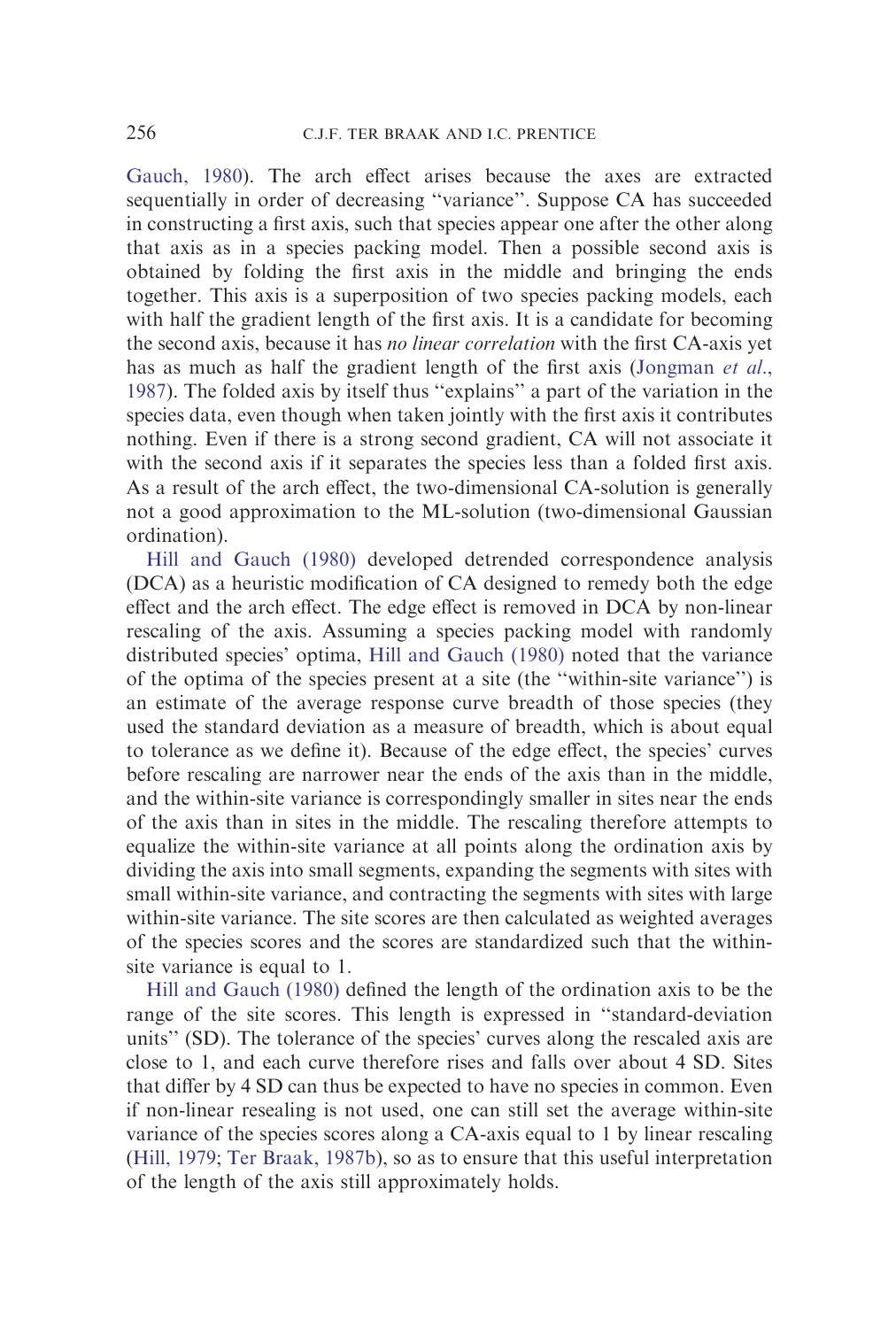The arch effect, a more serious problem in CA, is removed in DCA by the heuristic method of ''detrending-by-segments''. This method ensures that at any point along the first ordination axis, the mean value of the site scores on subsequent axes is approximately zero. In order to achieve this, the first axis is divided into a number of segments and the trial site scores are adjusted within each segment by subtracting their mean after some smoothing across segments. Detrending-by-segments is built into the reciprocal averaging algorithm, and replaces Step 3b. Subsequent axes are derived similarly by detrending with respect to each of the existing axes.

DCA often works remarkably well in practice ([Hill and Gauch, 1980;](#page-40-0) Gauch *et al.*, 1981). It has been critically evaluated in several recent simulation studies. [Ter Braak \(1985\)](#page-42-0) showed that DCA gave a much closer approximation to ML Gaussian ordination than CA did, when applied to simulated data based on a two-dimensional species packing model in which species have identically shaped Gaussian surfaces and the optima and site scores are uniformly distributed in a rectangle. This improvement was shown to be mainly due to the detrending, not to the non-linear rescaling of axes. Kenkel and Orlóci (1986) found that DCA performed substantially better than CA when the two major gradients differed in length, but also noted that DCA sometimes ''collapsed and distorted'' CA results when there were: (a) few species per site, and (b) the gradients were long (we believe (a) to be the real cause of the collapse). [Minchin \(1987\)](#page-41-0) further found that DCA can flatten out some of the variation associated with one of the underlying gradients. He ascribed this loss of information to an instability in the detrending-by-segments method. [Pielou \(1984,](#page-42-0) p. 197) warned that DCA is ''overzealous'' in correcting the ''defects'' in CA, and ''may sometimes lead to the unwitting destruction of ecologically meaningful information''. [Minchin's \(1987\)](#page-41-0) results indicate some of the conditions under which such loss of information can occur.

DCA is popular among practical field ecologists, presumably because it provides an effective approximate solution to the ordination problem for a unimodal response model in two or more dimensions—given that the data are reasonably representative of sections of the major underlying environmental gradients. Two modifications might increase its robustness with respect to the problems identified by [Minchin \(1987\)](#page-41-0). First, non-linear. rescaling aggravates these problems; since the edge effect is not too serious, we advise against the routine use of non-linear rescaling. Second, the arch effect needs to be removed (as [Heiser, 1987](#page-40-0), also noted), but this can be done by a more stable, less ''zealous'' method of detrending which was also briefly mentioned by [Hill and Gauch \(1980\):](#page-40-0) namely detrending-by-polynomials. Under the one-dimensional Gaussian model, it can be shown that the second CA-axis is a quadratic function of the first axis, the third axis is a cubic function of the first axis, and so on [\(Hill, 1974](#page-40-0); [Iwatsubo, 1984](#page-41-0)).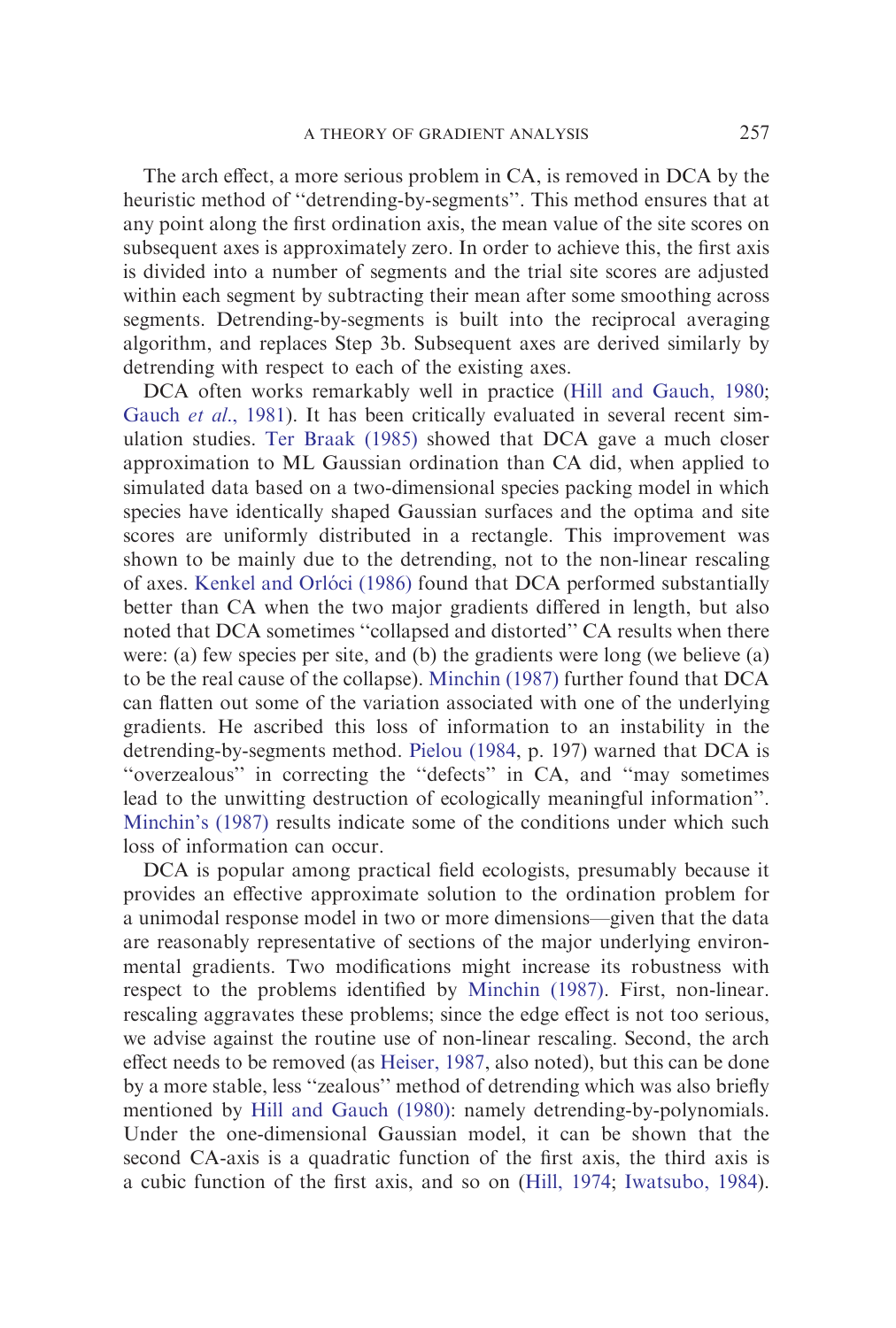Detrending-by-polynomials can be incorporated into the reciprocal averaging algorithm by extending Step 3b such that the trial scores are not only made uncorrelated with the previous axes, but are also made uncorrelated with polynomials of the previous axes. The limited experience so far suggests that detrending up to fourth-order polynomials should be adequate. In contrast with detrending-by-segments, the method of detrending-by-polynomials removes only specific defects of CA that are now theoretically understood.

#### D. Constrained Ordination

Just as CA/DCA is an approximation to ML Gaussian ordination, so is canonical correspondence analysis (CCA) an approximation to ML Gaussian canonical ordination [\(Ter Braak, 1986\)](#page-42-0). CCA is a modification of CA in which the ordination axes are restricted to be weighted sums of the environmental variables, as in [Eq. \(4\).](#page-9-0) CCA can be obtained from CA as redundancy analysis was obtained from PCA. An algorithm can be obtained by adding to the CA algorithm an extra multiple regression step. The only difference from Step 3a of redundancy analysis (see [Section II.E\)](#page-10-0) is that the sites must be weighted in the regression proportional to their site total  $y_{+i}$ [\(Ter Braak, 1986](#page-42-0)). CCA can also be obtained as the solution of an eigenvalue problem ([Ter Braak, 1986\)](#page-42-0). It is closely related to ''redundancy analysis for qualitative variables" (Israëls, 1984) but has a different rationale and is applied to a different type of data.

In constrained ordination the constraints always become less strict as more environmental variables are included. If  $q \ge n - 1$ , then there are no real constraints, and CA and CCA become equivalent. As in CA, the edge effect in CCA is a minor problem that is best left untreated. Detrending may sometimes be required to remove the arch effect, i.e. to prevent CCA from selecting weighted sums of environmental variables that are approximately polynomials of previous axes. Detrending-by-segments does not work very well here for technical reasons; detrending-by-polynomials is better founded and more appropriate (see Appendix and [Ter Braak, 1987b](#page-42-0)). However, the arch effect in CCA can be eliminated much more elegantly, simply by dropping superfluous environmental variables ([Ter Braak, 1987a](#page-42-0)). Variables that are highly correlated with the ''arched'' axis (often the second axis) are the most likely to be superfluous. If the number of environmental variables is small enough for the relationship of individual variables to the ordination axes to be significant, the arch effect is not likely to occur at all.

CCA can be sensitive to deviant sites, but only when they are outliers with regard to both species composition and environment. When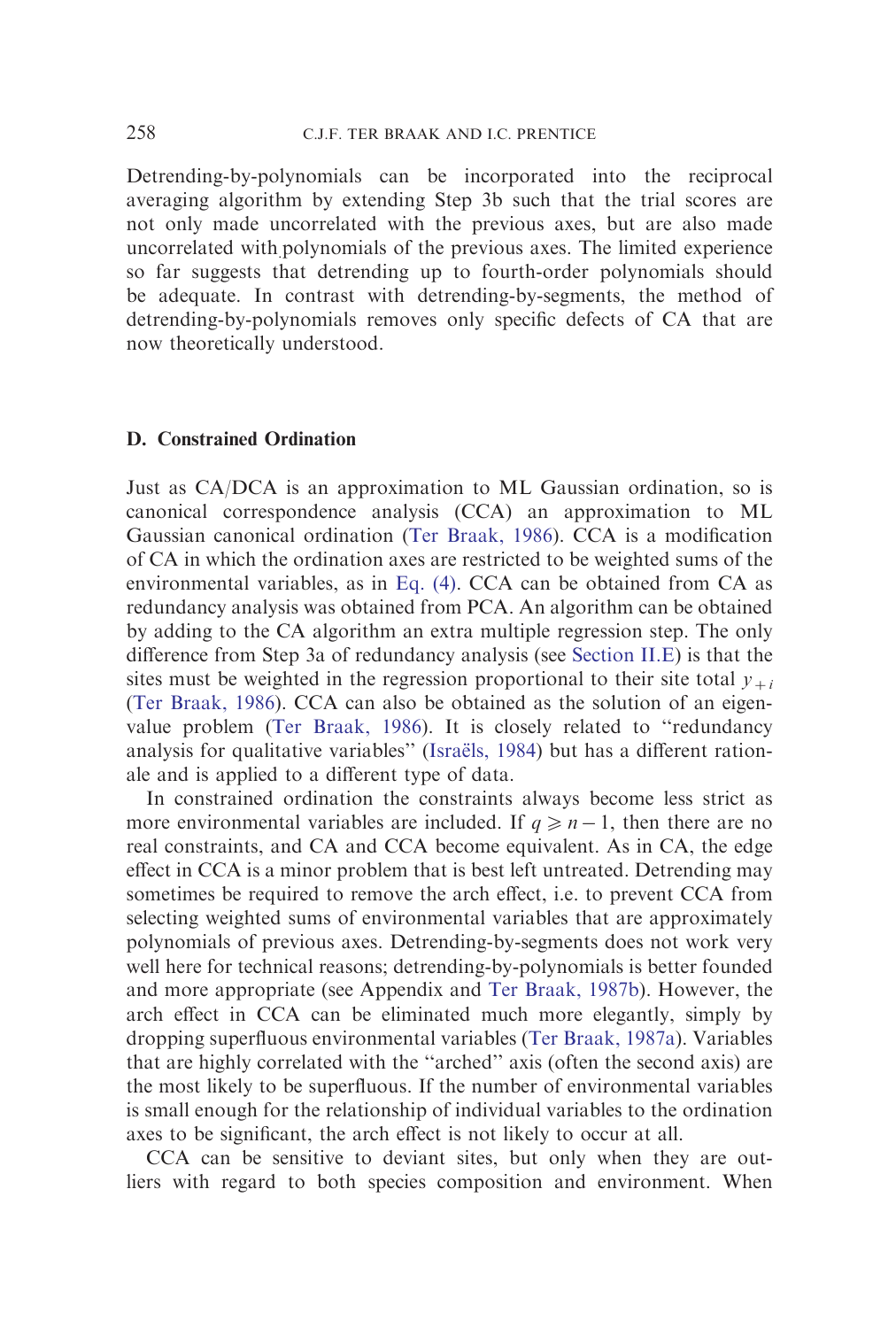realistically few environmental variables are included, CCA is thus more robust than CA in this respect too.

CCA leads to an ordination diagram that simultaneously displays (a) the main patterns of community variations, as far as these reflect environmental variation, and (b) the main pattern in the weighted averages (not correlations as in redundancy analysis) of each of the species with respect to the environmental variables [\(Ter Braak, 1986, 1987a](#page-42-0)). CCA is thus intermediate between CA and separate WA calculations for each species. Geometrically, the separate WA calculations give each species a point in the  $q$ -dimensional space of the environmental variables, which indicates the centre of the species' distribution. CCA attempts to provide a low-dimensional representation of these centres; CCA is thus also a constrained form of WA, in which the weighted averages are restricted to lie in a low-dimensional subspace.

Like redundancy analysis, CCA can be used with dummy ''environmental'' variables to provide an ordination constrained to show maximum separation among pre-defined groups of samples. This special case of CCA is described, for example, by Feoli and Orlóci (1979) under the name of "analysis of concentration", by [Greenacre \(1984](#page-40-0), Section 7.1) and by [Gasse](#page-40-0) [and Tekaia \(1983\).](#page-40-0)

# V. ORDINATION DIAGRAMS AND THEIR INTERPRETATION

The linear ordination techniques (PCA and redundancy analysis) and, the ordination techniques based on WA (CA/DCA and CCA) represent community data in substantially different ways. We focus on two-dimensional ordination diagrams, as these are the easiest to construct and to inspect, and illustrate the interpretation of each type of diagram with an example.

#### A. Principal Components: Biplots

PCA fits planes to each species' abundances in the space defined by the ordination axes. The species' point  $(b_{k1}, b_{k2})$  may be connected with the origin (0,0) to give an arrow ([Figure 3\)](#page-25-0). Such a diagram, in which sites are marked by points and species by arrows is called a ''biplot'' ([Gabriel, 1971](#page-40-0)). There is a useful symbolism in this use of arrows: the arrow points in the direction of maximum variation in the species' abundance, and its length is proportional to this maximum rate of change. Consequently, species on the edge of the diagram (far from the origin) are the most important for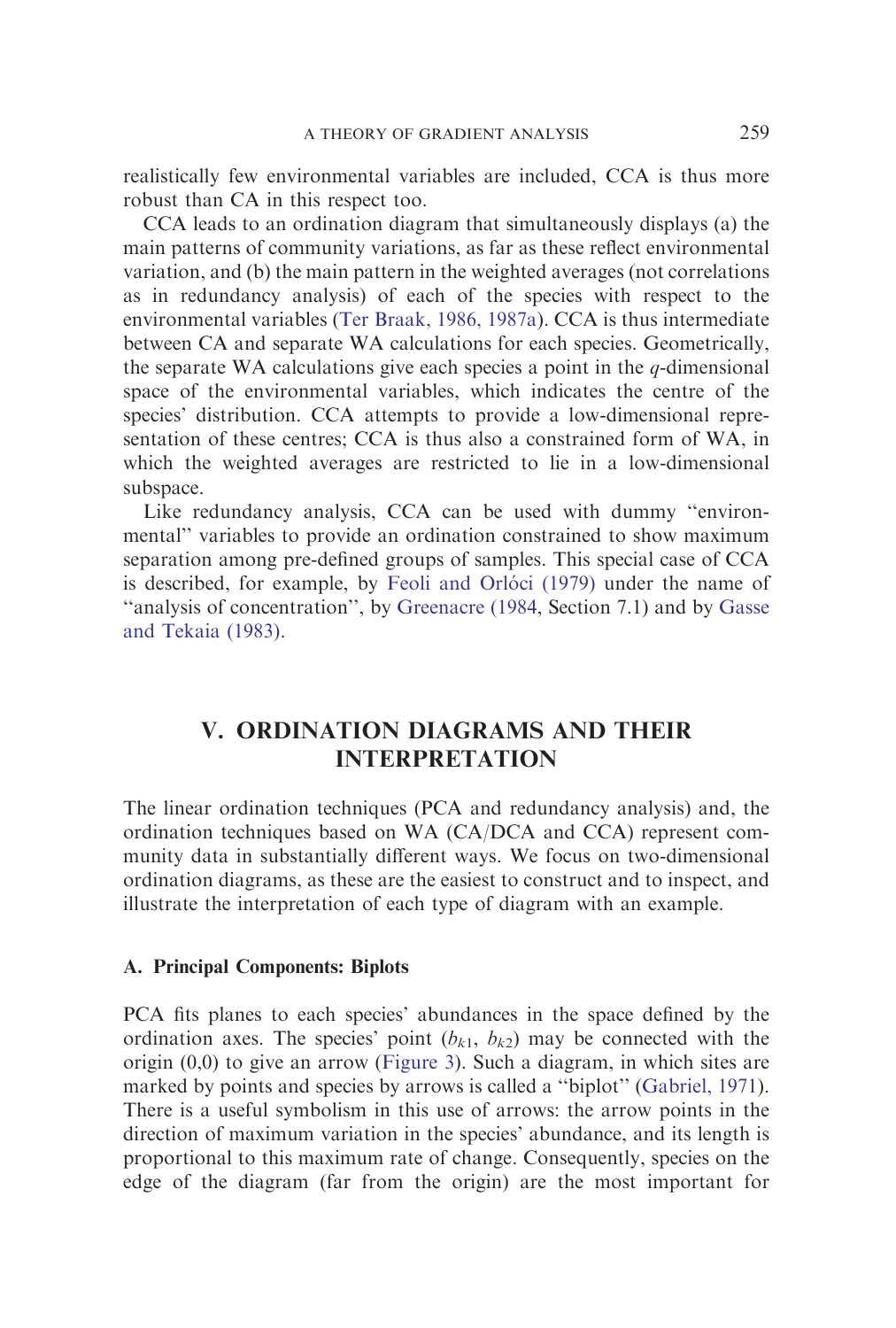<span id="page-25-0"></span>

Figure 3 Biplot based on principal components analysis of diatom assemblages from Dutch moorland pools (schematic after [van Dam](#page-43-0) et al., 1981). The arrows for the six most frequent species and the regions where different categories of samples lie jointly display the approximate community composition in each of the regions (old, c. 1920; recent, 1978;  $B + V$ , from the province of Brabant and the Veluwe). Abbreviations: Eun exi, Eunotia exigua; Eun ten, Eunotia tenella; Eun ven, Eunotia veneris; Fru rho, Frustulia rhomboides var. saxonica; Tab bin, Tabellaria binalis; Tab qua, Tabellaria quadriseptara.

indicating site differences; species near the centre are of minor importance. [Ter Braak \(1983\)](#page-42-0) provides more detailed, quantitative rules for interpreting PCA ordination diagrams.

[van Dam](#page-43-0) et al. (1981) applied PCA to data consisting of diatom assemblages from 16 Dutch moorland pools, sampled in the 1920s and again in 1978, to investigate the impact of acidification on these shallow water bodies. Ten clearwater (non-humic) pools were situated in the province of Brabant and on the Veluwe and six brownwater (humic) pools in the province of Drenthe. Figure 3 displays the major variation in the data. The arrow of *Eunotia exigua* indicates that this species increases strongly along the first principal component: E. exigua is abundant in the recent Brabant and Veluwe samples, which lie on the right-hand side of the diagram, and rare in the remaining samples, which lie more to the left. The second axis accounts for some of the difference among the old and recent samples from Drenthe. These groups differ in the abundances of *Frustulia*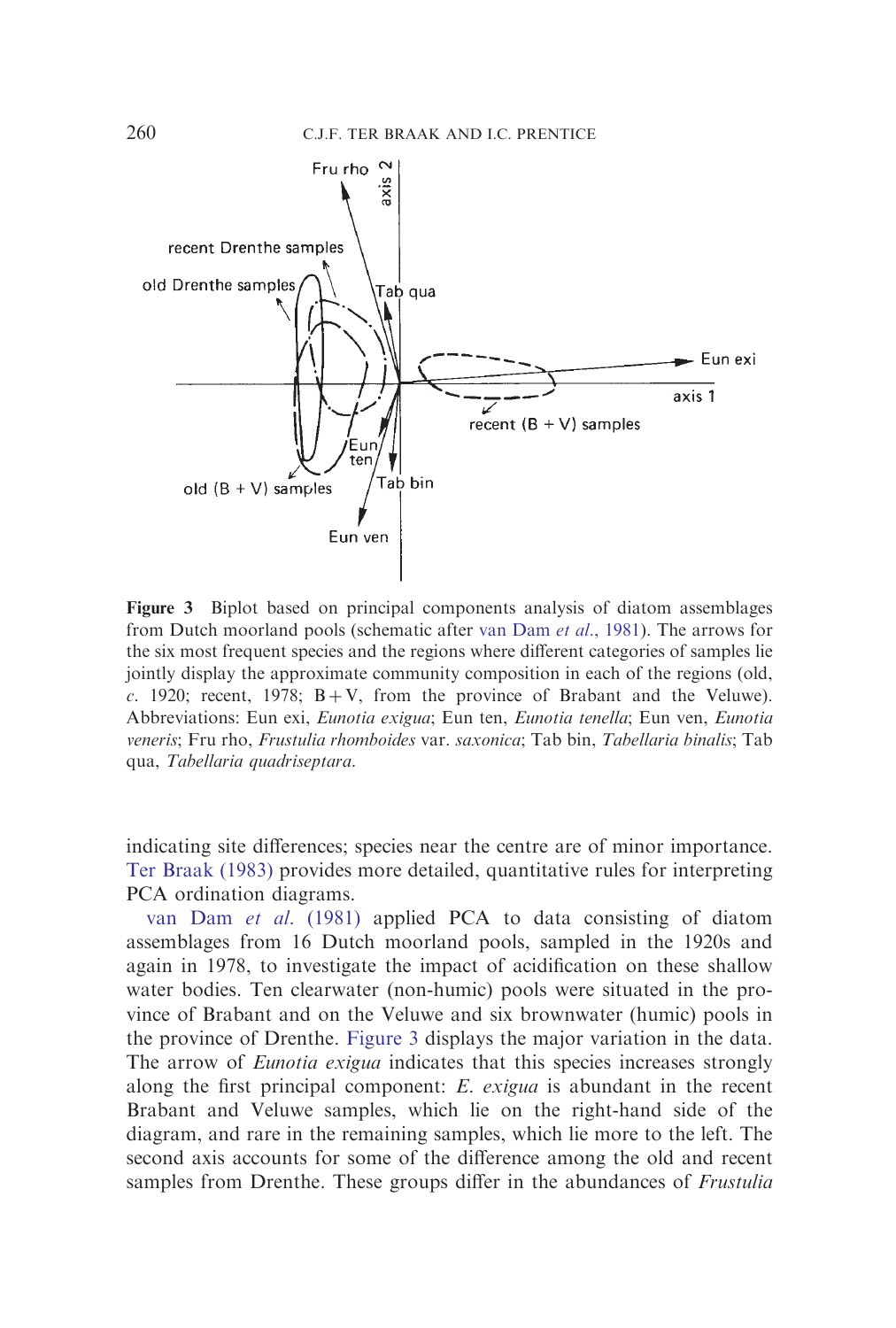#### A THEORY OF GRADIENT ANALYSIS 261

rhomboides var. saxonica, Tabellaria quadriseptata, Eunotia tenella, Tabellaria binalis, and Eunotia veneris, as shown by the directions of the arrows for these species in [Figure 3](#page-25-0). As E. exigua is acidobiontic and the first principal component is strongly correlated with the sulphate concentration of the 1978 samples, this component clearly depicts the impact of acidification of the moorland pools in Brabant and the Veluwe (and to a smaller extent also in Drenthe). Thus [van Dam](#page-43-0) et al. (1981) used PCA to summarize the changes in diatom composition between the 1920s and 1978. PCA helped them to detect that the nature of the change differed among provinces, hence stressing the importance for diatoms of the distinction between clearwater and brownwater pools.

#### B. Correspondence Analysis: Joint Plots

In CA and DCA both sites and species are represented by points, and each site is located at the centre of gravity of the species that occur there. One may therefore get an idea of the species composition at a particular site by looking at ''nearby'' species points. Also, in so far as DCA approximates the fitting of Gaussian (logit) surfaces ([Figure 2](#page-13-0)), the species points are approximately the optima of these surfaces; hence the abundance or probability of occurrence of a species tends to decrease with distance from its location in the diagram.

[Figure 4](#page-27-0) illustrates this interpretation of the species' points as optima in ordination space. DCA was applied to presence–absence data on 51 bird species in 526 contiguous,  $100 \text{ m} \times 100 \text{ m}$  grid-cells in an area with pastures and scattered woodlots in the Rhine valley near Amerongen, the Netherlands ([Opdam](#page-42-0) et al., 1984). [Figure 4](#page-27-0) shows the DCA scores of the 20 most frequent species by small circles, and the outline (dashed) of the region in which the scores for the grid-cells fall (the individual grid-cells are not shown, to avoid crowding). Opdam et al[. \(1984\)](#page-42-0) interpreted the first axis, of length 5.6 SD, as a gradient from open to closed landscape and the second axis, of length 5.3 SD, as a gradient from wet to drier habitats.

In order to test the interpretation of species' scores as optima, we fitted a response surface for each species by logit regression using [Eq. \(6\)](#page-13-0) with the first and the second DCA-axes as the predictor variables  $x_1$  and  $x_2$ . For 13 of the 20 bird species, the fitted surface had a maximum. The optimum was calculated for each of these species by [Eq. \(7\)](#page-13-0) and plotted as a triangle in [Figure 4](#page-27-0). The fitted optima lie close to the DCA scores. The regression analysis also allowed us to estimate species' tolerances in ordination space: these are indicated in [Figure 4](#page-27-0) by ellipses representing the region within which each species occurs with at least half of its maximum probability, according to the fitted surface.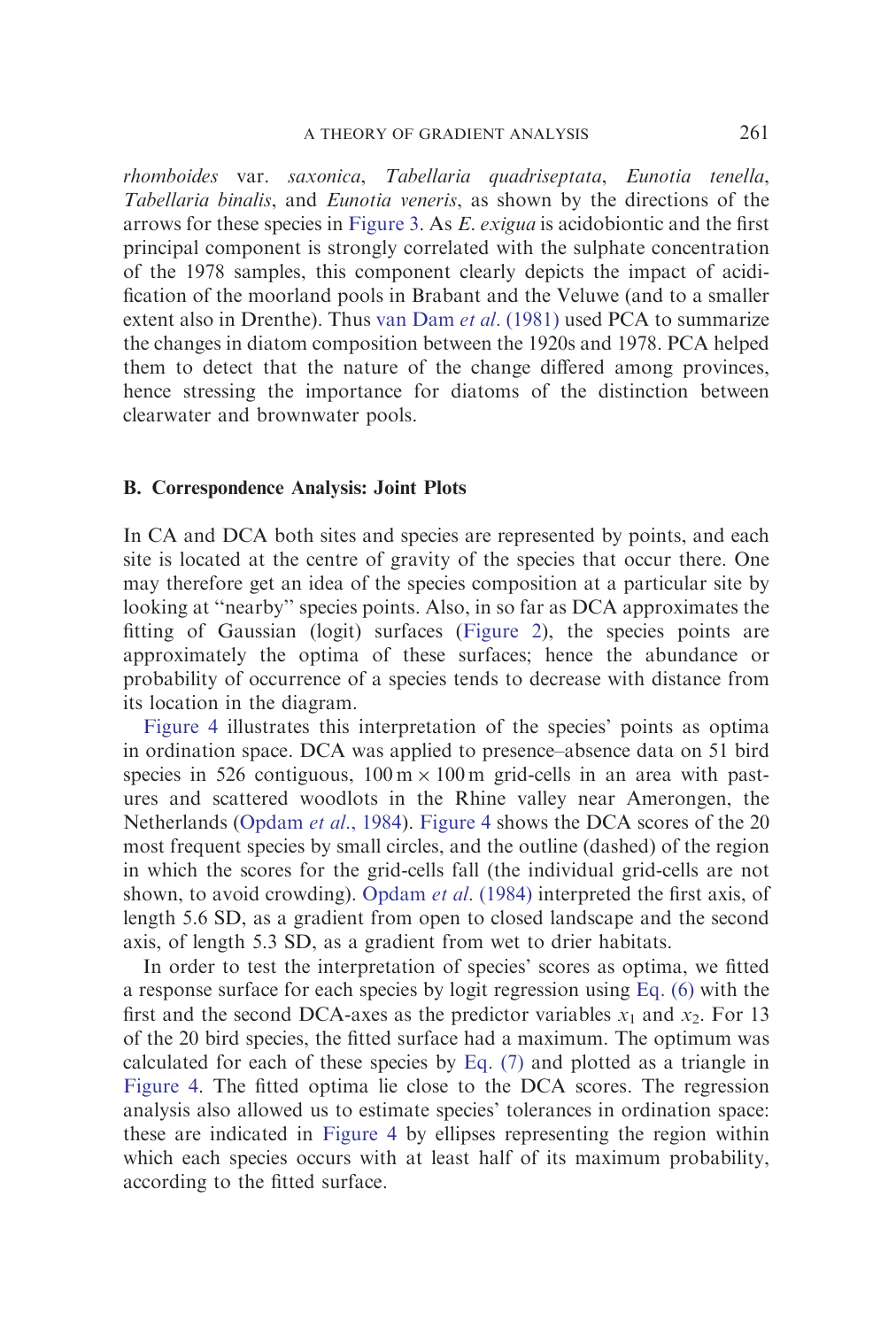<span id="page-27-0"></span>

Figure 4 Joint plot based on detrended correspondence analysis (DCA) of bird species communities in the Rhine valley near Amerongen, the Netherlands (data from [Opdam](#page-42-0) et al., 1984), displaying the major variation in bird species composition across the landscape. This plot shows the DCA-scores  $(\circ)$  of the 20 most frequent species and the region in which the samples fall  $(- - -)$ . Also shown are optima  $(\Delta)$  and lines of equal probability for the 13 species whose probability surfaces had clear maxima (as fitted by Gaussian logit regression), and arrows representing directions of increase for the seven species whose probability surfaces were monotonic. Abbreviations: Ala, Alauda arvensis; Ana, Anas platyrhynchos; Ant, Anthus pratensis; Ath, Athene noctua; But, Buteo buteo; Cor, Corvus corone; Cuc, Cuculus canorus; Emb, Emberiza schoeniclus; Fal, Fatco tinnunculus; Ful, Fulica atra; Gal, Gallinago gallinago; Hae, Haematopus ostralegus; Lim, Limosa limosa; Mot, Motacitla flava flava; Per, Perdix perdix; Pic, Pica pica; Pru, Prunella modularis; Tri, Tringa totanus; Tur, Turdus merula; Van, Vanellus vanellus.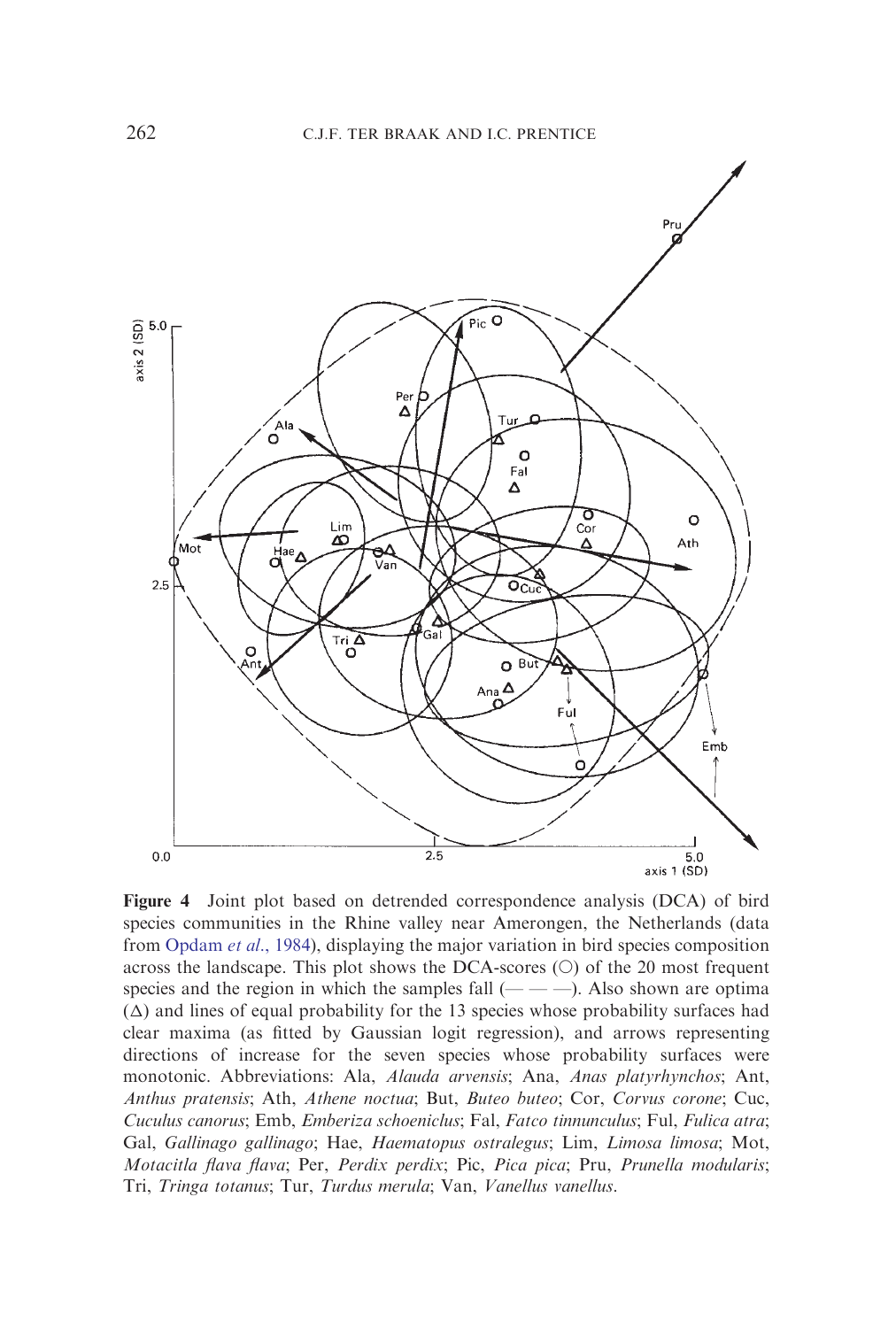<span id="page-28-0"></span>The fitted surfaces for the remaining seven species had a minimum or saddle point, suggesting that their optima are located well outside the sampled range. For these species we fitted a ''linear'' logit surface by setting  $b_2$ ,  $b_4$  and  $b_5$  in [Eq. \(6\)](#page-13-0) to zero. The direction of steepest increase of each of the fitted surfaces is indicated in [Figure 4](#page-27-0) by an arrow through the centroid of the site points; the beginning and end points of each arrow correspond to fitted probabilities of 0.1 and 0.9 respectively. As expected from our interpretation of DCA, these arrows point more or less in the same direction as the DCA scores of the corresponding species [\(Figure 4\)](#page-27-0).

In contrast to the PCA-diagram, the species points on the edge of the CAor DCA-diagram are often rare species, lying there either because they prefer extreme (environmental) conditions, or (very often) because their few occurrences by chance happen to fall in sites with extreme conditions; one cannot decide between these possibilities without additional data. Such peripheral species have little influence on the analysis and it is often convenient not to display them at all. Furthermore, species near the centre of the diagram may be ubiquitous, unrelated to the ordination axes, bimodal, or in some other way not fitting a unimodal response model—or they may be genuinely specific with a habitat-optimum near the centre of the sampled range of habitats. The correct interpretation may be found by the kind of secondary analysis shown in [Figure 4](#page-27-0), or more straightforwardly just by plotting the species' abundances in ordination space.

#### C. Redundancy Analysis

In redundancy analysis sites are indicated by points, and both species and environmental variables are indicated by arrows whose interpretation is similar to that of the arrows in the PCA biplot. The pattern of abundance of each species among the sites can be inferred in exactly the same way as in a PCA biplot, and so may the direction of variation of each environmental variable. One may also get an idea of the correlations between species' abundances and environmental variables. Arrows pointing in roughly the same direction indicate a high positive correlation, arrows crossing at right angles indicate near-zero correlation, and arrows pointing in opposite directions indicate high negative correlation. Species and environmental variables with long arrows are the most important in the analysis; the longer the arrows, the more confident one can be about the inferred correlation. (It is assumed here that for the purpose of the ordination diagram the environmental variables have been standardized to zero mean and unit variance, so as to make the lengths of arrows comparable.) Jongman et al. (1987) provide more quantitative rules for interpreting the ordination diagrams derived from redundancy analysis.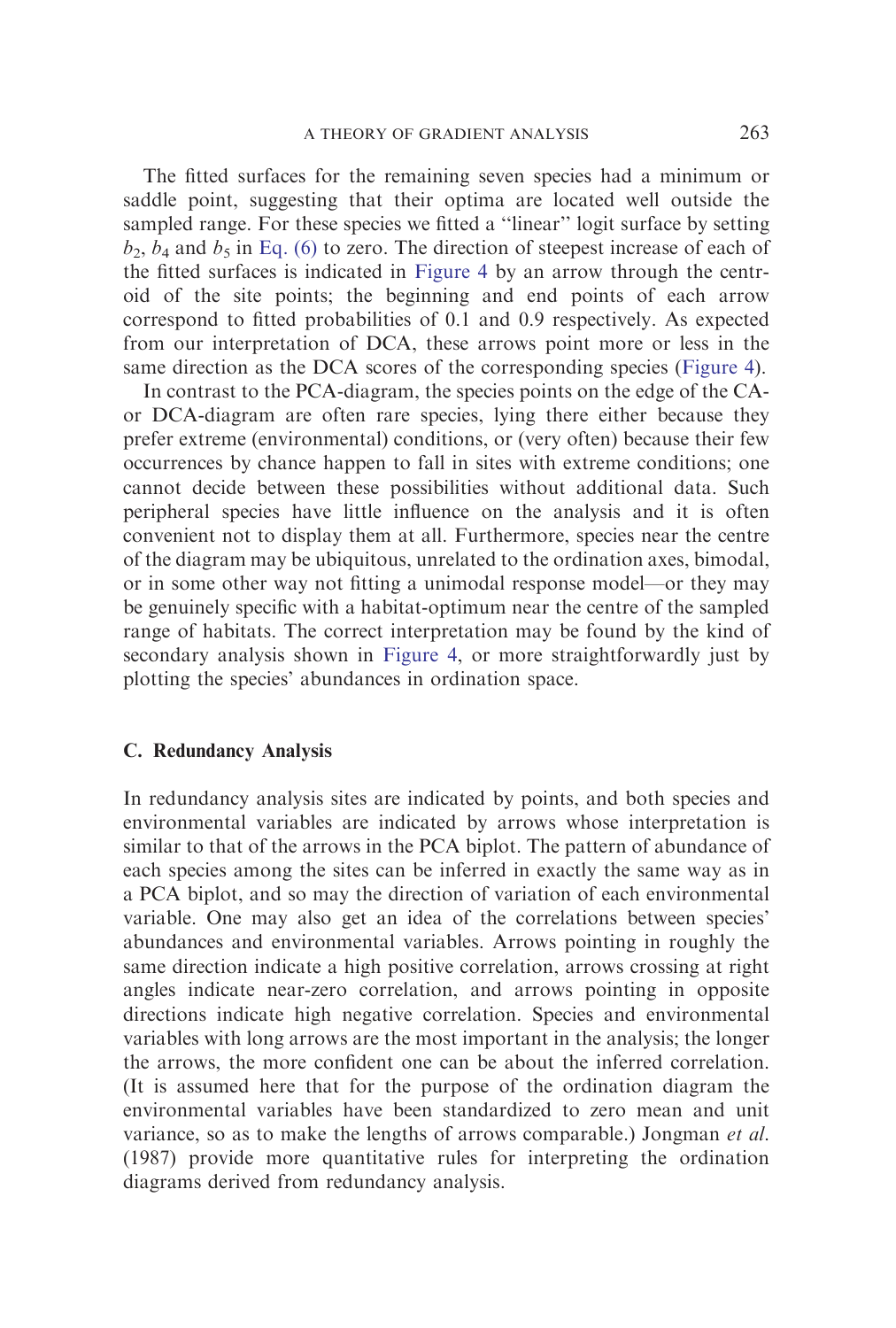

Figure 5 Biplot based on redundancy analysis of vegetation with respect to three environmental variables (quantity of manure, soil moisture and thickness of the A1 horizon) in dune meadows  $(O)$  on the island of Terschelling, The Netherlands. The arrows for plant species and environmental variables display the approximate (linear) correlation coefficients between plant species and the environmental variables. Abbreviations: Ach mil, Achillea millefolium; Agr sto, Agrostis stolonifera; Alo gen, Alopecurus geniculatus; Ant odo, Anthoxanthum odoratum; Bro hor, Bromus hordaceus; Ele pal, Eleocharis palustris; Ely rep, Elymus repens; Leo aut, Leontodon autumnalis; Loi per, Lolium perenne; Pla lan, Plantago lanceolata; Poa pra, Poa pratensis; Poa tri, Poa trivialis; Rum ace, Rumex acetosa; Sag pro, Sagina procumbens; Sal rep, Salix repens.

The data we use to illustrate redundancy analysis were collected to study the relation between the vegetation and management of dune meadows on the island of Terschelling, The Netherlands (M. Batterink and G. Wijffels, unpublished). Figure 5 displays the main variation in the vegetation in relation to three environmental variables (thickness of the A1 horizon, moisture content of the soil and quantity of manuring). The arrows for Poa trivialis and Elymus repens make small angles with the arrow for manuring;

<span id="page-29-0"></span>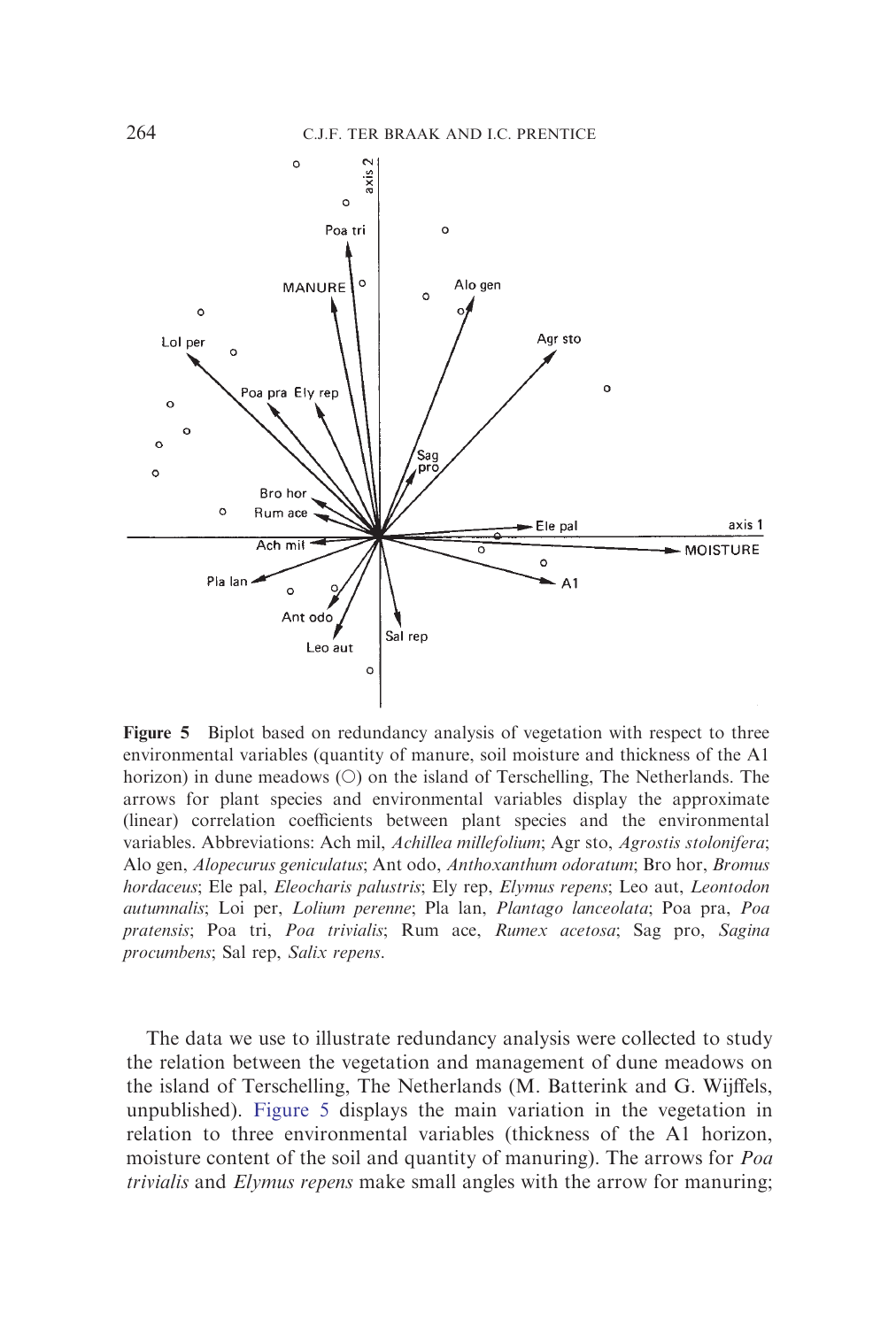<span id="page-30-0"></span>these species are inferred to be positively correlated with manuring. Salix repens and Leontodon autumnalis have arrows pointing in directions roughly opposite to that of manuring, and are inferred to be negatively correlated with manuring. The former species are thus most abundant in the heavily manured meadows of standard farms (positioned at the top of the diagram), whereas the latter species are most abundant in the unmanured meadows (owned by the nature conservancy and positioned at the bottom of the diagram). The relationships of the species with moisture and thickness of the A1 horizon can be inferred in a similar way. The short arrows for Bromus hordaceus and Sagina procumbens, for example, indicate that their abundance is not so much affected by moisture, manure and thickness of the A1 horizon. Redundancy analysis can summarize the species–environment relationships in such an informative way, because the gradients are short  $(\approx 2SD:$  [Ter Braak, 1987b](#page-42-0)).

#### D. Canonical Correspondence Analysis

In CCA, since species are assumed to have unimodal response surfaces with respect to linear combinations of the environmental variables, the species are logically represented by points (corresponding to their approximate optima in the two-dimensional environmental subspace), and the environmental variables by arrows indicating their direction and rate of change through the subspace.

[Purata \(1986,](#page-42-0) and unpublished results) applied CCA to plant species abundance data from 40 abandoned cultivation sites within Mexican tropical rain forest. Data were available for 24 of these sites on the regrowth age (A), the length of the cropping period in the past (C), and the proportion of the perimeter that had remained forested (F). These three variables were used as environmental variables in CCA. The remaining 16 sites were entered as ''passive'' sites, to be positioned with respect to the CCA axes according to their floristic composition in relation to the ''active'' sites.

[Figure 6](#page-31-0) illustrates the results. The first axis, with length 4.7 SD, was interpreted as an indicator of the general trend of secondary succession. The direction of the arrow for regrowth age shows that this trend runs broadly from right to left. The species' locations are consistent with their life-history characteristics: the trend of succession runs from ruderals (to the right), through pioneer shrubs and trees, to late-secondary canopy dominants and shade-tolerant understorey species (to the left). The directions of the other two arrows in relation to axis 1 show that a long cropping period delays succession, while an extensive forested perimeter accelerates succession. Axis 2 (3.0 SD) may (more speculatively) differentiate species whose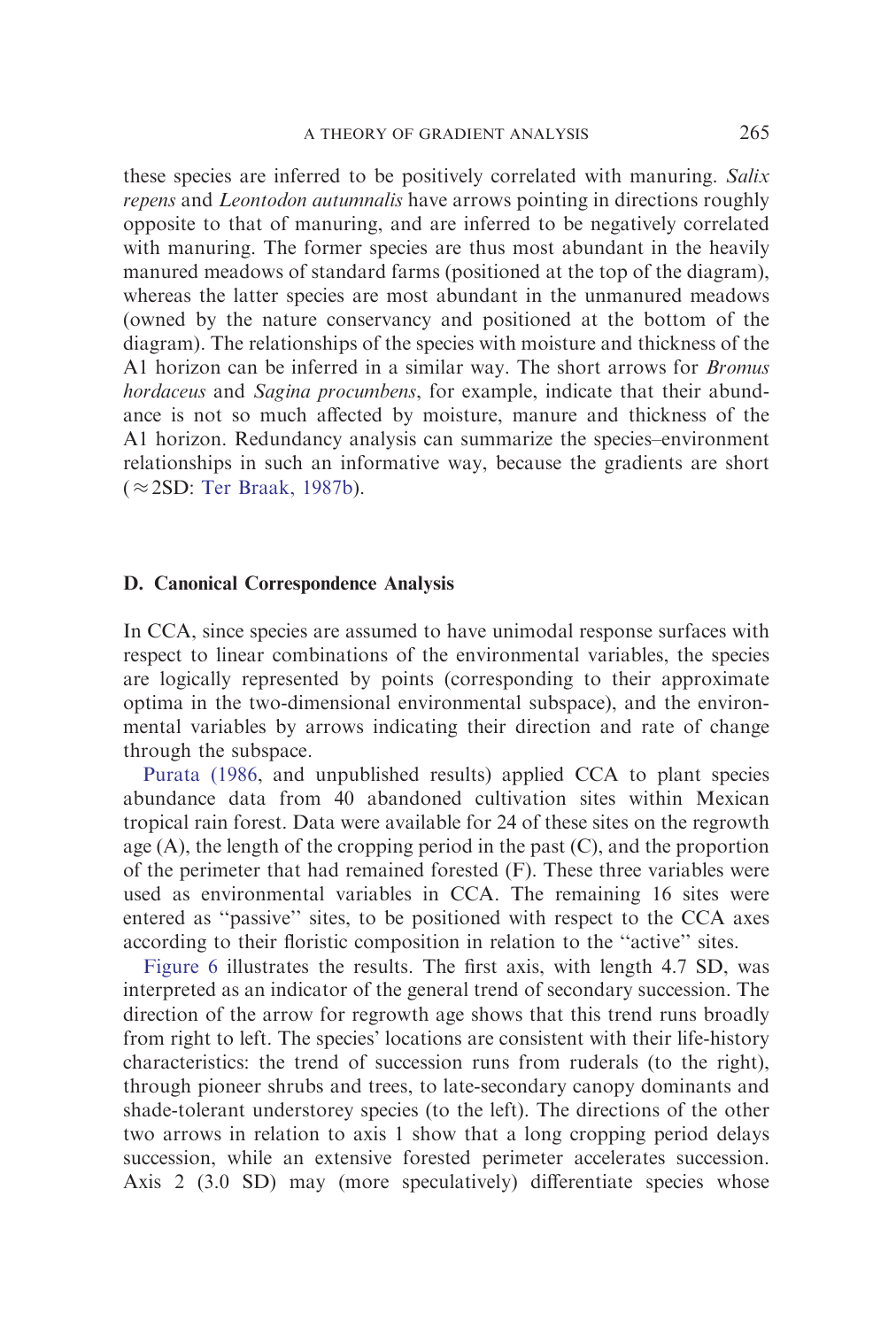

Figure 6 Ordination diagram based on canonical correspondence analysis of successional plant communities with respect to three environmental variables (regrowth age A, length of cropping period C, and extent of forested perimeter F) on abandoned cultivation sites within Mexican tropical rain forest [\(Purata, 1986](#page-42-0) and unpublished).  $\bullet$ , sites with environmental data;  $\circ$ , sites added "passively" on the basis of floristic composition. The species shown are a selection among the 285 included in the analysis.  $\Box$ , denotes ruderals;  $\blacksquare$ , pioneer shrubs;  $\triangle$ , pioneer trees;  $\blacktriangle$ , late-secondary canopy trees; and  $\star$ , an understorey palm. Abbreviations: Asme, Astrocaryum mexicanum; Bipi, Bidens pilosa; Ceob, Cecropia obtusifolia; Crni, Croton nitens; Heap, Heliocarpus appendicalatus; Medi, Melampodium divaricatum; Nelo, Neurolaena lobata; Pial, Piper amalago; Romi, Robinsonella mirandae; Sala, Sapium lateriflorum; Trme, Trichospermum mexicanum; Trmi, Trema micrantha; Vede, Vernonia deppeana; Zake, Zanthoxylum kellermanii.

establishment is favoured by the presence of mature forest around the site from those that simply require a long time to grow.

CCA also allows the computation of unconstrained, ''residual'' axes summarizing floristic variation that remains after the effect of the environmental variables has been taken out. In Purata's study, the successive eigenvalues of the first three (constrained) CCA axes were 0.49, 0.34 and 0.18. (There cannot be more constrained axes than there are environmental

<span id="page-31-0"></span>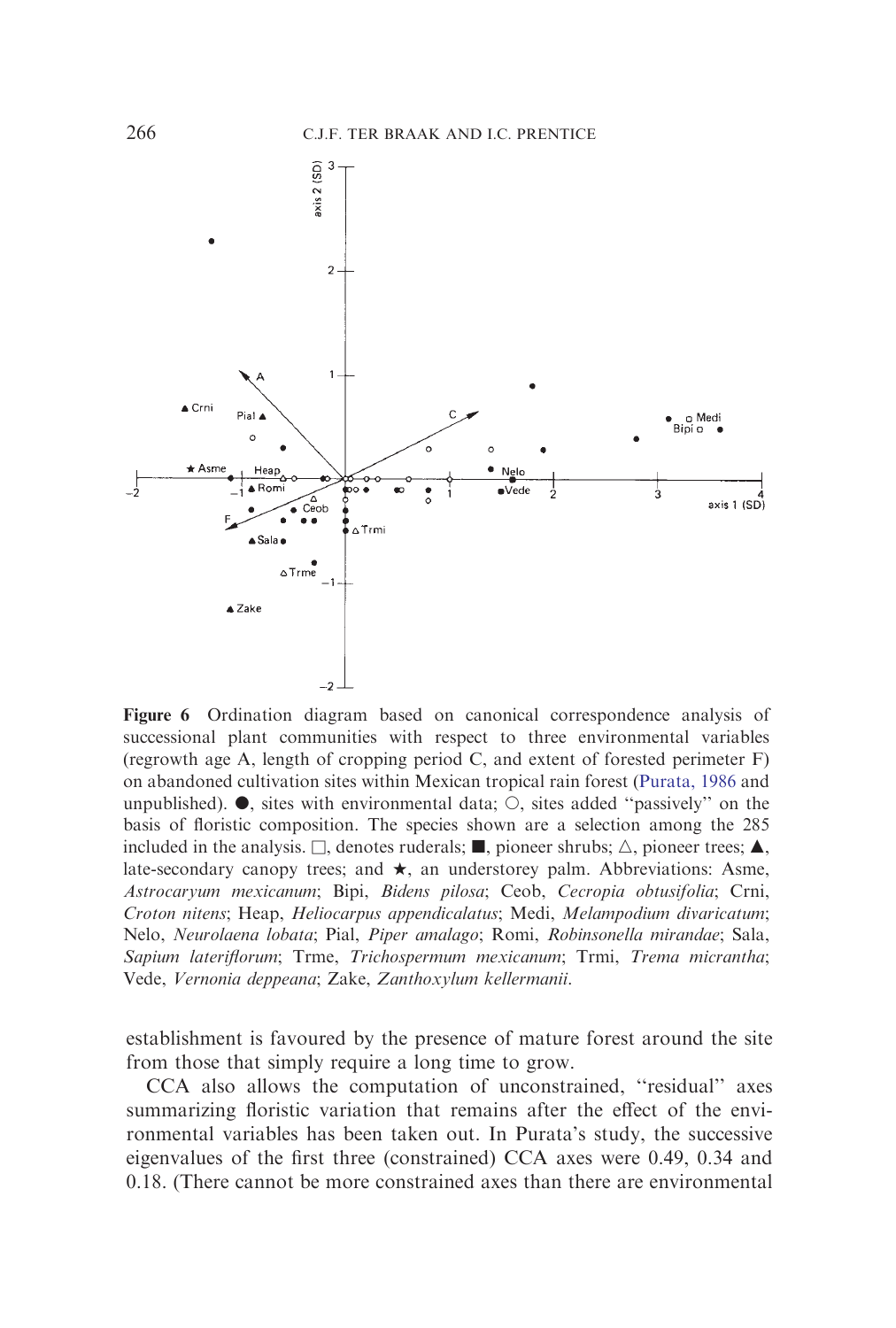variables). The first residual axis gave an eigenvalue of 0.74, showing that at least as much floristic variation was not explained by the environmental variables. In our experience, terrestrial community data commonly give a residual eigenvalue as large as the first constrained eigenvalue, however carefully the environmental variables are chosen. Thus DCA and CCA tend to give different ordinations, and CCA is more powerful in detecting relationships between species composition and environment.

# VI. CHOOSING THE METHODS

#### A. Which Response Model?

Regression methods can fit response models with a wide variety of shapes. The linear and Gaussian-like models are convenient starting points; more complex shapes can be fitted by adding further parameters, if the data are sufficiently detailed to support it. Other species may be used as additional explanatory variables if the specific aim is to detect species interactions ([Fresco, 1982](#page-40-0)). The shapes of the response functions may be made even more general by applying Box–Cox transformations to the explanatory variables [\(Bartlein](#page-39-0) et al., 1986) or still more general by fitting splines [\(Smith,](#page-42-0) [1979](#page-42-0)). Even with all these modifications, regression can still be done with standard packages for Generalized Linear Modelling.

After species response curves or surfaces have been fitted by regression, calibration based on the maximum likelihood principle can be used to make inferences about the environment from community data. If the surfaces fitted by regression have complex shapes, then calibration by numerical maximization of the likelihood may be problematic. But even then, if there are only a few environmental variables involved, the ''most likely'' combination of environmental values can be searched for on a grid across the environmental space [\(Atkinson](#page-38-0) et al., 1986; [Bartlein](#page-39-0) et al., 1986). So the type of response model used in both regression and calibration should generally be guided by the characteristics and resolution of the data, and inspection of the data and the residuals after regression should show whether the model being used is adequate for the purpose.

In contrast to regression and calibration, the ordination problem requires the simultaneous estimation of large numbers of parameters and cannot be solved practically without some constraints on the structure one wants to fit. That these constraints may seem unduly restrictive simply shows that there are limits to what ordination can achieve. The number of ordination axes to be extracted must be small, and the type of response model must be restricted, in order to permit a solution. For example, it seems necessary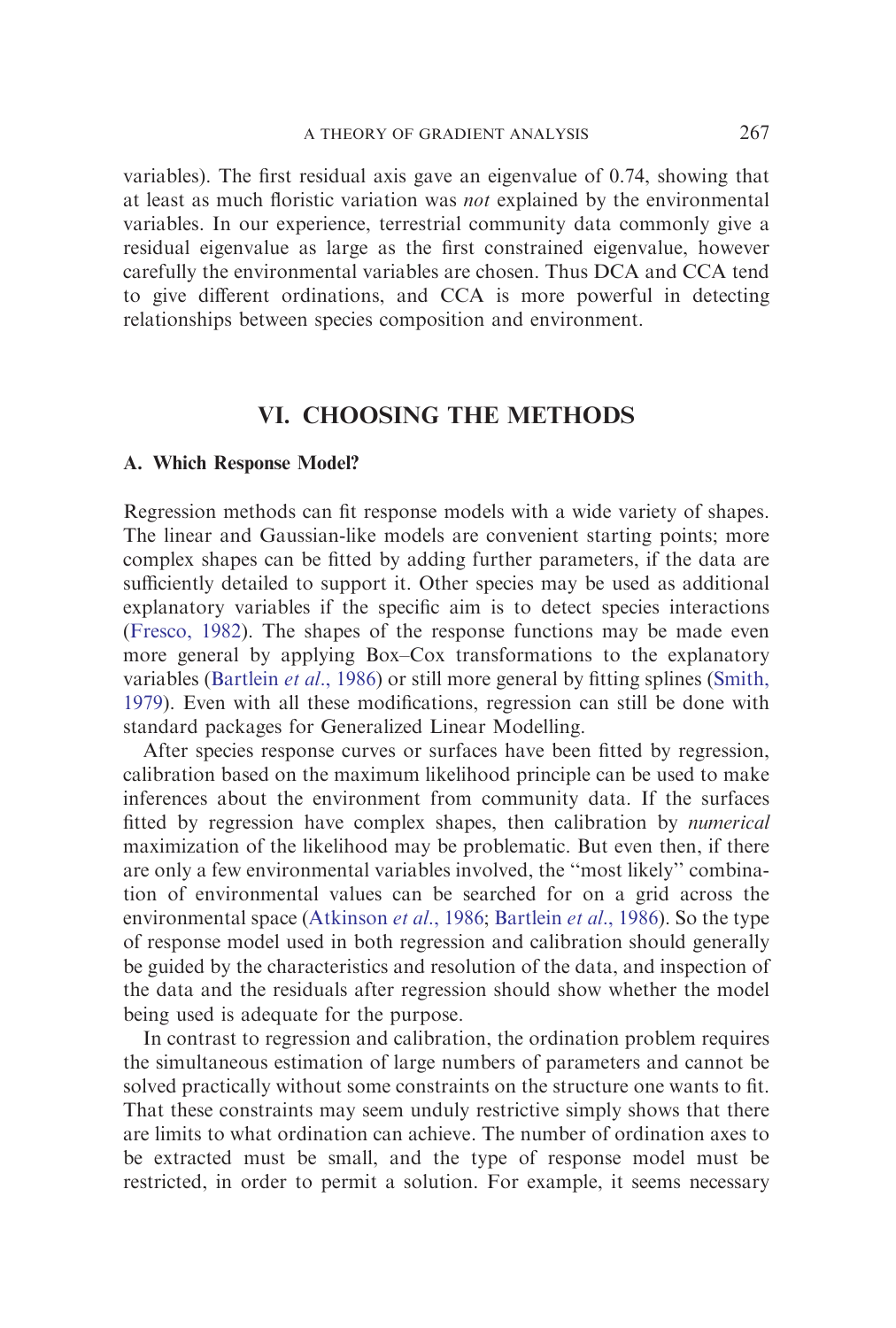to disregard the possibility of bimodal species distributions [\(Hill, 1977\)](#page-40-0). Certainly bimodal distributions sometimes occur, but ordination has to assume that species ''on average'' have simple distributions—otherwise, the problem would be insoluble; the utility of ordination techniques depends on them being robust with respect to departures from the simple models on which they are based. The Gaussian model seems to be of the right order of complexity for ordination of ecological data, but the full second-degree model of [Eq. \(6\)](#page-13-0) is already difficult to fit [\(Kooijman, 1977;](#page-41-0) [Goodall and](#page-40-0) [Johnson, 1982\)](#page-40-0). The Gaussian model with circular contour lines and equal species tolerances, i.e. the unfolding model, might provide a good compromise between practical solubility and realism in ordination. Promising algorithms for unfolding are developed by [Heiser \(1987\)](#page-40-0) and [DeSarbo and Rao \(1984\)](#page-39-0). DCA provides a reasonably robust approximation to ML Gaussian ordination and requires far less computing time. Similarly, ML Gaussian canonical ordination is technically feasible, but CCA provides a practical and robust approximation to it.

Non-linear methods are appropriate if a reasonable number of species have their optima located within the data set. If the gradient length is reduced to less than about 3 SD, the approximations involved in WA become worse and ultimately (if the gradient length is less than about 1.5 SD) the methods yield poor results because most species are behaving monotonically over the observed range. Thus if the community variation is within a narrow range, the linear ordination methods—PCA and redundancy analysis—are appropriate. If the community variation is over a wider range, non-linear ordination methods—including DCA and CCA—are appropriate.

#### B. Direct or Indirect?

Direct gradient analysis allows one to study the part (large or smart) of the variation in community composition that can be explained by a particular set of environmental variables. In indirect gradient analysis attention is first focused on the major pattern of variation in community composition; the environmental basis of this pattern is to be established later. If the relevant environmental data are to hand, the direct approach—either fitting separate response surfaces by regression for each major species, or analysing the overall patterns of the species–environment relationship by constrained ordination—is likely to be more effective than the traditional indirect approach. However, indirect gradient analysis does have the advantage that no prior hypothesis is needed about what environmental variables are relevant. One does not need to measure the environmental variables in advance, and one can use informal field knowledge to help interpret the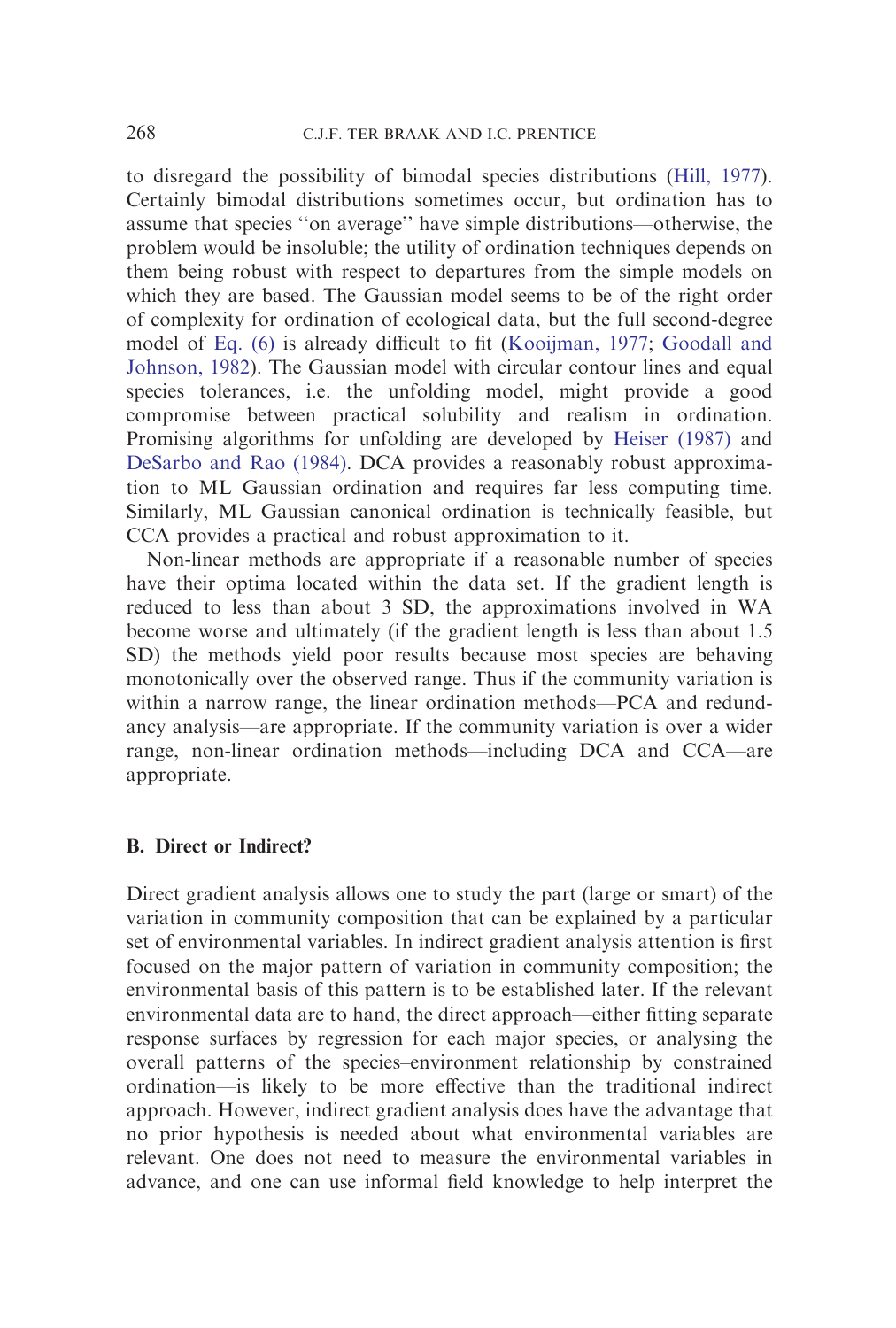patterns that emerge—hence the emphasis in the literature on ordination as a technique for ''hypothesis generation'', the implication being that experimental or more explicit statistical approaches can be used for subsequent hypothesis testing. This distinction is not hard and fast, but it does draw attention to the strengths and limitations of indirect gradient analysis.

In [Section V.D](#page-30-0), we showed in passing how an indirect gradient analysis can be carried out after a direct gradient analysis in order to summarize the community variation that remains after known effects have been removed. When the known environmental variables are not the prime object of study, they are called concomitant variables ([Davies and Tso, 1982](#page-39-0)) or covariables. It would be convenient to solve for the residual (unconstrained) axes without having to extract all the constrained axes first. Fortunately, this is straightforward. In the iterative algorithm for PCA and CA, one simply extends Step 3b such that the trial scores are not only made uncorrelated with any previous axis (if present) but are also made uncorrelated with all specified covariables (see Appendix for details). In this way the effects of the covariables are partialled out from the ordination; hence the name ''partial ordination''. The theory of ''partial components analysis'' and ''partial correspondence analysis'', as we call these extensions of PCA and CA, is given by [Gabriel \(1978](#page-40-0), theorem 3) and [Ter Braak \(1988\)](#page-42-0), respectively. [Swaine and Greig-Smith \(1980\)](#page-42-0) used partial components analysis to obtain an ordination of within-plot vegetation change in permanent plots. Partial correspondence analysis, or its detrended form, would be more appropriate if the gradients were long.

#### C. Direct Gradient Analysis: Regression or Constrained Ordination?

Whether to use constrained ordination (multivariate direct gradient analysis) instead of a series of separate regressions (the traditional type of direct gradient analysis) depends on whether or not there is any advantage in analysing all the species simultaneously. Both constrained and unconstrained ordination assume that the species react to the same composite gradients of environmental variables, while in regression a separate composite gradient is constructed for each species. Regression can therefore allow more detailed descriptions and more accurate prediction and calibration, if properly carried out (with due regard to its statistical assumptions) and if sufficient data are available. However, ecological data that are collected over a large range of habitat variation require non-linear models, and building good non-linear models by regression is demanding in time and computation. In CCA the composite gradients are linear combinations of environmental variables and the non-linearity enters through a unimodal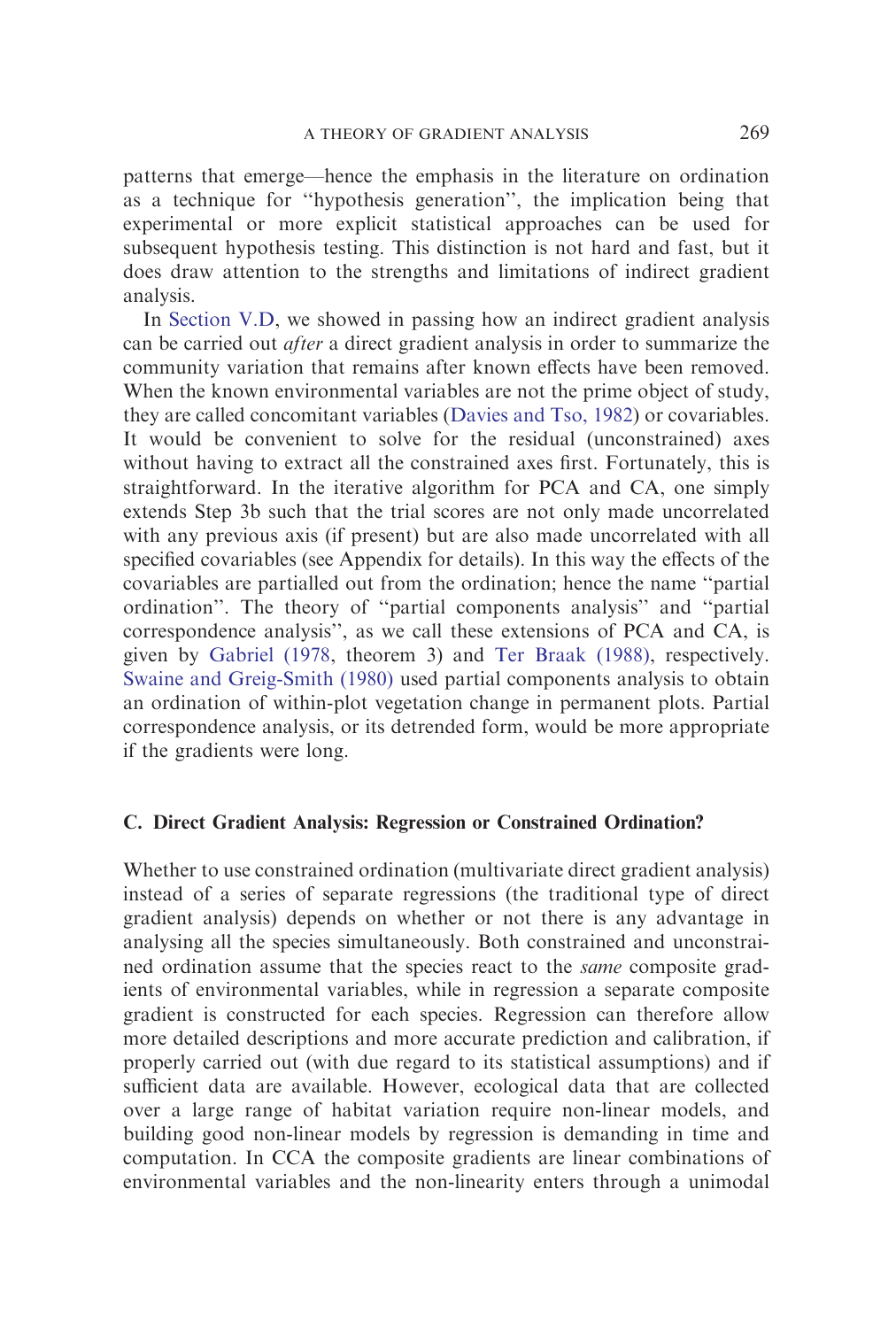response model with respect to a few composite gradients, taken care of in CCA by the procedure of weighted averaging. Constrained ordination is thus easier to apply, and requires less data, than regression; it provides a summary of the species–environment relationship, and we find it most useful for the exploratory analysis of large data sets.

Constrained ordination can also be carried out after regression, in order to relate the residual variation to other environmental variables. This type of analysis, called ''partial constrained ordination'', is useful when the explanatory (environmental) variables can be subdivided in two sets, a set of covariables—the effects of which are not the prime object of study—and a further set of environmental variables whose effects are of particular interest.

For example, in the illustration of [Section V.C](#page-28-0), the study was initiated to investigate differences in vegetation among dune meadows that were exploited under different management regimes (standard farming, biodynamical farming, nature management, among others). Standard CCA showed systematic differences in vegetation among management regimes. A further question is then whether these differences can be fully accounted for by the environmental variables moisture, quantity of manure and thickness of the A1 horizon, whose effects are displayed in [Figure 5](#page-29-0), or whether the variation that remains after fitting the three environmental variables (three constrained ordination axes) is systematically related to management regimes. This question can be tackled using partial constrained ordination, with the three environmental variables as covariables, and a series of dummy variables (for each of the management regimes) as the variables of interest.

Technically, partial constrained ordination can be carried out by any computer program for constrained ordination. The usual environmental variables are replaced by the residuals obtained by regressing each of the variables of interest on the covariables (see Appendix). [Davies and Tso](#page-39-0) [\(1982\)](#page-39-0) gave the theory behind partial redundancy analysis; [Ter Braak \(1988\)](#page-42-0) derived partial canonical correspondence analysis as an approximation to ''partial Gaussian canonical ordination''.

Partial constrained ordination has the same essential aim as [Carleton's](#page-39-0) [\(1984\)](#page-39-0) residual ordination, i.e. to determine the variation in the species data that is uniquely attributable to a particular set of environmental variables, taking into account the effects of other (co-) variables; however, Carleton's method is somewhat less powerful, being based on a pre-existing DCA which may already have removed some of the variation of interest. Partial constrained ordination is, by contrast, a true direct gradient analysis technique which seems promising, e.g. for the analysis of permanent plot data (effects of time, with location and/or environmental data as covariables), and a variety of other applications in which effects of particular environmental variables are to be sorted out from the ''background'' variation imposed by other variables.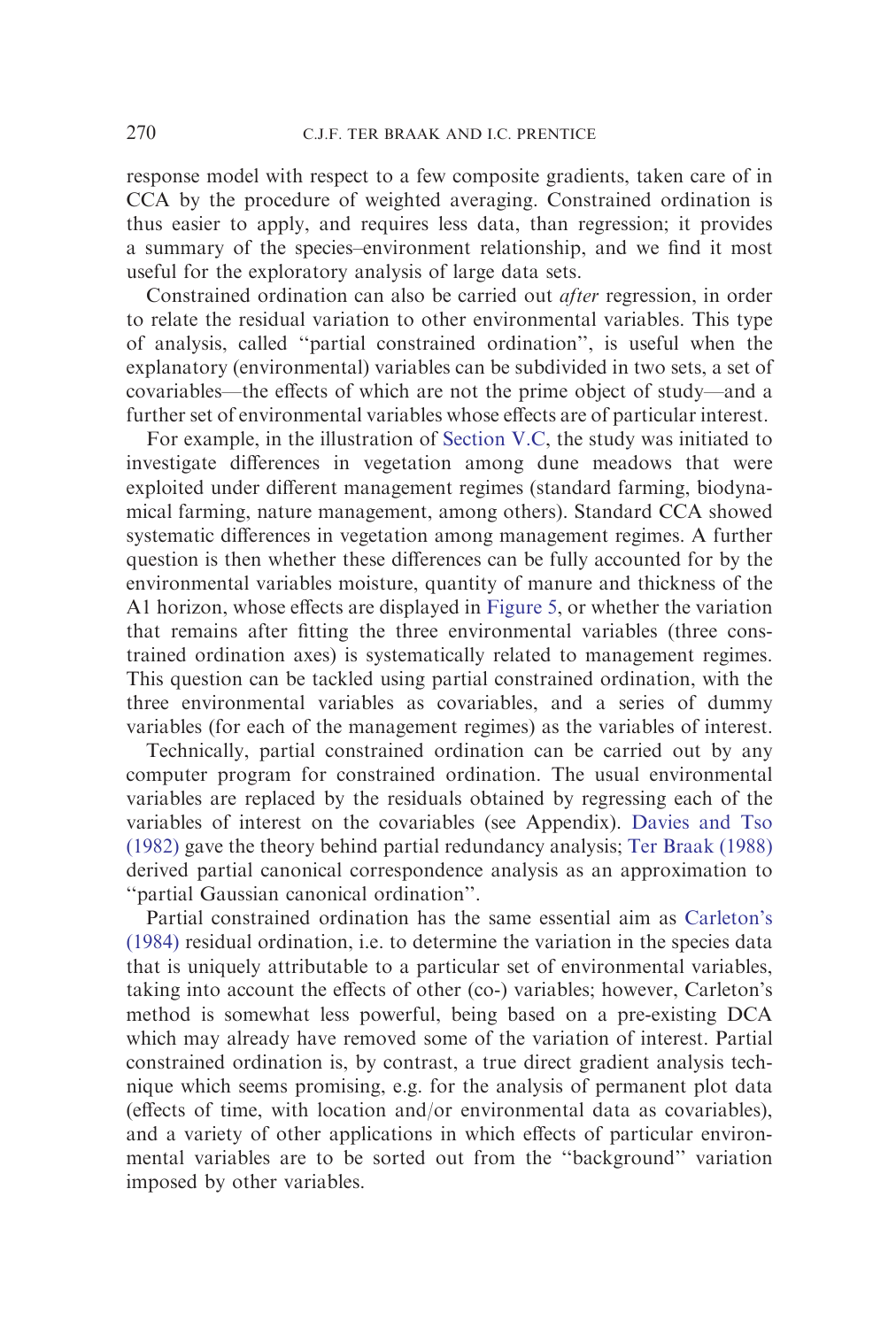# VII. CONCLUSIONS

Regression, calibration, ordination and constrained ordination are welldefined statistical problems with close interrelationships. Regression is the tool for investigating the nature of individual species' response to environment, and calibration is the tool for (later) inferring the environment from species composition at an individual site. Both tools come in various degrees of complexity. The simplest are linear and WA regression and calibration. The linear methods are applicable over short ranges of environment, where species' abundance appears to vary monotonically with variation in the environment. The WA methods are applicable over wider ranges of environment; WA regression is a crude method to estimate each species' optimum, and WA calibration just averages the optima of the species that are present. WA works with presence–absence data. If abundances are available, they provide the weights. These WA techniques can be shown to give approximate estimates of the species' optima and environmental values when the species' response surfaces (the relationships between the species' abundance, or probability of occurrence, and the environmental variables) are Gaussian (or for probabilities, Gaussianlogit) in form. Gaussian regression and calibration are also possible, but the WA techniques are simpler and are approximations to the Gaussian methods.

These simple tools are suitable when there are many species of interest and the exact form of the response surface is not critical, and they are very easy to use. If the form of the response surfaces is critical, more complex models can be fitted using Generalized Linear Modelling (for regression) and maximum likelihood techniques (for calibration). These more complex tools are becoming important in the theoretical study of species–environment relationships ([Austin, 1985\)](#page-38-0) and environmental dyna-mics [\(Bartlein](#page-39-0) et al., 1986). Naturally, they require skilled users who are aware of their statistical assumptions, limitations and pitfalls.

Ordination and constrained ordination can be related to the simpler methods of regression and calibration. Ordination is the tool for exploratory analysis of community data with no prior information about the environment. Constrained ordination is the equivalent tool for the analysis of community variation in relation to environment. Both implicitly assume a common set of environmental variables and a common response model for all of the species. (Without these simplifying assumptions, they could not work; such major simplifications of data can only be achieved at the expense of some realism.) The basic ordination techniques are PCA and CA. PCA constructs axes that are as close as possible to a linear relationship with the species. These axes can be found by a converging sequence of alternating linear regressions and calibrations. Each axis after the first is obtained by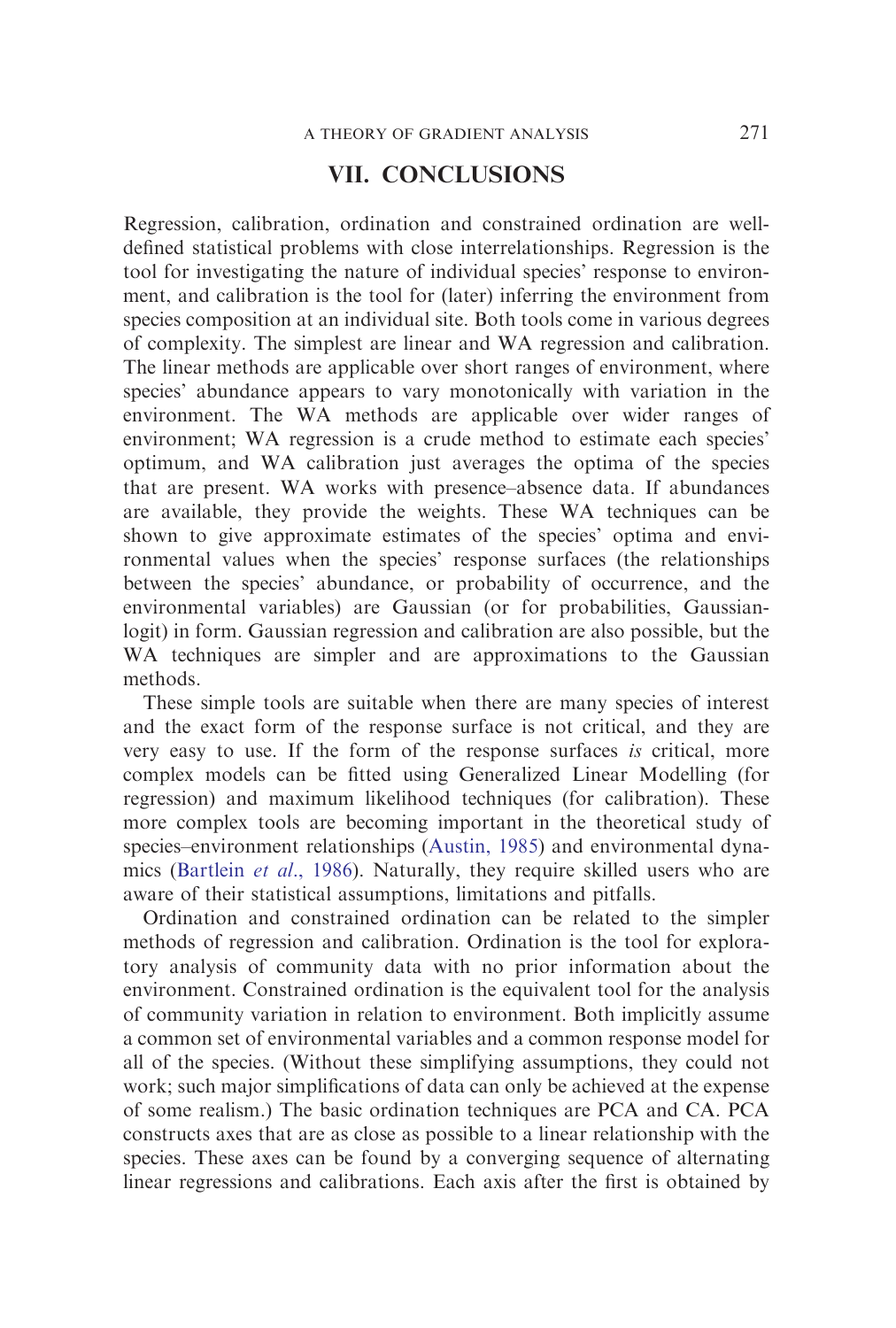partialling out linear relationships with the previous axis. CA is mathematically related to PCA, but has a very different effect. CA axes can be found by a converging sequence of WA regressions and calibrations. In CA, axes after the first are obtained analogously with PCA; in DCA they are obtained by removing all trends, linear or non-linear, with respect to previous axes. CA suffers from the arch effect, which DCA eliminates. DCA is a reasonably robust approximation to Gaussian ordination, in which the axes are constructed so that the species response curves with respect to the axes are Gaussian in form. Gaussian ordination is feasible but not convenient. DCA is much more practical. But there are problems with the detrending, and the method can break down when the connections between sites are too tenuous. Some modifications—including an improved method of detrending—may improve DCA's robustness; alternatively, some forms of nonmetric multidimensional scaling may be more robust ([Kenkel and](#page-41-0) Orló[ci, 1986;](#page-41-0) [Minchin, 1987](#page-41-0)).

Constrained ordination methods have the added constraint that the ordination axes must be linear combinations of environmental variables. This constraint can be implemented as an extra multiple regression step in the general iterative ordination algorithm. PCA then becomes redundancy analysis (a more practical alternative to canonical correlation), Gaussian ordination becomes Gaussian canonical ordination, and CA becomes CCA [\(Table 2](#page-5-0)). The constraint makes Gaussian canonical ordination somewhat more stable than its unconstrained equivalent, but still CCA provides a much more practical alternative. All these constrained methods are most powerful if the number of environmental variables is small compared to the number of sites. Then the constraints are much stronger than in normal ordination, and the common problems of ordination (such as the arch effect, the need for detrending and the sensitivity to deviant sites) disappear.

Often, community–environment relationships have been explored by ''indirect gradient analysis''—ordination, followed by interpretation of the axes in terms of environmental variables. But if the environmental data are to hand, constrained ordination (''multivariate direct gradient analysis'') provides a more powerful means to the same end. Hybrid (direct/indirect) analyses are also possible. In partial ordination and partial constrained ordination, the analysis works on the variation that remains after the effects of particular environmental, spatial or temporal ''covariables'' have been removed.

The choice between linear and non-linear ordination methods is not a matter of personal preference. Where gradients are short, there are sound statistical reasons to use linear methods. Gaussian methods break down, and edge effects in CA and related techniques become serious; the representation of species as arrows becomes appropriate. As gradient lengths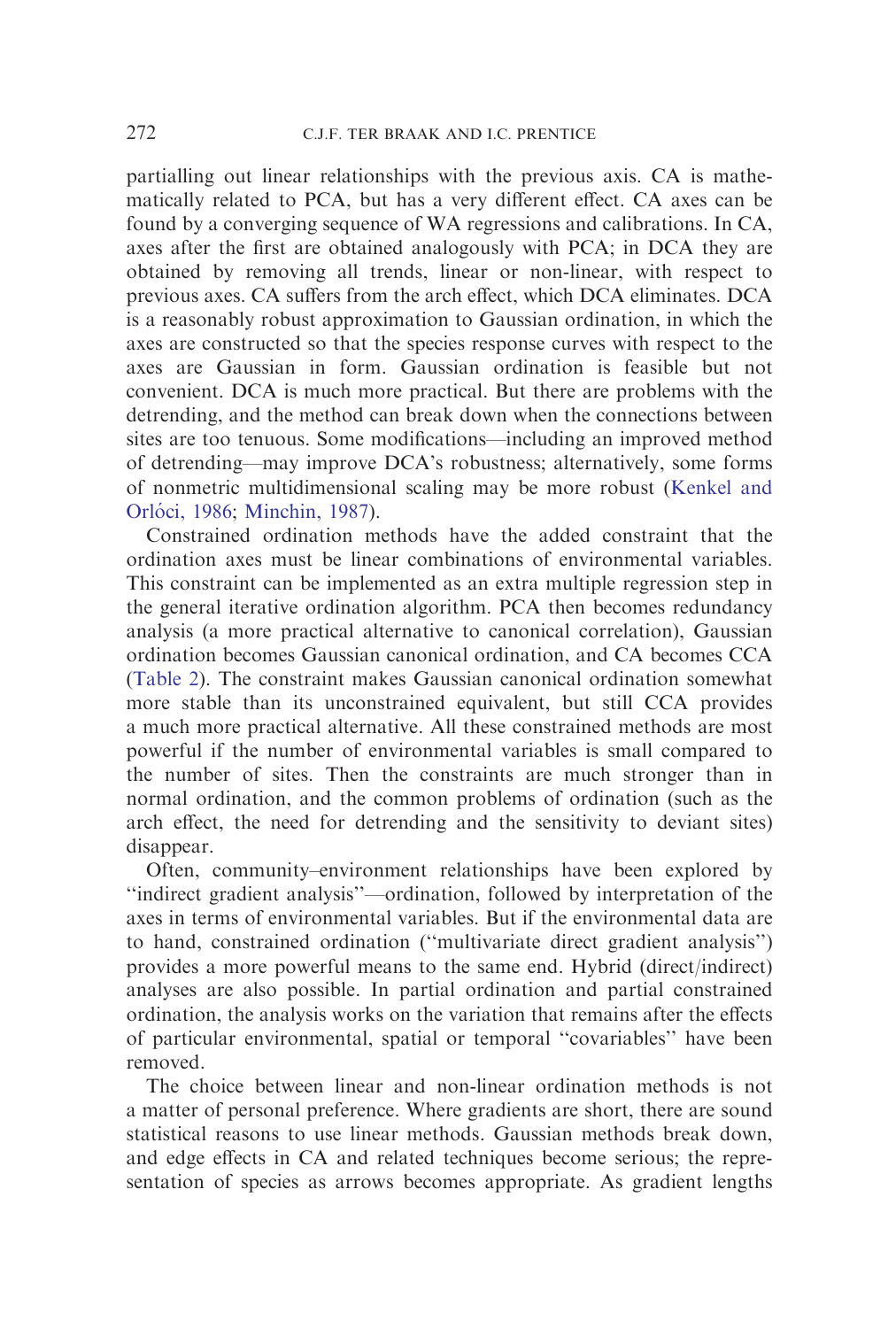<span id="page-38-0"></span>increase, linear methods become ineffective (principally through the ''horseshoe effect'', which scrambles the order of samples along the first axis as well as creates a meaningless second axis); Gaussian methods become feasible, and CA and related techniques become effective. The representation of species as points, representing their optima, becomes informative. The range 1.5–3 SD for the first axis represents a ''window'' over which both PCA and CA/DCA, or both redundancy analysis and CCA, can be used to good effect.

# ACKNOWLEDGEMENTS

We thank Dr M. P. Austin, Dr P. J. Bartlein, Professor L. C. A. Corsten, J. A. Hoekstra, Dr P. Opdam and Dr H. van Dam for comments on the manuscript. Our collaboration was supported by a Netherlands Science Research Council (ZWO) grant to I.C.P. and a Swedish Natural Science Research Council (NFR) grant to the project ''Simulation Modelling of Natural Forest Dynamics''. We also thank Dr S. E. Purata V. for supplying unpublished results.

#### **REFERENCES**

- Alderdice, D.F. (1972) Factor combinations: responses of marine poikilotherms to environmental factors acting in concert. In: Marine Ecology (Ed. by O. Kinne), Vol. 1, Part 3, pp. 1659–1722. John Wiley, New York.
- As (1985) Biological Community patterns in insular environments. Acta Unit. Ups. 792, 1–55.
- Atkinson, T.C., Briffa, K.R., Coope, G.R., Joachim, M.J. and Perry, D.W. (1986) Climatic calibration of coleopteran data. In: Handbook of Holocene Palaeoecology and Palaeohydrology (Ed. by B.E. Berglund), pp. 851–858. John Wiley, Chichester.
- Austin, M.P. (1971) Role of regression analysis in plant ecology. Proc. Ecol. Soc. Austr. 6, 63–75.
- Austin, M.P. (1985) Continuum concept, ordination methods, and niche theory. Ann. Rev. Ecol. Syst. 16, 39–61.
- Austin, M.P. and Cunningham, R.B. (1981) Observational analysis of environmental gradients. Proc. Ecol. Soc. Austr. 11, 109–119.
- Austin, M.P., Cunningham, R.B. and Fleming, P.M. (1984) New approaches to direct gradient analysis using environmental scalars and statistical curve-fitting procedures. Vegetatio 55, 11–27.
- Balloch, D., Davies, C.E. and Jones, F.H. (1976) Biological assessment of water quality in three British rivers: the North Esk (Scotland), the Ivel (England) and the Taf (Wales). Wat. Pollut. Control 75, 92–114.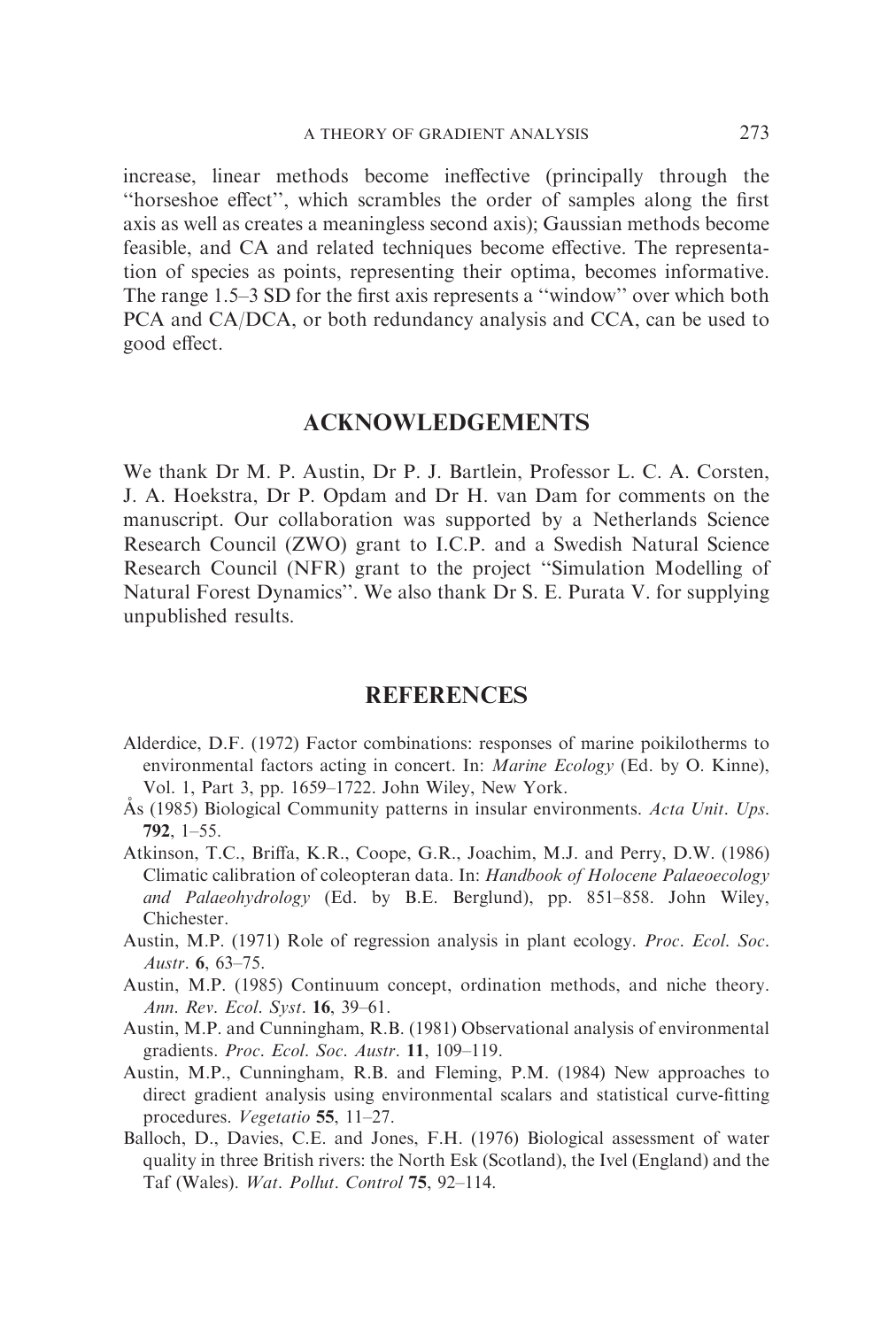- <span id="page-39-0"></span>Bartlein, P.J., Webb, T. III and Fleri, E. (1984) Holocene climatic changes in the Northern Midwest: pollen-derived estimates. Quaff. Res. 22, 361–374.
- Bartlein, P.J., Prentice, I.C. and Webb, T. III (1986) Climatic response surfaces from pollen data for some eastern North American taxa. J. Biogeogr. 13, 35–57.
- Battarbee, R.W. (1984) Diatom analysis and the acidification of lakes. Phil. Trans. Roy. Soc. London Ser. B 305, 451–477.
- Bloxom, B. (1978) Constrained multidimensional scaling in N spaces. Psychometrika 43, 397–408.
- Böcker, R., Kowarik, I. and Bornkamm, R. (1983) Untersuchungen zur Anwendung der Zeigerwerte nach Ellenberg. Verh. Ges. Oekol. 11, 35–56.
- Brown, G.H. (1979) An optimization criterion for linear inverse estimation. Technometrics 21, 575–579.
- Brown, P.J. (1982) Multivariate calibration. J. Roy. Statist. Soc. B 44, 287–321.
- Carleton, T.J. (1984) Residual ordination analysis: a method for exploring vegetation environment relationships. Ecology 65, 469–477.
- Chandler, J.R. (1970) A biological approach to water quality management. Wat. Pollut. Control 69, 415–421.
- Charles, D.F. (1985) Relationships between surface sediment diatom assemblages and lakewater characteristics in Adirondack lakes. Ecology 66, 994–1011.
- Coombs, C.H. (1964) A Theory of Data. John Wiley, New York.
- Cox, D.R. and Hinkley, D.V. (1974) Theoretical Statistics. Chapman and Hall, London.
- Cramer, W. and Hytteborn, H. (1987) The separation of fluctuation and long-term change in vegetation dynamics of a rising sea-shore. Vegetatio 69, 155–167.
- Dargie, T.C.D. (1984) On the integrated interpretation of indirect site ordinations: a case study using semi-arid vegetation in southeastern Spain. Vegetatio 55, 37–55.
- Davies, P.T. and Tso, M.K.-S. (1982) Procedures for reduced-rank regression. Appl. Statist. 31, 244–255.
- Davison, M.L. (1983) Multidimensional Scaling. John Wiley, New York.
- De Leeuw, J. and Heiser, W. (1980) Multidimensional scaling with restrictions on the configuration. In: Multivariate Analysis-V (Ed. by P.R. Krishnaiah), pp. 501–522. North-Holland, Amsterdam.
- DeSarbo, W.S. and Rao, V.R. (1984) GENFOLD2: a set of models and algorithms for the general unfolding analysis of preference/dominance data. J. Class. 1, 147–186.
- Dobson, A.J. (1983) Introduction to Statistical Modelling. Chapman and Hall, London.
- Ellenberg, H. (1979) Zeigerwerte der Gefässpflanzen Mitteleuropas. Scripta Geobotanica 9, 1–121.
- Fängström, I. and Willén, E. (1987) Clustering and canonical correspondence analysis of phytoplankton and environment variables in Swedish lakes. Vegetatio 71, 87–95.
- Feoli, E. and Feoli Chiapella, L. (1980) Evaluation of ordination methods through simulated coenoclines: some comments. *Vegetatio* **42**, 35–41.
- Feoli, E. and Orlóci, L. (1979) Analysis of concentration and detection of underlying factors in structured tables. Vegetatio 40, 49–54.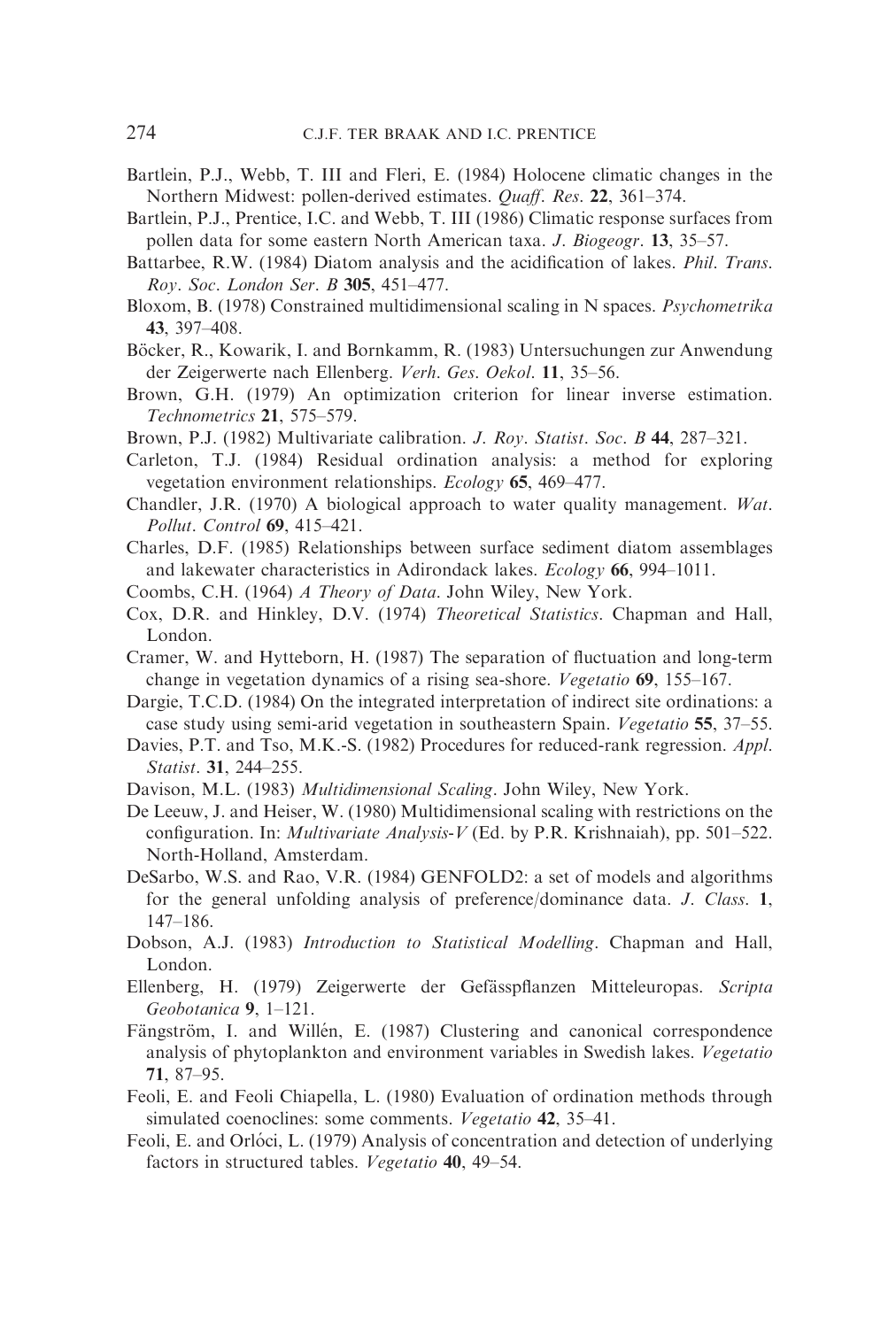- <span id="page-40-0"></span>Fresco, L.F.M. (1982) An analysis of species response curves and of competition from field data: some results from heath vegetation. Vegetatio 48, 175-185.
- Gabriel, K.R. (1971) The biplot graphic display of matrices with application to principal component analysis. Biometrika 58, 453–467.
- Gabriel, K.R. (1978) Least squares approximation of matrices by additive and multiplicative models. J. Roy. Statist. Soc. B 40, 186–196.
- Gasse, F. and Tekaia, F. (1983) Transfer functions for estimating paleoecological conditions (pH) from East African diatoms. Hydrobiologia 103, 85–90.
- Gauch, H.G. (1982) Multivariate Analysis in Community Ecology. Cambridge Univ. Press, Cambridge.
- Gauch, H.G. and Whittaker, R.H. (1972) Coenocline simulation. Ecology 53, 446–451.
- Gauch, H.G., Chase, G.B. and Whittaker, R.H. (1974) Ordination of vegetation samples by Gaussian species distributions. *Ecology* 55, 1382–1390.
- Gauch, H.G., Whittaker, R.H. and Singer, S.B. (1981) A comparative study of nonmetric ordinations. *J Ecol*. **69**, 135–152.
- Gifi, A. (1981) Nonlinear Multivariate Analysis. Department of Data Theory, University of Leiden, Leiden.
- Gittins, R. (1985) Canonical Analysis. A Review With Applications in Ecology. Springer-Verlag, Berlin.
- Goff, F.G. and Cottam, G. (1967) Gradient analysis: The use of species and synthetic indices. Ecology 48, 793–806.
- Goodall, D.W. and Johnson, R.W. (1982) Non-linear ordination in several dimensions: a maximum likelihood approach. Vegetatio 48, 197–208.
- Gourlay, A.R. and Watson, G.A. (1973) Computational Methods for Matrix Eigen Problems. John Wiley, New York.
- Greenacre, M.J. (1984) Theory and Applications of Correspondence Analysis. Academic Press, London.
- Heiser, W.J. (1981) Unfolding Analysis of Proximity Data. Thesis, University of Leiden, Leiden.
- Heiser, W.J. (1987) Joint ordination of species and sites: the unfolding technique. In: Developments in Numerical Ecology (Ed. by P. Legendre and L. Legendre), pp. 189–221. Springer-Verlag, Berlin.
- Hill, M.O. (1973) Reciprocal averaging: an eigenvector method of ordination. J. Ecol. 61, 237–249.
- Hill, M.O. (1974) Correspondence analysis: a neglected multivariate method. Appl. Statist. 23, 340–354.
- Hill, M.O. (1977) Use of simple discriminant functions to classify quantitative phytosociological data. In: First International Symposium an Data Analysis and Informatics (Ed. by E. Diday, L. Lebart, J.P. Pages and R. Tomassone), Vol. 1, pp. 181–199. INRIA, Chesnay.
- Hill, M.O. (1979) DECORANA—A FORTRAN Program for Detrended Correspondence Analysis and Reciprocal Averaging. Section of Ecology and Systematics, Cornell University, Ithaca, New York.
- Hill, M.O. and Gauch, H.G. (1980) Detrended correspondence analysis: an improved ordination technique. Vegetatio 42, 47-58.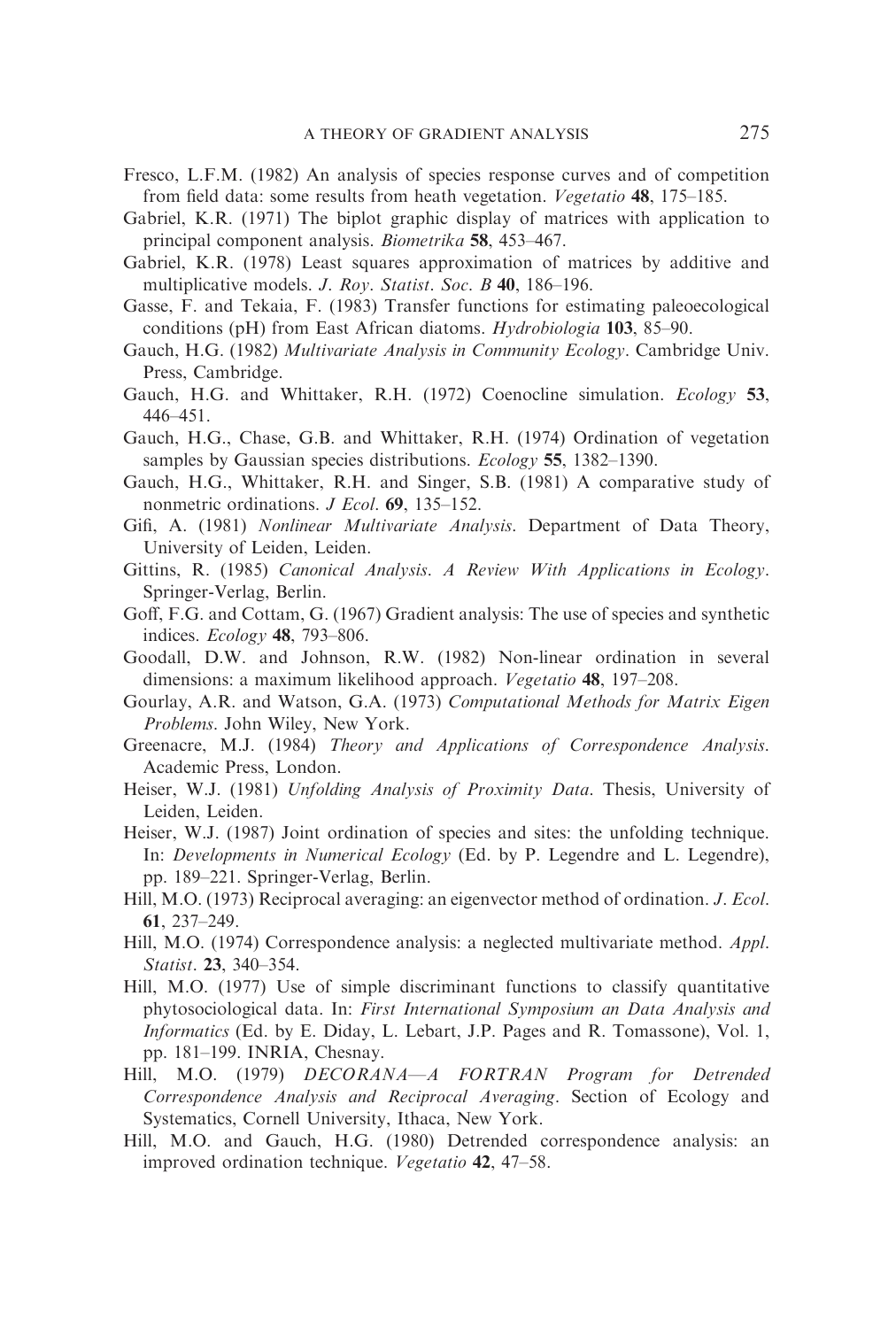- <span id="page-41-0"></span>Ihm, P. and Van Groenewoud, H. (1975) A multivariate ordering of vegetation data based on Gaussian type gradient response curves. J. Ecol. 63, 767–777.
- Ihm, P. and Van Groenewoud, H. (1984) Correspondence analysis and Gaussian ordination. COMPSTAT Lectures 3, 5–60.
- Imbrie, J. and Kipp, N.G. (1971) A new micropaleontological method for quantitative paleoclimatology: application to a late Pleistocene Caribbean core. In: The Late Cenozoic Glacial Ages (Ed. by K.K. Turekian), pp. 71–181. Yale University Press, New Haven, CT.
- Israëls, A.Z. (1984) Redundancy analysis for qualitative variables. *Psychometrika* 49, 331–346.
- Iwatsubo, S. (1984) The analytical solutions of eigenvalue problem in the case of applying optimal scoring method to some types in data. In: Data Analysis and Informatics 3 (Ed. by E. Diday), pp. 31–40. North-Holland, Amsterdam.
- Jolliffe, I.T. (1986) Principal Component Analysis. Springer-Verlag, Berlin.
- Jongman, R.H.G., Ter Braak, C.J.F. and Van Tongeren, O.F.R. (1987) Data Analysis in Community and Landscape Ecology. Pudoc, Wageningen.
- Kalkhoven, J. and Opdam, P. (1984) Classification and ordination of breeding bird data and landscape attributes. In: Methodology in Landscape Ecological Research and Planning (Ed. by J. Brandt and P. Agger), Vol. 3, pp. 15–26. Roskilde Universitetsforlag GeoRue, Theme 3, Roskilde.
- Kenkel, N.C. and Orlóci, L. (1986) Applying metric and nonmetric multidimensional scaling to ecological studies: some new results. *Ecology* 67, 919–928.
- Kooijman, S.A.L.M. (1977) Species abundance with optimum relations to environmental factors. Ann. Syst. Res. 6, 123–138.
- Kooijman, S.A.L.M. and Hengeveld, R. (1979) The description of a non-linear relationship between some carabid beetles and environmental factors. In: Contemporary Quantitative Ecology and Related Econometrics (Ed. by G.P. Patil and M.L. Rosenzweig), pp. 635–647. International Co-operative Publishing House, Fairland MD.
- Laurec, A., Chardy, P., de la Salle, P. and Rickaert, M. (1979) Use of dual structures in inertia analysis: ecological implications. In: Multivariate Methods in Ecological Work (Ed. by L. Orlóci, C.R. Rao and W.M. Stiteler), pp. 127–174. International Co-operative Publishing House, Fairiand MD.
- McCullagh, P. and Nelder, J.A. (1983) Generalized Linear Models. Chapman and Hall, London.
- Macdonald, G.M. and Ritchie, J.C. (1986) Modern pollen spectra from the western interior of Canada and the interpretation of Late Quaternary vegetation development. New Phytol. 103, 245-268.
- Meulman, J. and Heiser, W.J. (1984) Constrained multidimensional scaling: more directions than dimensions. In: *COMPSTAT 1984*, pp. 137–142. Physica-Verlag, Vienna.
- Minchin, P. (1987) An evaluation of the relative robustness of techniques for ecological ordination. Vegetatio 69, 89–107.
- Montgomery, D.C. and Peck, E.A. (1982) Introduction to Linear Regression Analysis. John Wiley, New York.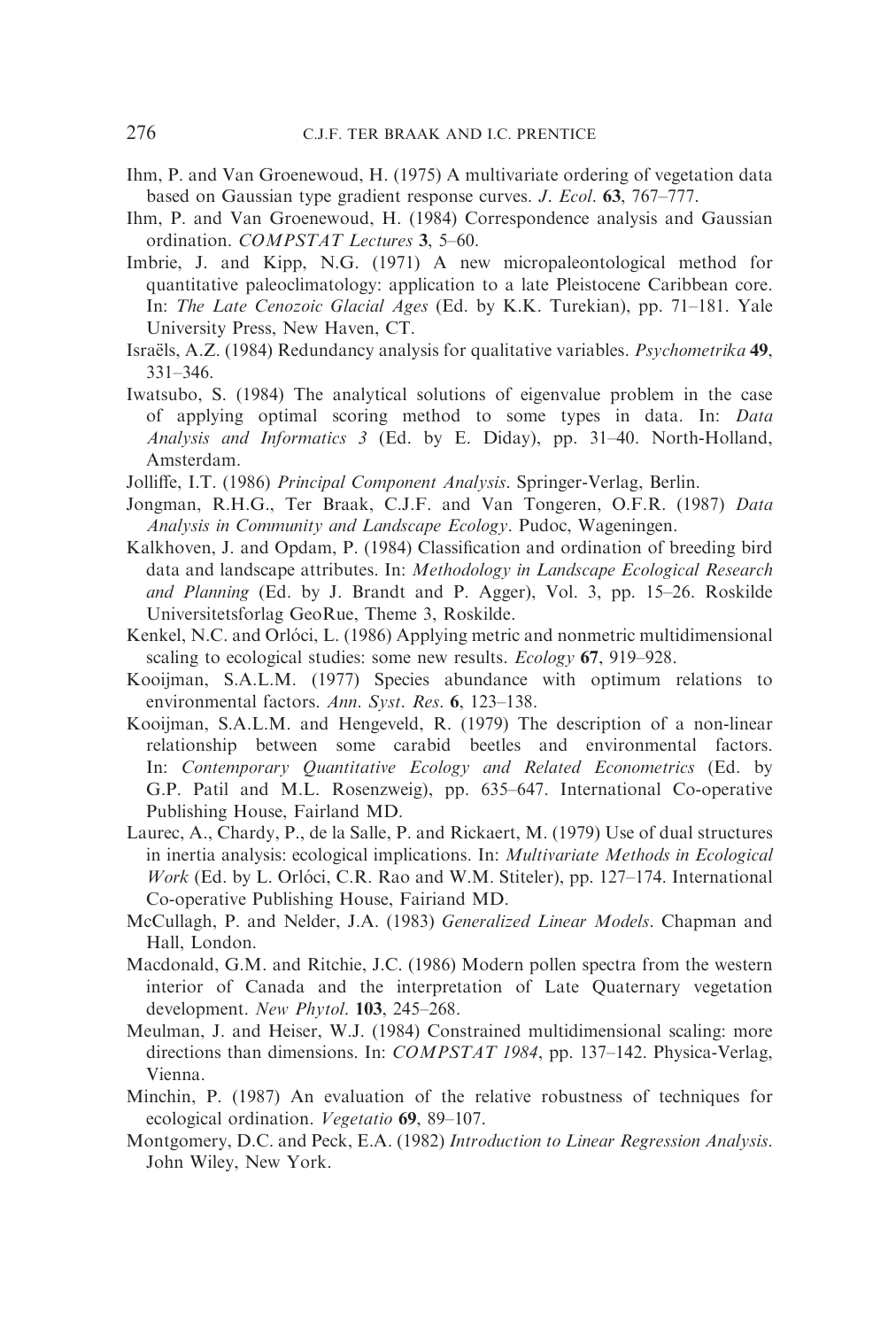- <span id="page-42-0"></span>Nishisato, S. (1980) Analysis of Categorical Data: Dual Scaling and Its Applications. University of Toronto Press, Toronto.
- Oksanen, J. (1983) Ordination of boreal heath-like vegetation with principal component analysis, correspondence analysis and multidimensional scaling. Vegetation 52, 181–189.
- Opdam, P.F.M., Kalkhoven, J.T.R. and Phillippona, J. (1984) Verband tussen Broedvogelgemeenschappen en Begroeiing in een Landschap bij Amerongen. Pudoc, Wageningen.
- Peet, R.K. (1978) Latitudinal variation in southern Rocky Mountain forests. J. Biogeogr. 5, 275–289.
- Peet, R.K. and Loucks, O.L. (1977) A gradient analysis of southern Wisconsin forests. Ecology 58, 485–499.
- Pickett, S.T.A. (1980) Non-equilibrium coexistence of plants. Bull. Torrey bot. Club 107, 238–248.
- Pielou, E.C. (1984) The Interpretation of Ecological Data. John Wiley, New York.
- Prodon, R. and Lebreton, J.-D. (1981) Breeding avifauna of a Mediterranean succession: the holm oak and cork oak series in the eastern Pyrenees. 1. Analysis and modeling of the structure gradient. Oikos 37, 21–38.
- Purata, S.E. (1986) Studies on secondary succession in Mexican tropical rain forest. Acta Univ. Ups. Comprehensive Summaries of Uppsala Dissertations from the Faculty of Science 19. Almqvist and Wiksell International, Stockholm.
- Rao, C.R. (1964) The use and interpretation of principal components analysis in applied research. Sankhya A 26, 329–358.
- Robert, P. and Escoufier, Y. (1976) A unifying tool for linear multivariate statistical methods: the RV-coefficient. Appl. Statist. 25, 257–265.
- Sládecek, V. (1973) System of water quality from the biological point of view. Arch. Hydrobiol. Beiheft 7, 1–218.
- Smith, P.L. (1979) Splines as a useful and convenient statistical tool. Am. Stat. 33, 57–62.
- Swaine, M.D. and Greig-Smith, P. (1980) An application of principal components analysis to vegetation change in permanent plots. J. Ecol. 68, 33–41.
- Ter Braak, C.J.F. (1983) Principal components biplots and alpha and beta diversity. Ecology 64, 454–462.
- Ter Braak, C.J.F. (1985) Correspondence analysis of incidence and abundance data: properties in terms of a unimodal response model. Biometrics 41, 859–873.
- Ter Braak, C.J.F. (1986) Canonical correspondence analysis: a new eigenvector technique for multivariate direct gradient analysis. Ecology 67, 1167–1179.
- Ter Braak, C.J.F. (1987a) The analysis of vegetation–environment relationships by canonical correspondence analysis. Vegetatio 69, 69–77.
- Ter Braak, C.J.F. (1987b) CANOCO-a FORTRAN Program for Canonical Community Ordination by [Partial] [Detrended] [Canonical] Correspondence Analysis, Principal Components Analysis and Redundancy Analysis (Version 2.1). Agriculture Mathematics Group, Wageningen.
- Ter Braak, C.J.F. (1988) Partial canonical correspondence analysis. In: Classification Methods and Related Methods of Data Analysis (Ed. by H.H. Bock), pp. 551–558. North-Holland, Amsterdam.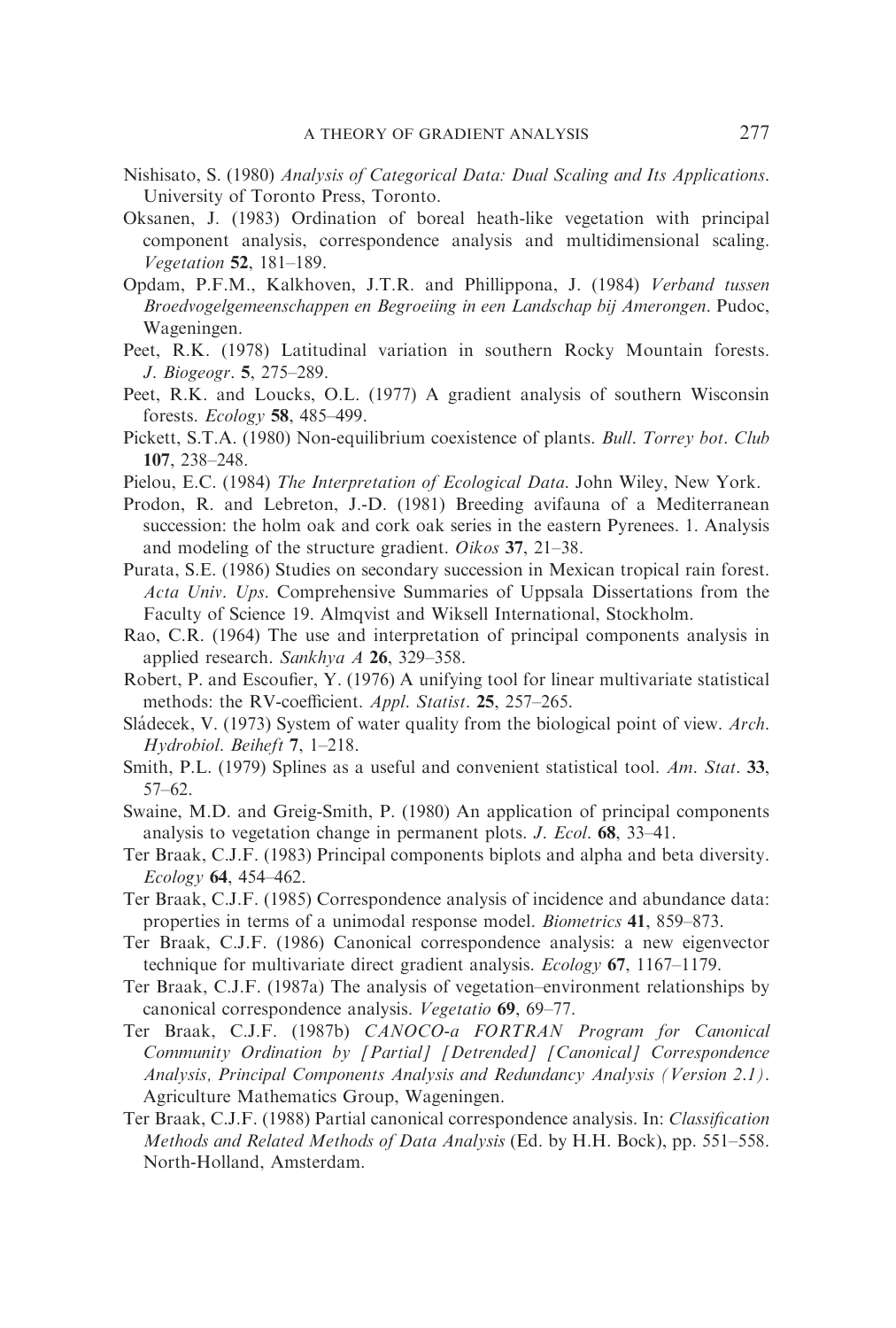- <span id="page-43-0"></span>Ter Braak, C.J.F. and Barendregt, L.G. (1986) Weighted averaging of species indicator values: its efficiency in environmental calibration. Math. Biosci. 78, 57–72.
- Ter Braak, C.J.F. and Looman, C.W.N. (1986) Weighted averaging, logistic regression and the Gaussian response model. Vegetatio 65, 3–11.
- Tilman, D. (1982) Resource Competition and Community Structure. Princeton University Press, Princeton.
- Tso, M.K.-S. (1981) Reduced-rank regression and canonical analysis. J. Roy. Statist. Soc. **B** 43, 183-189.
- van der Aart, P.J.M. and Smeenk-Enserink, N. (1975) Correlations between distribution of hunting spiders (Lycosidae, Ctenidae) and environmental characteristics in a dune area. Neth. J. Zool. 25, 1–45.
- van den Wollenberg, A.L. (1977) Redundancy analysis. An alternative for canonical correlation analysis. Psychometrika 42, 207–219.
- van Dam, H., Suurmond, G. and Ter Braak, C.J.F. (1981) Impact of acidification on diatoms and chemistry of Dutch moorland pools. Hydrobiologia 83, 425–459.
- Webb, T. III and Bryson, R.A. (1972) Late- and postglacial climatic change in the northern Midwest, USA: quantitative estimates derived from fossil spectra by multivariate statistical analysis. Quat. Res. 2, 70–115.
- Whittaker, R.H. (1956) Vegetation of the Great Smoky Mountains. Ecol. Monogr. 26, 1–80.
- Whittaker, R.H. (1967) Gradient analysis of vegetation. Biol. Rev. 49, 207–264.
- Whittaker, R.H., Levin, S.A. and Ropt, R.B. (1973) Niche, habitat and ecotope. Am. Natur. 107, 321–338.
- Wiens, J.A. and Rotenberry, J.T. (1981) Habitat associations and community structure of birds in shrubsteppe environments. Ecol. Monogr. 51, 21–41.
- Williams, E.J. (1959) Regression Analysis. John Wiley, New York.
- Wold, H. (1982) Soft modeling. The basic design and some extensions. In: Systems Under Indirect Observation. Causality–Structure–Prediction (Ed. by K.G. Jöreskog and H. Wold), Vol. 2, pp. 1–54. North-Holland, Amsterdam.
- Zelinka, M. and Marvan, P. (1961) Zür Präzisierung der biologischen Klassifikation der Reinheit fliessender Gewässer. Arch. Hydrobiol. 57, 389–407.

# APPENDIX

A general iterative algorithm can be used to carry out the linear and weighted-averaging methods described in this review. The algorithm is essentially the one used in the computer program CANOCO [\(Ter Braak,](#page-42-0) [1987b](#page-42-0)). It operates on response variables, each recording the abundance or presence/absence of a species at various sites, and on two types of explanatory variables: environmental variables and covariables. By environmental variables we mean here explanatory variables of prime interest, in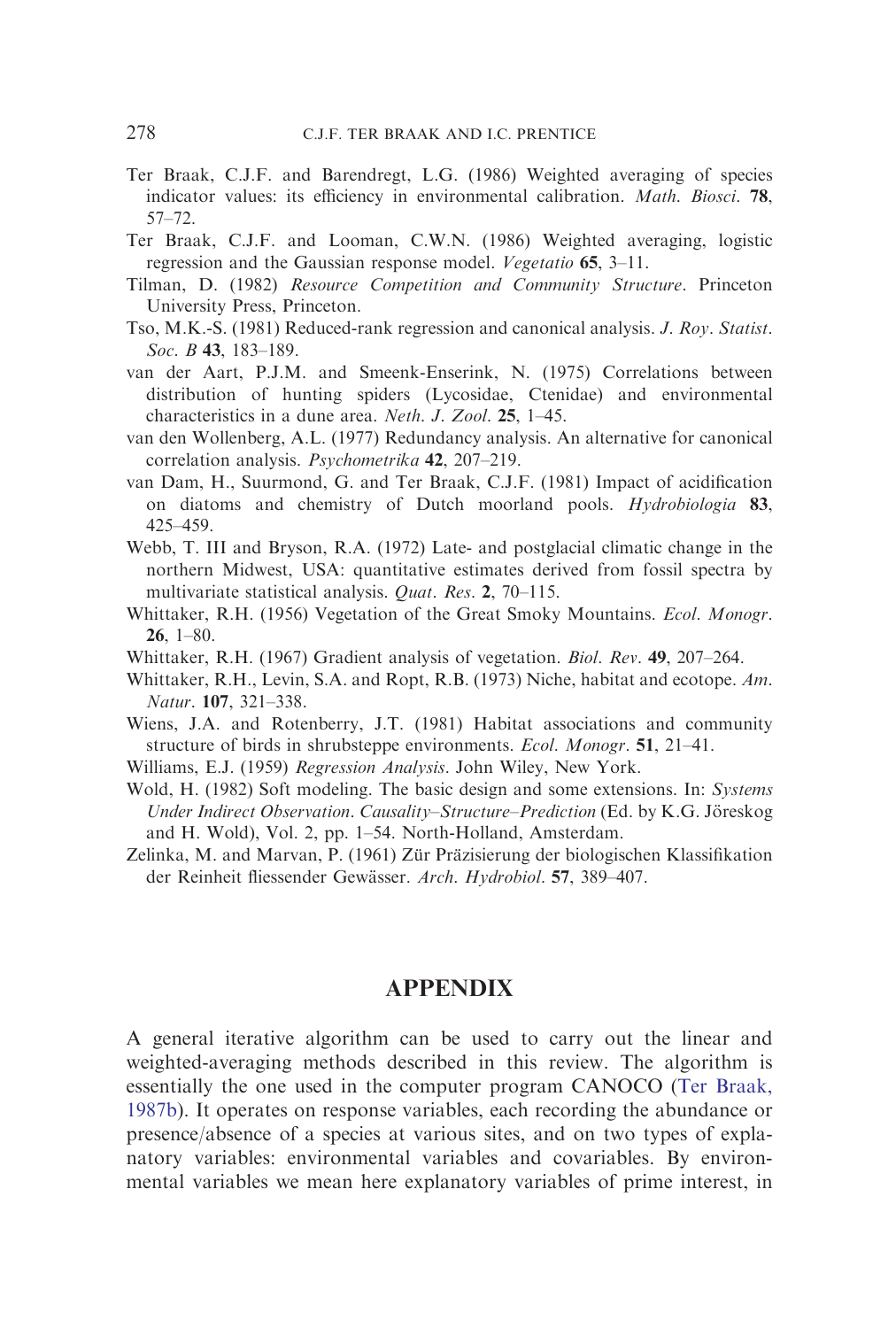contrast with covariables which are ''concomitant'' variables whose effect is to be removed. When all three types of variables are present, the algorithm describes how to obtain a partial constrained ordination. The other linear and WA techniques are all special cases, obtained by omitting various irrelevant steps.

Let  $Y = [y_{ki}]$   $(k = 1, ..., m; i = 1, ..., n)$  be a species-by-site matrix containing the observations of *m* species at *n* sites ( $y_{ki} \ge 0$ ) and let  $Z_1 = [z_{1ij}]$  $(l = 0, \ldots, p; i = 1, \ldots, n)$  and  $Z_2 = [z_{2ij}]$   $(j = 1, \ldots, q; i = 1, \ldots, n)$  be covariable-by-site and environmental variable-by-site matrices containing the observations of  $p$  covariables and  $q$  environmental variables at the same *n* sites, respectively. The first row of  $Z_1$ , with index  $l = 0$ , is a row of 1's which is included to account for the intercept in [Eq. \(4\)](#page-9-0). Further, denote the species and site scores on the sth ordination by  $\mathbf{u} = [u_k]$  $(k = 1, \ldots, m)$  and  $x = [x_i]$   $(i = 1, \ldots, n)$ , the canonical coefficients of the environmental variables by  $\mathbf{c} = [c_i]$  ( $i = 1, \ldots, q$ ) and collect the site scores on the  $(s-1)$  previous ordination axes as rows of the matrix A. If detrendingby-polynomials is in force (Step A10), then the number of rows of  $A$ ,  $s_A$  say, is greater than  $s - 1$ . In the algorithm we use the assign statement ": = ", for example  $a = b$  means "*a* is assigned the value *b*". If the left-hand side of the assignment is indexed by a subscript, it is assumed that the assignment is made for all permitted subscript values; the subscript  $k$  will refer to species  $(k = 1, \ldots, m)$ , the subscript i to sites  $(i = 1, \ldots, n)$  and the subscript j to environmental variables  $(j = 1, \ldots, q)$ .

#### Preliminary Calculations

P1 Calculate species totals  $\{y_{k+}\}\$ , site totals  $\{y_{+i}\}\$  and the grand total  $y_{++}$ . If a linear method is required, set

$$
r_k := 1, \quad w_i := 1, \quad w_i^* := \frac{1}{n} \tag{A.1}
$$

and if a weighted averaging method is required, set

$$
r_k := y_{k+}, \quad w_i := y_{+i}, \quad w_i^* := y_{+i}/y_{++} \tag{A.2}
$$

P2 Standardize the environmental variables to zero mean and unit variance. For environmental variable *j* calculate its mean  $\overline{z}$  and variance v

$$
\overline{z} := \Sigma_i w_i^* z_{2ji}, \quad v := \Sigma_i w_i^* (z_{2ji} - \overline{z})^2 \tag{A.3}
$$

and set  $z_{2ji} := (z_{2ji} - \overline{z})/\sqrt{v}$ .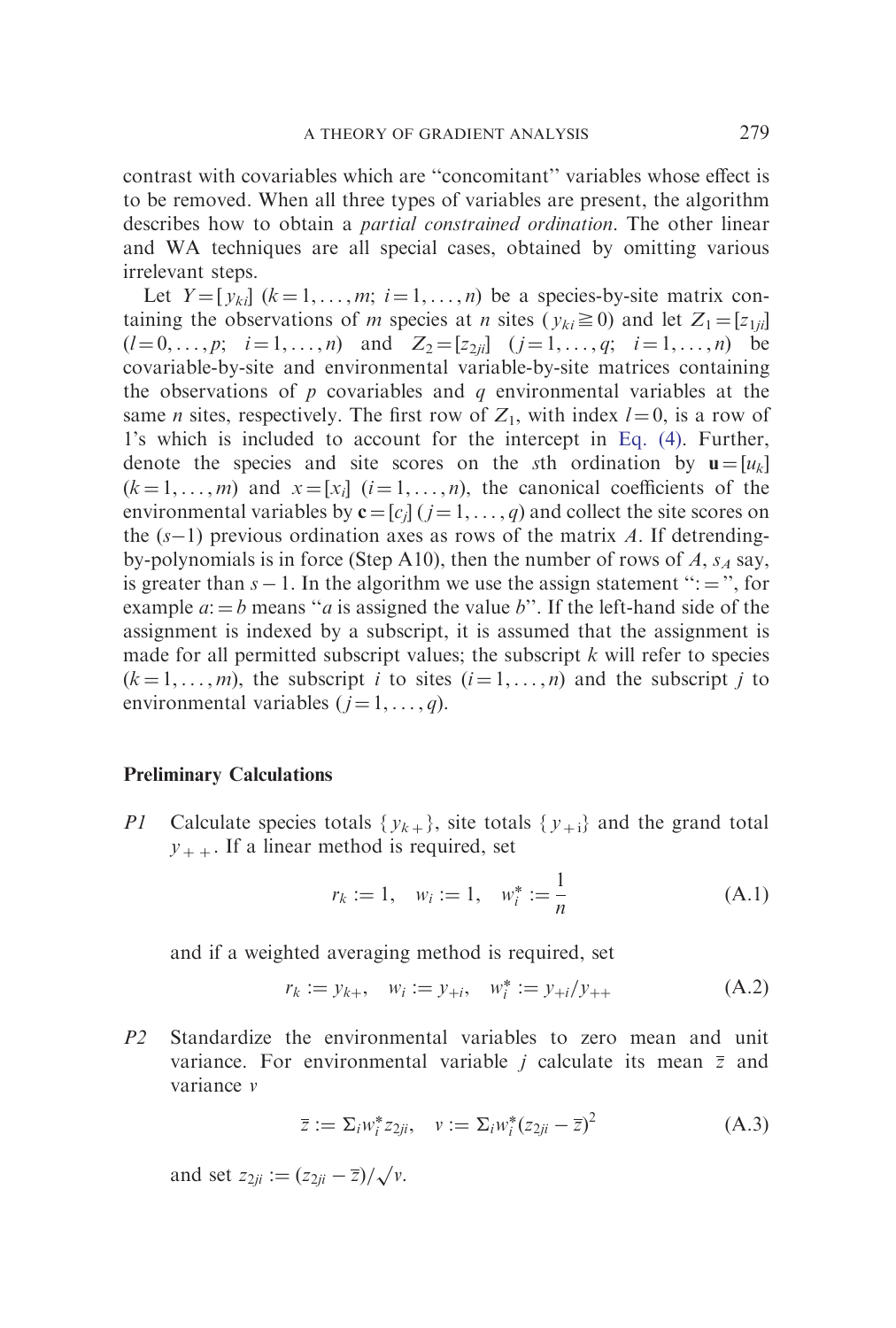$P3$  Calculate for each environmental variable *j* the residuals of the multiple regression of the environmental variables on the covariables, i.e.

$$
\mathbf{c}_{j}^{*} := (Z_{1}WZ_{1}')^{-1}Z_{1}W\mathbf{z}_{2j} \tag{A.4}
$$

$$
\tilde{\mathbf{z}}_{2j} := \mathbf{z}_{2j} - Z_1' \mathbf{c}_j^* \tag{A.5}
$$

where  $z_{2j} = (z_{2j}, \ldots, z_{2jn})'$ ,  $W = \text{diag}(w_1, \ldots, w_n)$  and  $c_j^*$  is the  $(p+1)$ vector of the coefficients of the regression of  $z_{2j}$  on  $Z_1$ . Now define  $Z_2 = [\tilde{\mathbf{z}}_{2ii}]$   $(j = 1, \ldots, q, i = 1, \ldots, n).$ 

#### Iteration Algorithm

Step A0 Start with arbitrary, but unequal site scores  $\mathbf{x} = [x_i]$ . Set  $x_i^0 = x_i$ Step A1 Derive new species scores from the site scores by

$$
u_k := \sum_i y_{ki} x_i / r_k \tag{A.6}
$$

Step A2 Derive new site scores  $\mathbf{x}^* = [x_i^*]$  from the species scores

$$
x_i^* := \sum_k y_{ki} u_k / w_i \tag{A.7}
$$

Step A3 Make  $\mathbf{x}^* = [x_i^*]$  uncorrelated with the covariables by calculating the residuals of the multiple regression of  $x^*$  on  $Z_1$ :

$$
\mathbf{x}^* := \mathbf{x}^* - Z_1'(Z_1 W Z_1')^{-1} Z_1 W \mathbf{x}^* \tag{A.8}
$$

Step A4 If  $q \leq s_A$ , set  $x_i := x_i^*$  and skip Step A5. Step A5 If q >  $s_A$ , calculate a multiple regression of  $x^*$  on  $Z_2$ 

$$
\mathbf{c} := (\tilde{Z}_2 W \tilde{Z}'_2)^{-1} \tilde{Z}_2 W \mathbf{x}^*
$$
 (A.9)

and take as new site scores the fitted values:

$$
\mathbf{x} := \tilde{Z}_2' \mathbf{c} \tag{A.10}
$$

Step A6 If  $s > 1$ , make  $\mathbf{x} = [x_i]$  uncorrelated with previous axes by calculating the residuals of the multiple regression of  $x$  on  $A$ :

$$
\mathbf{x} := \mathbf{x} - A'(AWA')^{-1}AW\mathbf{x}
$$
 (A.11)

<span id="page-45-0"></span>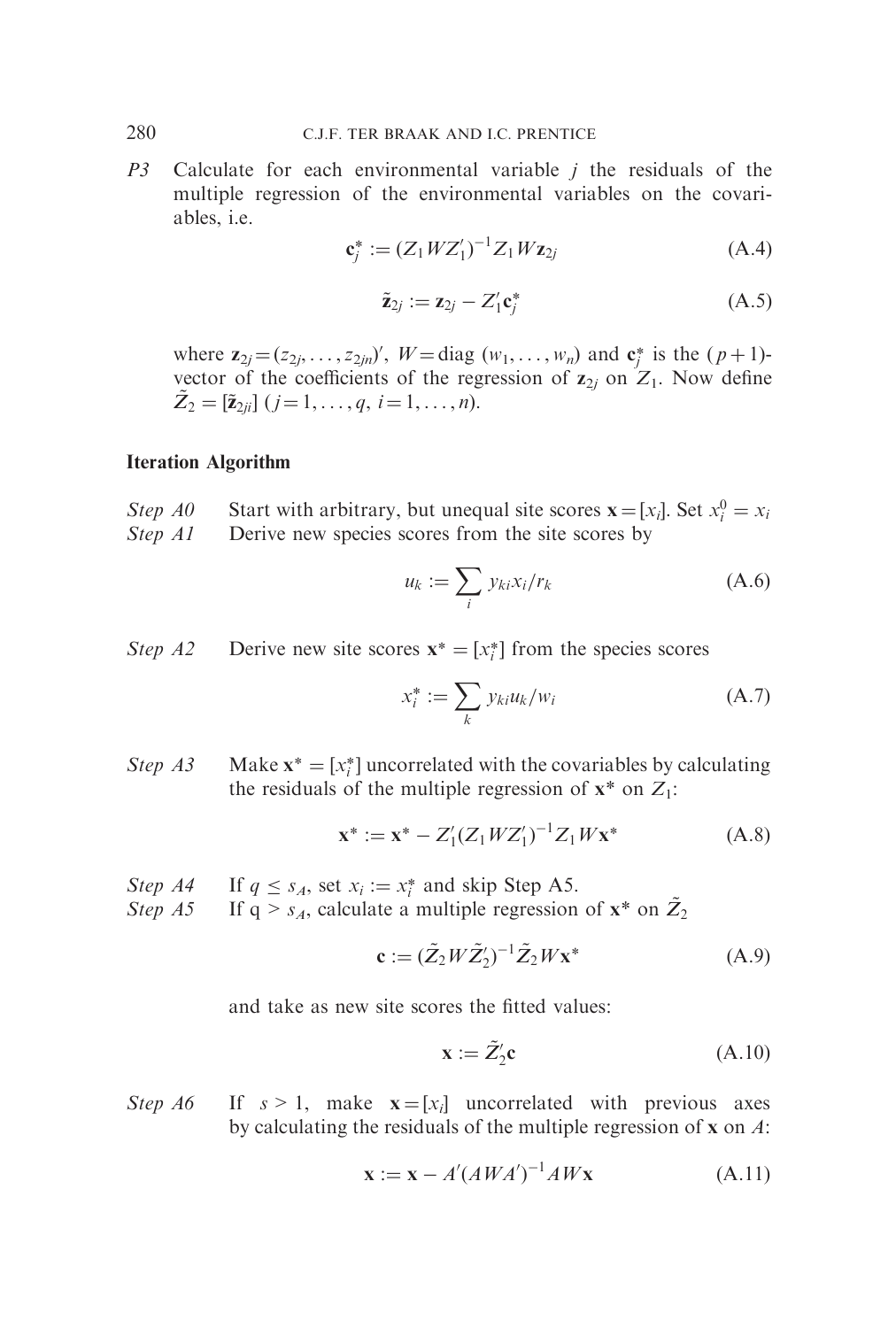<span id="page-46-0"></span>Step A7 Standardized  $\mathbf{x} = [x_i]$  to zero mean and unit variance by

$$
\tilde{x} := \sum_{i} w_i^* x_i, \quad \sigma^2 := \sum_{i} w_i^* (x_i - \overline{x})^2
$$

$$
x_i := (x_i - \overline{x})/\sigma
$$
(A.12)

Step A8 Check convergence, i.e. if

$$
\sum_{i} w_i^*(x_i^0 - x_i)^2 < 10^{-10} \tag{A.13}
$$

goto Step A9, else set  $x_i^0 := -x_i$  and goto Step A1.

- Step A9 Set the eigenvalue  $\lambda$  equal to  $\sigma$  in (A.12) and add  $\mathbf{x} = [x_i]$  as a new row to the matrix A.
- Step A10 If detrending-by-polynomials is required, calculate polynomials of x up to order 4 and first-order polynomials of x with the previous ordination axes,

$$
x_{2i} := x_i^2, \quad x_{3i} := x_i^3, \quad x_{4i} := x_i^4, \quad x_{(b)i} := -x_i a_{bi} \tag{A.14}
$$

where  $a_{bi}$  are the site scores of a previous ordination axis  $(b = 1, \ldots, s - 1)$ . Now perform for each of the  $(s + 2)$ -variables in (A.14) the Steps A3–A6 and add the resulting variables as new variables to the matrix A.

Step A11 Set  $s := s + 1$  and goto Step A0 if required and if further ordination axes can be extracted, else stop.

At convergence, the algorithm gives the solution with the greatest real value of  $\lambda$  to the following transition formulae [where  $R = diag(r_1, \ldots, r_m)$  and  $W = \text{diag}(w_1, \ldots, w_n)$  and where the notation  $B^0$  is used to denote  $B(BWB')^{-1}BW$ , the projection operator on the row space of a matrix B in the metric defined by the matrix  $[W]$ :

$$
\mathbf{u} = R^{-1} Y \mathbf{x} \tag{A.15}
$$

$$
\mathbf{x}^* = (I - \tilde{Z}_1^0) W^{-1} Y' \mathbf{u}
$$
 (A.16)

$$
\mathbf{c} = (\tilde{Z}_2 W \tilde{Z}'_2)^{-1} \tilde{Z}_2 W \mathbf{x}^*
$$
 (A.17)

$$
\lambda \mathbf{x} = (I - A^0) \tilde{Z}'_2 \mathbf{c}
$$
 (A.18)

The tilde above  $Z_2$  is there as a reminder that the original environmental variables were replaced by residuals of a regression on  $Z_1$  in [\(A.5\)](#page-45-0), i.e. in